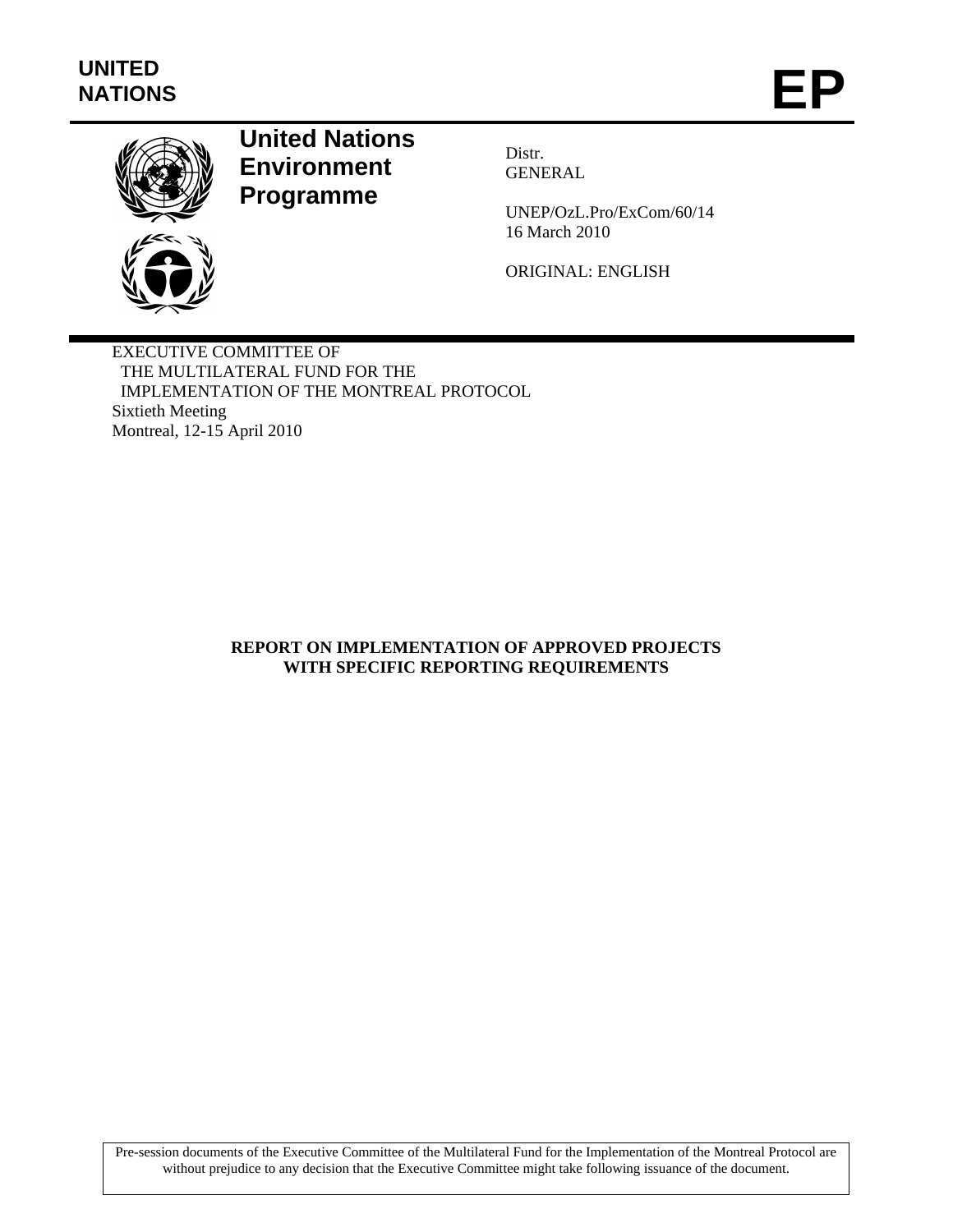# **Introduction**

1. The Government of Germany, UNDP, UNEP and World Bank have submitted progress reports on the implementation of the following projects, where specific reporting requirements are contained in the agreements, for consideration by the Executive Committee at its  $60<sup>th</sup>$  Meeting:

- (a) Afghanistan: National phase-out plan (2009 progress report, 2008 consumption verification and 2010 annual programme) (Germany and UNEP);
- (b) Brazil: National CFC phase-out plan: implementation plan for the eighth tranche (UNDP)
- (c) Cambodia: Terminal phase-out management plan (UNEP/UNDP)
- (d) China: CFC production phase-out programme: verification of the 2009 annual work programme (World Bank)
- (e) China: Phase-out of the production and consumption of CTC for process agent and other non-identified uses (phase I): 2009 verification (World Bank)
- (f) China: Strategy for gradual phase-out of 1,1,1-tricholoroethane (TCA) production (second stage programme) (World Bank)
- (g) Fiji: Terminal phase-out management plan (2009 progress report) (UNDP and UNEP);
- (h) Georgia: Terminal CFC phase-out management plan: verification audit report (UNDP).
- (i) Iran (Islamic Republic of): National CFC phase-out plan: 2010 annual implementation programme and 2008 audit report (Germany)
- (j) Maldives: Terminal phase-out management plan (UNEP/UNDP)
- (k) Philippines (the): National phase-out plan (World Bank)
- (l) Samoa: Terminal phase-out management plan (UNEP/UNDP)
- (m) Venezuela (Bolivarian Republic of): CFC production phase-out programme (World Bank)

2. The Secretariat reviewed the progress reports in light of the original project proposals, ODS data reported by the Governments concerned under Article 7 of the Montreal Protocol, and relevant decisions taken by the Executive Committee and the Meeting of the Parties.

#### Structure of the document

- 3. The Secretariat has grouped the progress reports into two sections:
	- Section I: Progress reports on the implementation of national ODS phase-out plans (NPPs)/ terminal phase-out management plans (TPMPs) in Afghanistan, Brazil, Cambodia, Fiji, Georgia, Iran (Islamic Republic of), Maldives, Philippines (the) and Samoa.
	- Section II: Progress reports on the implementation of projects in the production sector in China (CFC, CTC and TCA) and Venezuela (Bolivarian Republic of) (CFC).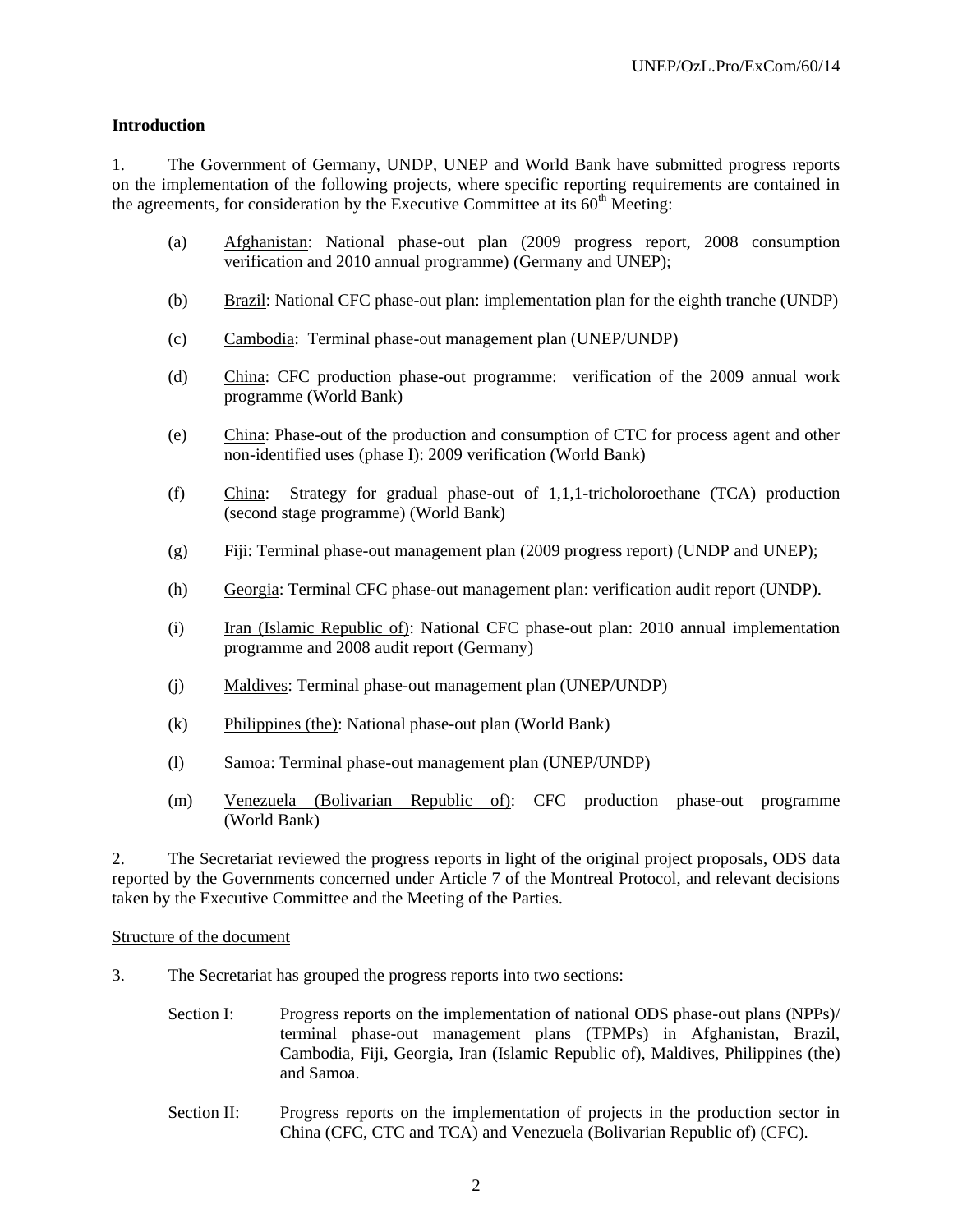# **I. REPORTS ON IMPLEMENTATION OF NPPs/TPMPs**

## **Afghanistan: National phase-out plan (Germany and UNEP)**

4. The NPP was approved by the Executive Committee at its  $47<sup>th</sup>$  Meeting. Under the NPP, the Government of Afghanistan committed to phasing out all CFCs by 1 January 2010 and CTC by 1 January 2007. The Executive Committee approved in principle US \$1,065,806 plus agency support costs of US \$98,905 for the Government of Germany and US \$39,650 for UNEP, for the implementation of the NPP. The Executive Committee has already approved the funding for the two tranches included in the NPP, at its  $47<sup>th</sup>$  and  $48<sup>th</sup>$  Meetings.

# *Progress report*

5. A number of results have been achieved so far during the implementation of the Afghanistan NPP, including: instructions issued by relevant authorities for a complete ban on imports of all ODS, except for HCFCs, with effect from January 2010; training of an additional 111 customs officers and 81 refrigeration service technicians in good practices. Also, 113 additional recovery and recycling machines were distributed among service workshops. The complete phase-out of all ODS used by the industry, excluding HCFCs, has been achieved. Many information and awareness activities were also implemented. Under the HCFC management plan being prepared, some HCFC-based industry manufacturing enterprises have been identified and a phase-out plan is being prepared.

6. In 2009, an audit of the 2008 consumption verification report was undertaken by an independent auditor, who concluded that total CFC consumption was 40.0 ODP tonnes in 2008. The report also indicated that there were no imports of any other ODS except HCFCs, as evidenced by the Customs Department records. It further stated that "adequate systems are in place to ensure implementation of the ODS rules and regulations." The report also pointed out that the licensing system for HCFCs is not yet in place and immediate action is required to regulate and record imports.

7. By the end of 2009, US \$1,044,806 had been disbursed, and the balance of US \$21,000 is to be disbursed in 2010.

# *2010 work programme*

8. The planned activities for 2010 include enforcement of the ODS regulations; continued training for refrigeration service technicians and customs officers; continued operation of the recovery and recycling equipment, with continued training of technicians in this area; continued awareness-raising activities; and management and monitoring activities.

#### Secretariat's comments

9. The Secretariat noted the comprehensive progress report on the implementation of the Afghanistan NPP, together with the supporting documents, including the verification report on national ODS consumption in Afghanistan. The 2008 CFC consumption of 40.0 ODP tonnes reported by the Government of Afghanistan under Article 7 of the Montreal Protocol was already 17.0 ODP tonnes below that of 57.0 ODP tonnes allowed for that year. Although CFC consumption data is being gathered, UNEP indicated that the Ozone Officer confirmed that Afghanistan will be in compliance with the level of consumption stipulated in its agreement with the Executive Committee. Furthermore, during the preparation of the progress report and work plan, the issue of how to sustain compliance was discussed. It is noted that the Government is confident that it will be able to sustain compliance through the NPP activities.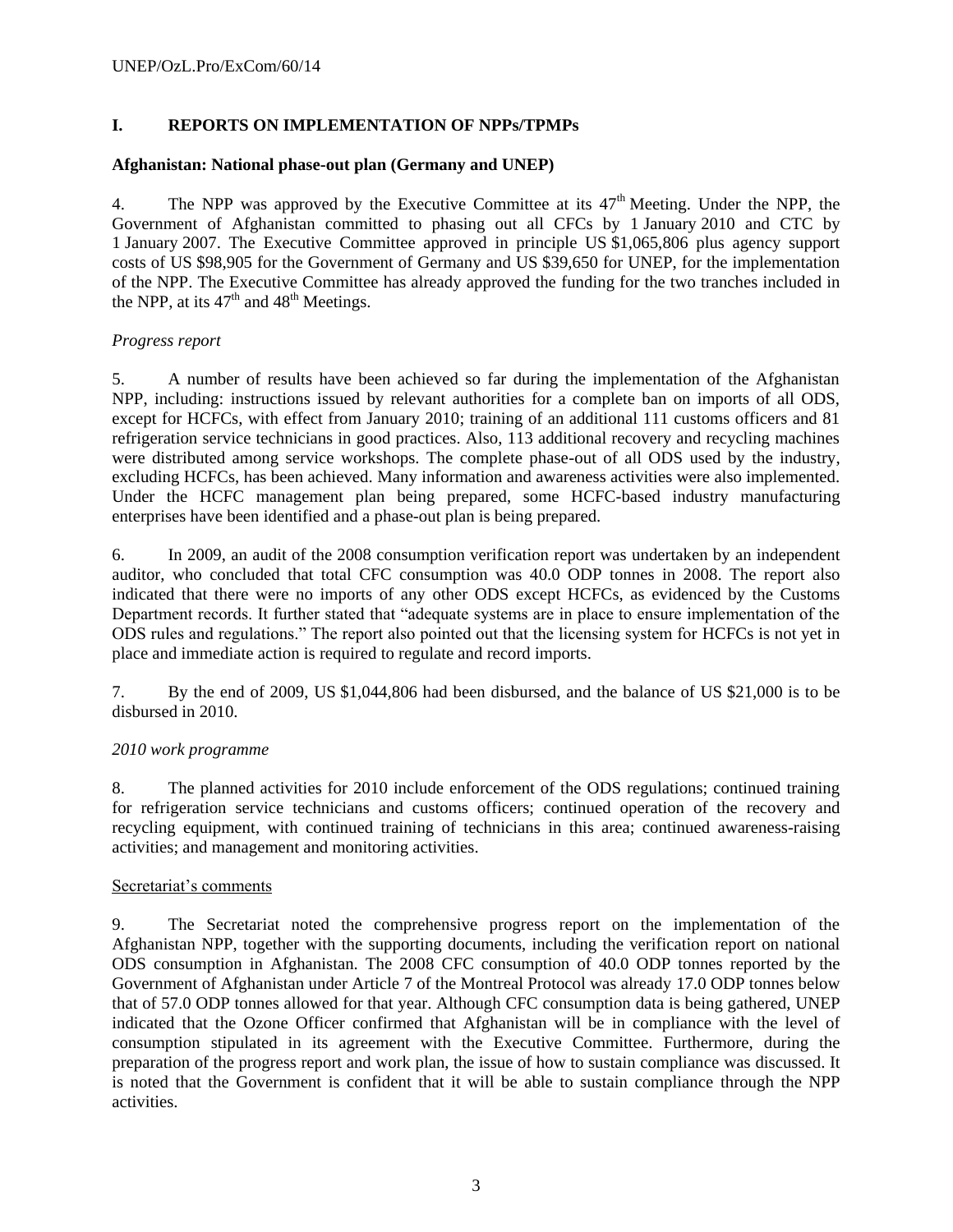10. Regarding the recovery and recycling scheme in operation, UNEP reported that some delays with distribution of the equipment were experienced due to security concerns in the country. For the same reason, the Ozone Officer was unable to conduct a detailed survey and assess the amounts of CFCs recovered in 2009. Based on a random survey conducted by the Ozone Officer, reuse of refrigerant has meant substantial savings for workshop owners.

11. One of the conclusions of the verification report indicated that HCFCs are not included in the licensing system. UNEP advised that the National Environment Protection Agency is working with the Ministry of Trade and Commerce for the implementation of ODS regulations and has requested registration and issue licenses for HCFC imports to be conducted.

12. Noting that funding for the preparation of the HPMP was approved by the Executive Committee at its 55th Meeting, the Secretariat suggested that, during the implementation of the final tranche of the NPP, the Government of Germany and UNEP consider advising the Government of Afghanistan to undertake actions to facilitate the phase-out of HCFCs in due time. UNEP indicated that HPMP preparation is under way, and the country is getting ready to undertake actions to control and phase out HCFCs.

#### Secretariat's recommendation

- 13. The Executive Committee may wish to:
	- (a) Take note of the progress report on the implementation of the 2009 work programme of the national CFC phase-out plan (NPP) for Afghanistan;
	- (b) Take note of the verification report of 2008 CFC consumption;
	- (c) Approve the annual implementation programme for 2010; and
	- (d) Request the Government of Afghanistan, with the assistance of the Government of Germany and UNEP, to submit a progress report on the implementation of the 2010 work programme of the NPP no later than the 63<sup>rd</sup> Meeting of the Executive Committee.

#### **Brazil: National CFC phase-out plan: implementation plan for the eighth tranche (UNDP)**

14. The NPP to completely phase out the CFC consumption in the country by 1 January 2010 for Brazil was approved by the Executive Committee at its  $37<sup>th</sup>$  Meeting, at a level of funding approved in principle of US \$26,700,000 for its implementation. The eighth and final tranche was approved by the Executive Committee at its  $59<sup>th</sup>$  Meeting, with decision  $59/40$  requesting UNDP "not to commence disbursement of the funding approved for the eighth tranche or any funding remaining after implementation of approved activities until the Committee had approved, at a future Meeting, an implementation plan covering activities related to the remaining funds".

#### Progress report

15. A number of activities were implemented in 2009 as reported by UNDP, including continued training of technicians, bringing the total number of technicians trained under the plan to 25,317 and essentially reaching the total target of 26,000. Three thousand recovery tool kits for technicians were purchased, of which 300 were already provided to workshops while the distribution of the remaining sets is foreseen in 2010. Seminars on alternative fluids in refrigeration were conducted and five recovery and recycling (R&R) regional workshops were organized. One hundred fourteen recycling units were purchased as part of a CFC–12 recycling project, and the distribution of 360 MAC R&R machines to the established reclamation centres was finalized; and a study in commercial refrigeration to collect data on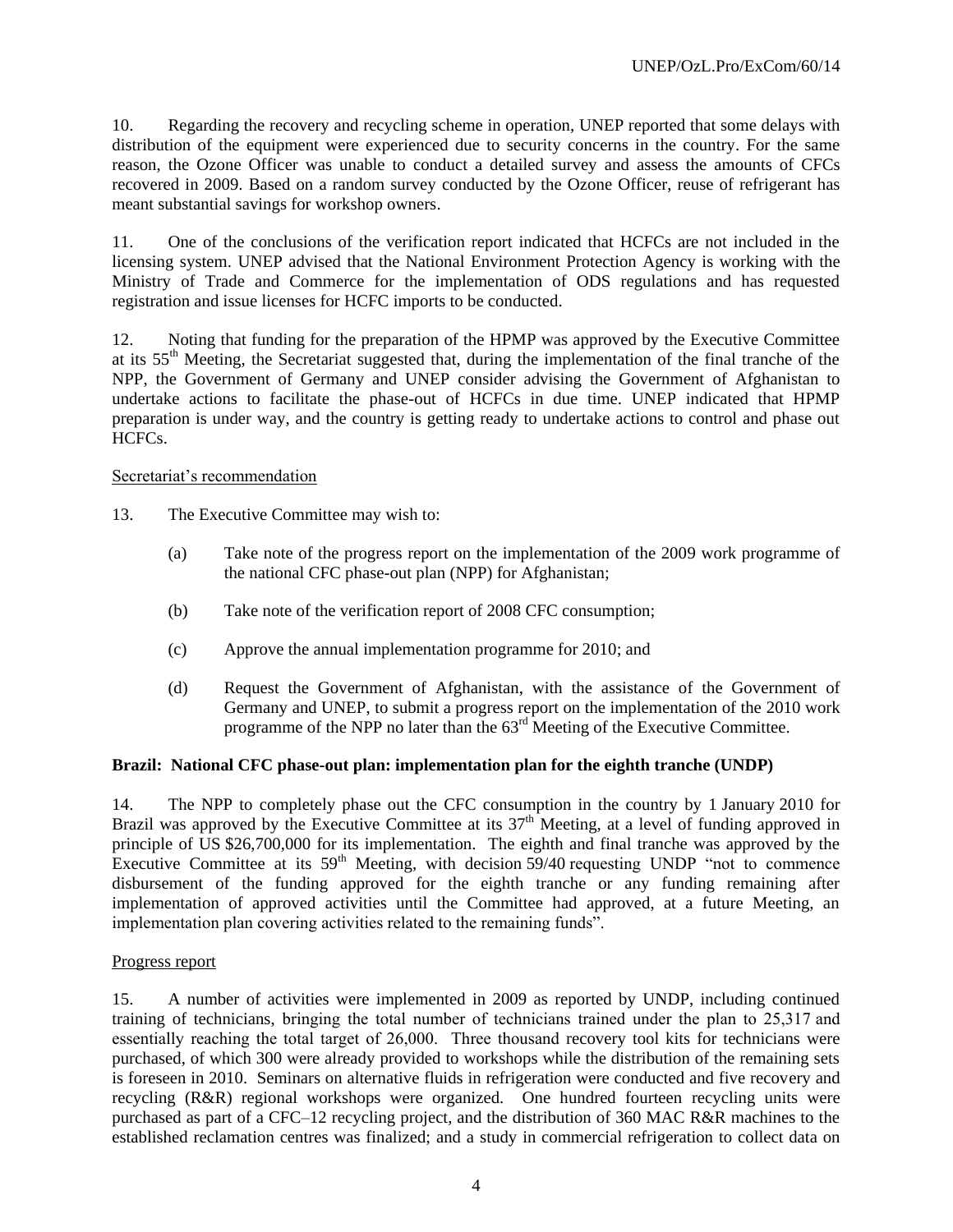small and medium equipment using CFCs was conducted. The work on the metered dose inhaler (MDI) transition strategy was concluded and a related workshop for doctors has been organized. All activities in the foam, solvent and commercial refrigeration manufacturing sectors were completed prior to 2008. A number of measures were undertaken to combat illegal ODS trade, including awareness raising activities and improvements in the ODS registry tool: these activities complemented the customs training, which was completed prior to the current reporting period. Finally, a number of monitoring activities were also implemented.

16. The verification for the 2008 consumption had already been submitted to the 59<sup>th</sup> Meeting of the Executive Committee. It indicated a CFC consumption of 290.4 ODP tonnes in 2008, which is consistent with the Article 7 data reported by the Government of Brazil and well below the maximum allowable consumption under the Agreement of 424.0 ODP tonnes.

17. The unspent balance of the approved funding as of December 2009 was US \$5,496,121, which is equivalent to 20.6 per cent of the funding approved. UNDP advised that of that amount, a further US \$1,908,259 have already been committed bringing the uncommitted funding to 13.4 per cent of the approved amount.

# 2010/2011 Implementation programme

18. UNDP has provided an implementation plan for the years 2010 and 2011, detailing the planned activities to be carried out with the remaining funding. The purchase of an additional 1,000 recovery tool kits for technicians is planned as well as finalizing the technicians training, and organizing the final two seminars on alternative fluids in refrigeration. The reclamation centres will be strengthened by establishing regional storage facilities. The 114 recycling units will be delivered, and a further 120 kits for testing of contaminated and/or recycled fluids will be purchased. Brazil also intends to replace or retrofit CFC using equipment as part of a commercial refrigeration environmental management activity, and to publish a related brochure. While the chiller recovery and recycling activity was completed prior to 2009, a new chillers conversion activity is focusing on the public sector in 2010, designed to complement a similar GEF activity for the private sector. Finally, project monitoring will continue to be undertaken. The implementation programme for 2010 and 2011 foresees spending all of the remaining funding within the NPP.

#### Secretariat's recommendation

- 19. The Secretariat recommends that the Executive Committee:
	- (a) Notes the 2008 verification report and the 2009 annual implementation report of the national CFC phase-out plan (NPP) in Brazil;
	- (b) Approves the annual implementation plans for the years 2010 and 2011; and
	- (c) Requests the Government of Brazil, with the assistance of UNDP, as lead agency, to submit annual implementation reports regarding the previous year to the first meeting of the Executive Committee every year until the NPP is completed.

#### **Cambodia: Terminal Phase-out management plan (UNEP/UNDP)**

20. The TPMP for Cambodia was approved in principle at the  $53<sup>rd</sup>$  Meeting of the Executive Committee at a total cost of US \$450,000 plus support costs for the joint implementation by UNEP and UNDP. The first tranche of US \$315,000 plus agency support costs was also approved at the same meeting. At the 57<sup>th</sup> Meeting, the second and final tranche of Cambodia's TPMP was approved at the funding level of US \$135,000 plus agency support costs. The approval of the final tranche of the TPMP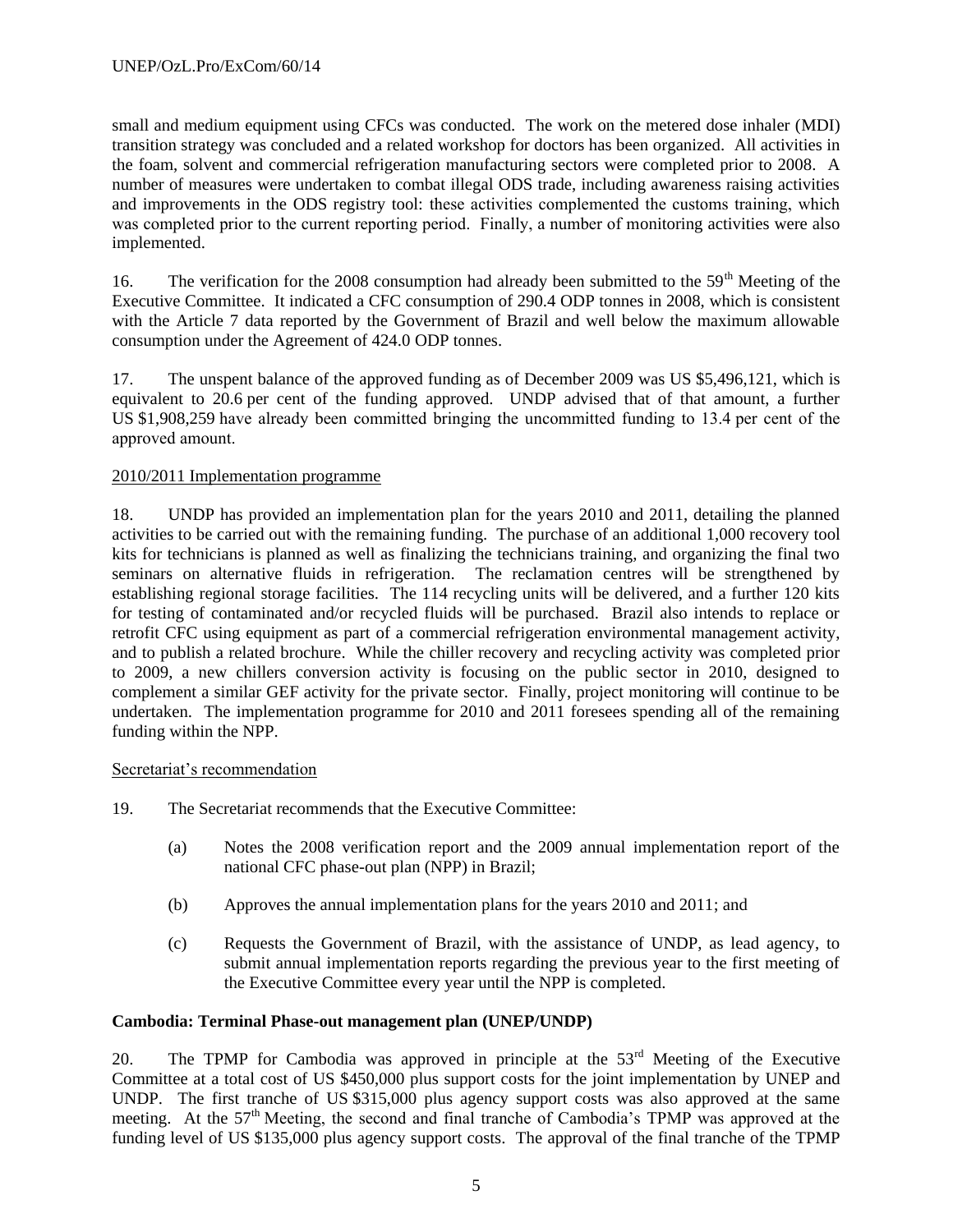was made on the condition that the country must submit annual reports on the implementation of the activities undertaken in the previous year. This report covers activities implemented under the second tranche.

#### Progress report

21. In 2009, a total of 141 technicians were trained in good practices in refrigeration bringing the overall number of trained refrigeration technicians in Cambodia to almost around 400 since the inception of the train-the trainers' course in refrigeration in the first tranche. During the same period, 120 customs officers were trained. There are currently 357 trained customs officers in the country as a result of these training workshops.

22. The equipment component of the TPMP is now fully operational, as well as the retrofit incentive programme. Until December 2009, 3,176 cars have been retrofitted from CFC-12 to HFC-134a, and about 5,735 ODP tonnes of CFC-12 have been recovered, recycled and reused since August 2008. Cambodia has also been strictly enforcing the implementation of the sub-decree on ODS management which has been in place since 2005, therefore, the licensing system for ODS import export is working very smoothly.

#### Secretariat's comments

23. Cambodia has made some major reductions in its CFC consumption, with its 2008 Article 7 data indicating consumption of only 1.4 ODP tonnes from a baseline of 94.2 ODP tonnes. Cambodia will continue to sustain the implementation of the activities under the TPMP in particular, enforcing the licensing system to ensure zero CFC imports from January 2010. UNEP has indicated that the Government is committed to doing so.

#### Secretariat's recommendation

24. The Executive Committee may wish to take note of the progress report on the implementation of the terminal phase-out management plan for Cambodia.

#### **Fiji: Terminal phase-out management plan (UNEP and UNDP)**

25. The TPMP for Fiji was approved at the  $47<sup>th</sup>$  Meeting of the Executive Committee at a total cost of US \$120,000 plus agency support costs of US \$10,400 for UNEP and US \$3,600 for UNDP. The TPMP for Fiji was approved on a one-time funding basis, with the condition that the country must submit annual reports on the implementation of the activities undertaken in the previous year.

#### *Progress report*

26. Training for customs officers continued with the completion of seven workshops, resulting in 19 officers receiving refresher courses to facilitate the implementation of the ODS regulations. Through the good refrigeration practices programme, training workshops were conducted for an additional 88 refrigeration service technicians. Several awareness-raising activities on ozone-related issues were also implemented.

#### Secretariat's comments

27. Fiji has consistently reported zero CFC consumption since 2000. Its 2008 CFC consumption under Article 7 of the Montreal Protocol remains zero. Fiji has been implementing the activities under the TPMP to ensure that this zero CFC consumption is sustained beyond 2010. Responding to a question about whether the Government of Fiji has implemented any activities to facilitate the phase-out of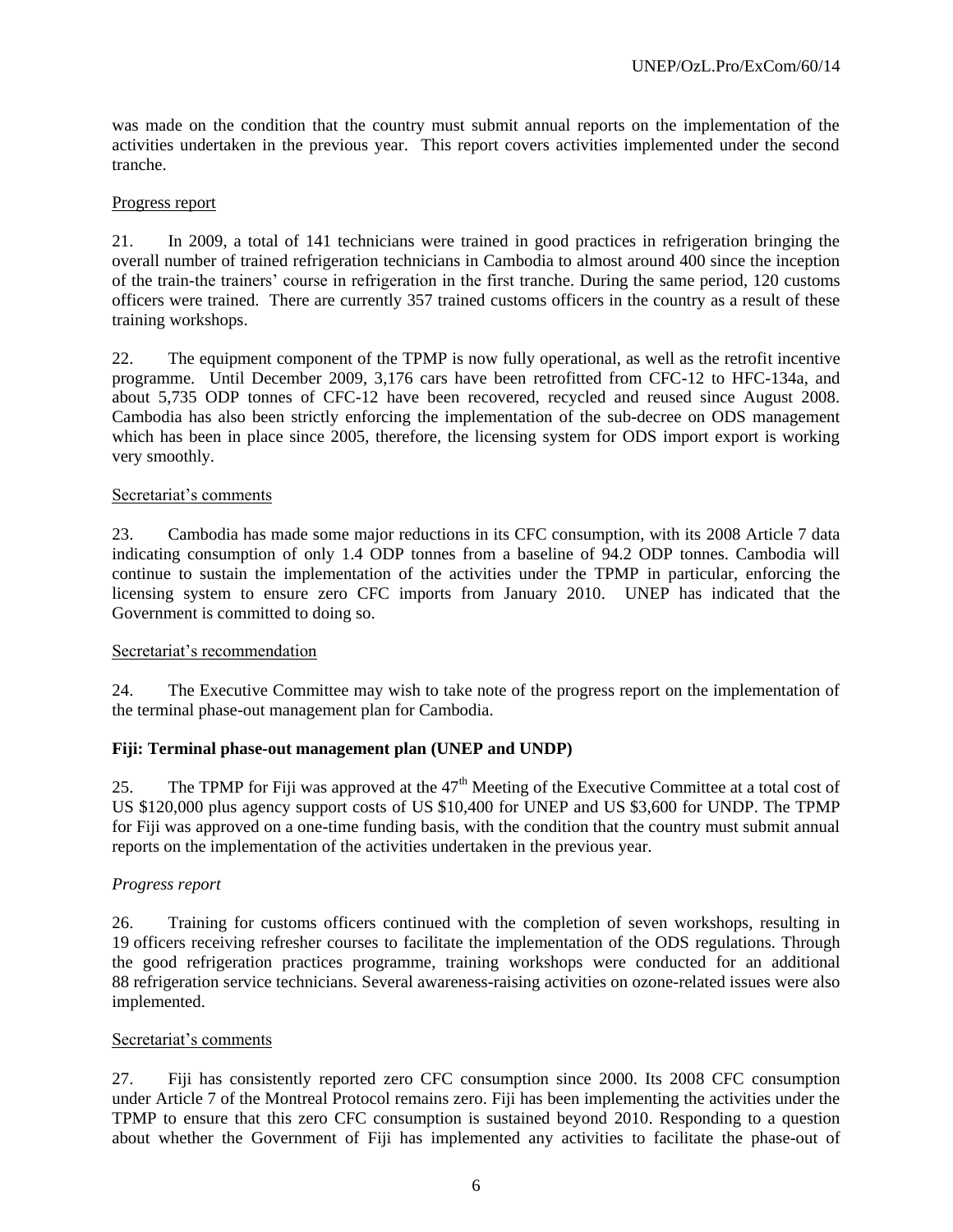HCFCs, UNEP indicated that under the ODS Act and Regulations, importers of HCFCs are required to register and apply for import licenses from the Ozone Unit. The servicing workshops and technicians are also required to have licenses to handle and use ODS, including HCFCs.

28. The progress report indicated that two workshops for customs officers could not be conducted due to the lack of participants from the Fiji Revenue and Customs Authority. Although this issue has been addressed by relevant stakeholders, it could have an impact on the implementation of the HPMP. On this issue, UNEP reported that Fiji is in the process of preparing its HPMP. With regards to compliance with the HCFC phase-out targets, one of the focus areas is to ensure that the licensing system is effective in controlling the import/export of HCFCs according to quotas and relevant phase-out targets.

#### Secretariat's recommendation

29. The Executive Committee may wish to take note of the 2009 progress report on the implementation of the terminal phase-out management plan for Fiji.

#### **Georgia: Terminal CFC phase-out management plan (verification report UNDP)**

#### *Background*

30. On behalf of the Government of Georgia, UNDP, as the lead agency, has submitted a verification report on the CFC consumption in Georgia in 2007. Decision 45/54 (d) required, on an annual basis, verification of a randomly selected sample of approved TPMPs under implementation. Georgia was selected for such verification at the  $57<sup>th</sup>$  Meeting, and the amount of US \$20,000 was added to UNDP's work programme in that year. The TPMP for Georgia was approved by the Executive Committee at its 50<sup>th</sup> Meeting, to completely phase out CFC consumption by 1 January 2010. Total funding of US \$325,000 plus agency support costs of US \$24,376 for UNDP was approved in principle by the Executive Committee, and released in two tranches at the  $50<sup>th</sup>$  and  $53<sup>rd</sup>$  meetings of the Executive Committee.

#### *Verification report*

31. The verification included reviews of: the current ODS policies and legislation system; Government statistics on ODS imports and exports; 2006 to 2008 CFC consumption by larger end-users of refrigerants; and verification of CFC consumption. It concluded that in 2008 there was no consumption of CFCs in the country. No discrepancies were found between the data provided by the Ozone Unit, the Customs Authority, the Department of Statistics and other stakeholders.

#### Secretariat's comments

32. The Government of Georgia has reported zero consumption of CFCs under Article 7 of the Montreal Protocol for 2008. Based on the opinion of local experts, CFC imports were also zero in 2009.

33. The Secretariat and UNDP discussed some of the suggestions provided by the auditor for banning imports of Annex A and B substances from 1 January 2010, banning imports of ODS-based equipment, and implementing a permanent training programme for customs officers. UNDP indicated that imports of Annex A and B substances have already been banned from 1 January 2010. Furthermore, the Government is considering the introduction of import quotas for HCFCs according to the Protocol phase-out schedule, but quotas for HCFC-based equipment will be considered separately. The Ministry of Environmental Protection and Natural Resources, together with the Ministry of Finance and UNDP, had established a training programme for customs officers within the framework of the TPMP.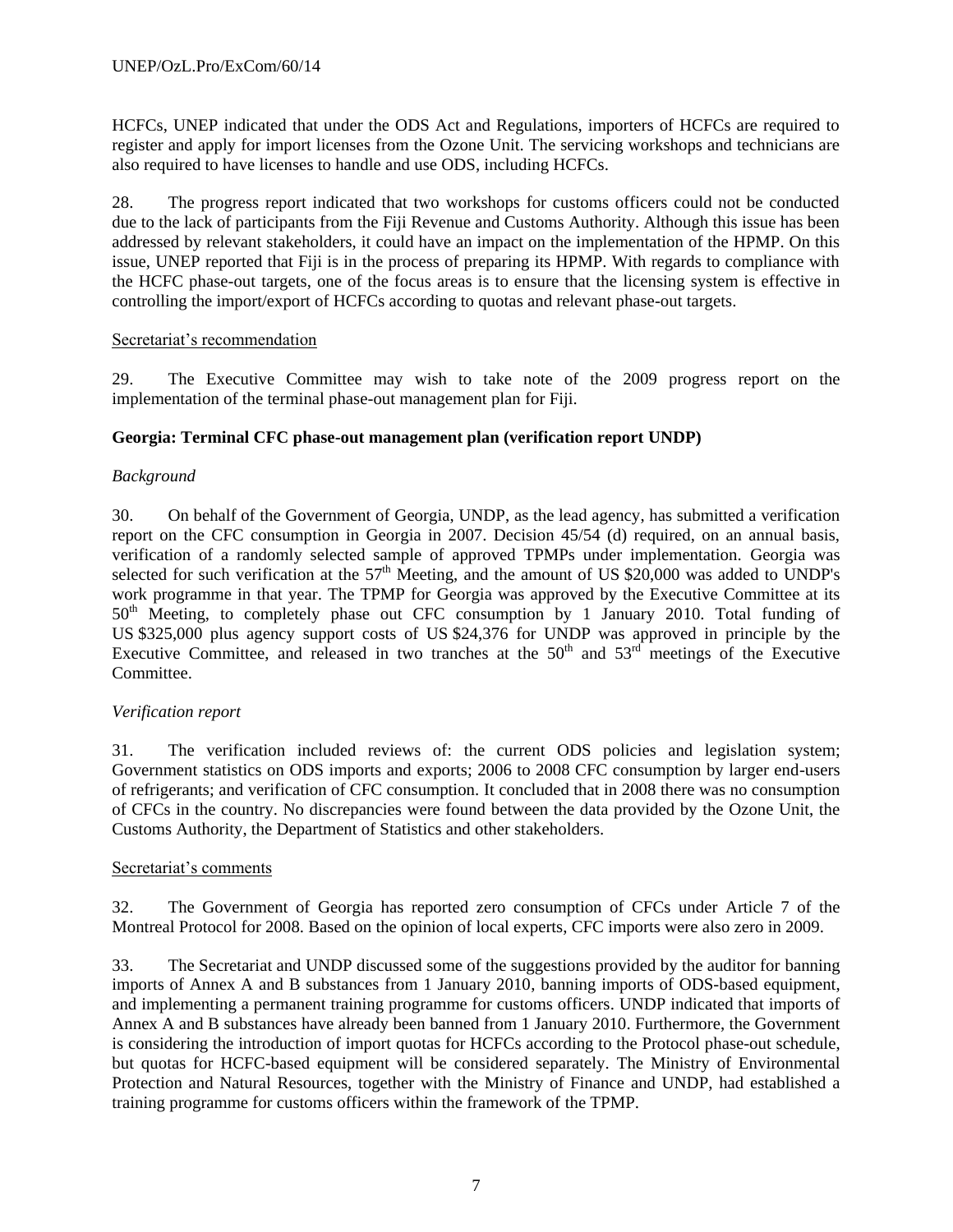# Secretariat's Recommendation

34. The Executive Committee may wish to note the successful verification of Georgia's compliance with its phase-out obligations for CFC consumption under the terminal phase-out management plan in 2008.

#### **Iran (Islamic Republic of): National CFC phase-out plan: 2010 annual implementation programme and 2008 audit report (Germany)**

35. The NPP for the Islamic Republic of Iran was approved by the Executive Committee at its 41<sup>st</sup> Meeting to completely phase out CFC consumption in the country by 1 January 2010. The Executive Committee approved in principle US \$11,250,000 for the implementation of the NPP. At the  $52<sup>nd</sup>$  Meeting, decision  $52/\overline{33}$  led to the deduction of an MDI component from the plan's overall funding, with a total of US \$11,017,250 being approved under a revised agreement at the 53<sup>rd</sup> Meeting. The seventh and final tranche of that funding was approved by the Executive Committee at its  $57<sup>th</sup>$  Meeting, requesting the Government of Germany to provide an annual implementation programme for 2010 not later than to the  $60<sup>th</sup>$  Meeting.

#### Verification and progress report

36. The Government of Germany has submitted a verification report for 2008. The report indicates that a licensing system is in place and, although not functioning perfectly, the amount of imports could be verified with sufficient accuracy. The 2008 CFC consumption was verified as 271.3 ODP tonnes, significantly lower than the maximum allowable consumption under the agreement of 328.4 ODP tonnes. However, the verified consumption is higher than the Article 7 data reported by the country (240.6 ODP tonnes). The Government of Germany, as lead agency, has been requested to advise the Government of the Islamic Republic of Iran to consider revising the Article 7 data reported to the Ozone Secretariat accordingly.

37. A number of activities were implemented during the year 2009. Further assistance to the foam sector was provided, and the final five foam companies received equipment. Fifty-five MAC workshop technicians were supported with R&R equipment and training, and a number of monitoring, project management and public awareness activities also took place. The report indicates that all reduction targets under the NPP were met. The unspent balance of the approved funding as of 1 January 2010 was US \$431,524, equivalent to 3.9 per cent of the funding approved.

## 2010 Implementation programme

38. A number of activities are foreseen for 2010, such as a study in the foam sector to optimize, validate and develop water blown systems for foam applications where insulation is not a dominant factor. In addition, training materials and publications will be distributed to MAC workshops, and awareness raising and monitoring activities will continue.

#### Secretariat's recommendation

- 39. The Secretariat recommends that the Executive Committee:
	- (a) Notes the 2008 verification report and the 2009 annual implementation report of the national CFC phase-out plan (NPP) in the Islamic Republic of Iran;
	- (b) Approves the annual implementation plan for the year 2010; and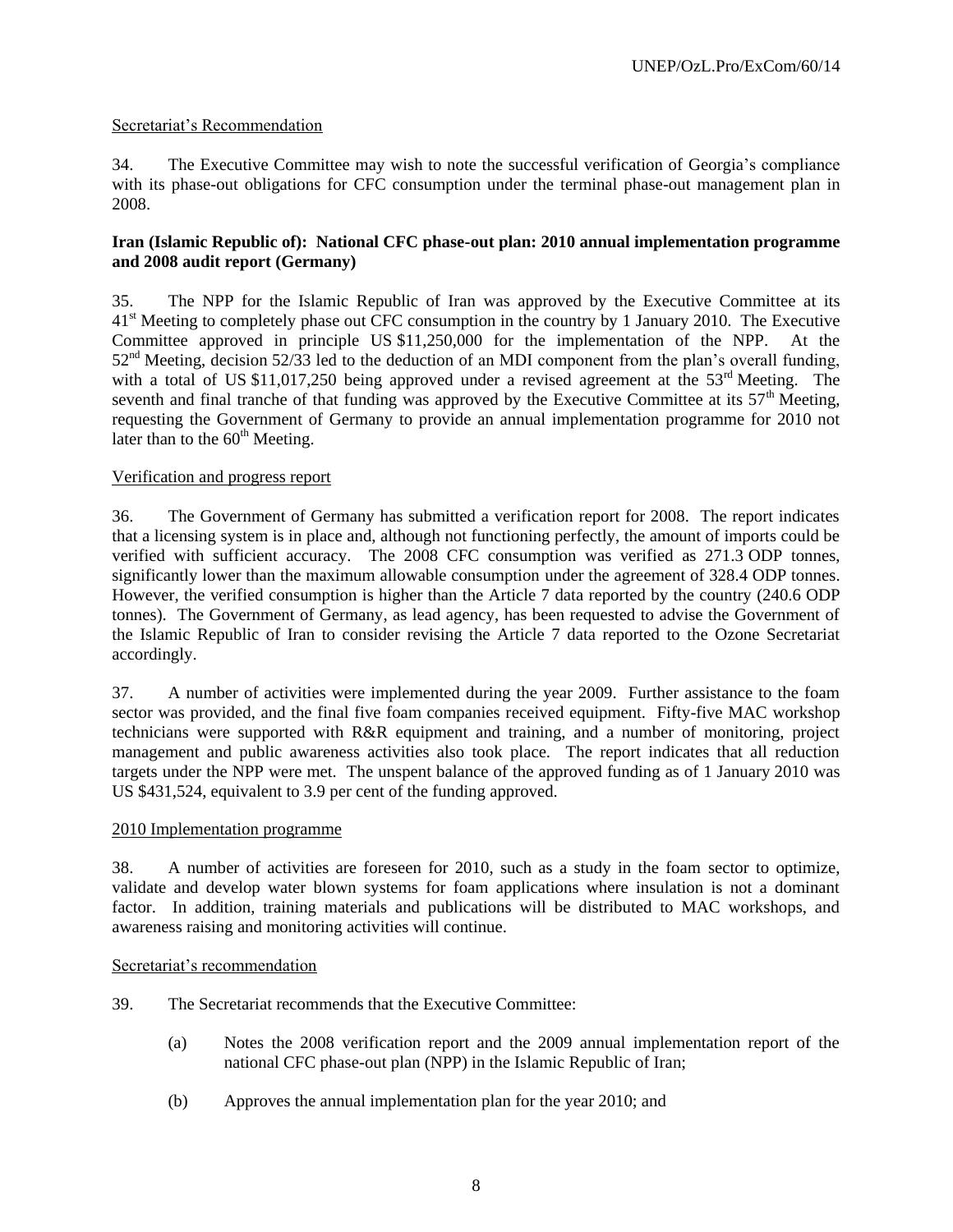(c) Requests the Government of the Islamic Republic of Iran, with the assistance of the Government of Germany, as lead agency, to submit annual implementation reports regarding the previous year to the first meeting of the Executive Committee every year until the NPP is completed.

## **Maldives: Terminal phase-out management plan (UNEP/UNDP)**

40. The TPMP for Maldives was approved at the 53<sup>rd</sup> Meeting of the Executive Committee at a total cost of US \$180,000 plus agency support costs for UNEP and for UNDP. The first tranche of US \$165,000 plus support costs was likewise approved at the 53<sup>rd</sup> Meeting. The second tranche of this TPMP was initially submitted to the  $57<sup>th</sup>$  Meeting, however, due to lack of progress in the implementation of the activities, this was finally submitted and funded at the  $58<sup>th</sup>$  meeting at a level of US \$15,000 plus support costs. This report covers the implementation of the TPMP from April 2008 up to February 2010.

#### Progress report

41. During this period, 45 refrigeration technicians were trained in good practices in refrigeration. This included a refresher course for trainers based in vocational schools that provide refrigeration courses for technicians. Equipment supporting the training was also distributed during the period. Customs training courses were held as part of the normal training provided by the Customs department.

42. Extensive work has also started on the review of legislation in the country, with a number of consultation meetings held in 2008. The new Environment Protection and Management Act has been drafted and it includes Protection of the Ozone Layer in Section 89 of the Act, which has elements to initiate control on HCFC consumption.

43. With regard to the end-user incentive programme which covers the investment part being implemented by UNDP, the report indicates that terms of reference for a service provider are being developed. The Memorandum of Understanding (MOU) between UNDP and the Government to implement has already been signed.

#### Secretariat's comments

44. The Maldives has been reporting zero CFC consumption since 2006. It has been implementing the activities under the TPMP to ensure that this zero CFC consumption is sustained until 2010 and beyond. The Secretariat also notes that extensive awareness raising activities continue to be carried out in the Maldives and was informed by UNEP that this will assist in sustaining zero CFC consumption beyond 2010.

45. The Secretariat however notes the continued delay in the implementation of the investment component of the TPMP. While the original proposal for this component was to provide a number of end users with an incentive to retrofit their equipment, the progress report submitted indicates that some recycling equipment will also be purchased to support the retrofit programme. Very little progress is shown in the progress report for this component.

## Secretariat's recommendation

46. The Executive Committee may wish to take note of the progress report on the implementation of the terminal phase-out management plan (TPMP) for Maldives, and request UNEP and UNDP to expedite the implementation of the end-user investment component of the TPMP, and to report to the Executive Committee at its  $62<sup>nd</sup>$  Meeting on the progress of implementation of this remaining component.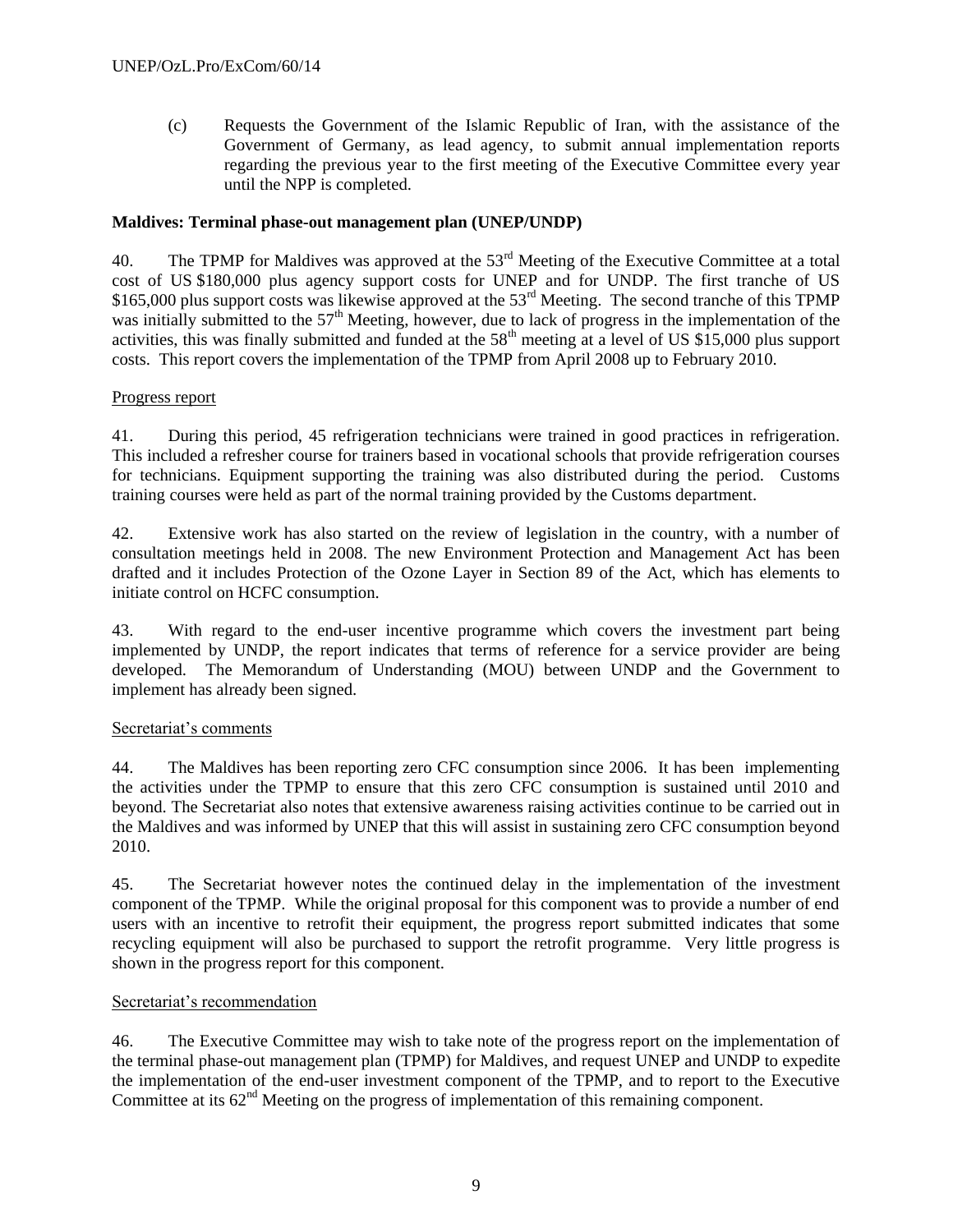## **Philippines (the): National phase-out plan (World Bank)**

47. The NPP for the Philippines was approved in principle at the  $38<sup>th</sup>$  Meeting of the Executive Committee in November 2002, with a total value of US \$10,575,410 and agency support cost of US \$896,788, to phase-out 2,017.6 ODP tonnes of CFCs. The first tranche of US \$3,010,873 with agency support cost of US \$259,979 was approved at the same meeting. Subsequent tranches were approved at the  $41^{\text{st}}$ ,  $44^{\text{th}}$ ,  $47^{\text{th}}$ ,  $51^{\text{st}}$  and  $54^{\text{th}}$  Meetings, where the total amount for the NPP of US \$10,575,410 plus agency support costs had been approved to cover activities from 2003-2008.

48. The maximum allowable CFC consumption level in the Philippines for 2008 was set at 400 ODP tonnes and 300 ODP tonnes for 2009. Verified CFC consumption based on actual import in 2008 was 169.44 ODP tonnes, which is 230.5 ODP tonnes lower than the maximum allowable consumption in 2008. The report also included information on the licenses issued for 2009, which shows that the recorded actual imports are 208.64 ODP tonnes which is well below the maximum allowable consumption of 300 ODP tonnes for 2009. The actual CFC consumption level will be provided in the 2010 verification report.

#### *Progress report*

#### Industry actions

49. The foam and refrigeration equipment manufacturing sector has eliminated its use of CFCs in the last few years. Most foam manufacturers have already switched to methylene chloride (MC), and some have stopped operations due to the economic conditions in the country.

50. The Government is also implementing the MDI transition strategy through the Department of Health (DOH) and Bureau of Food and Drug (BFAD). In August 2008, the BFAD confirmed that there is no single registration for salbutamol MDIs using CFCs and has therefore declared these to be phased out. The DOH no longer accepts MDIs product containing CFCs. The various stakeholder workshops to support this and to awareness building continues under the project.

#### Technical assistance activities

51. In the foam sector, the project encountered a problem with one of its beneficiaries due to issues with technology choice, and delays were caused by issues related to safety, availability of the selected technology and administrative issues. Identified solutions to these problems will be implemented in 2010 to complete this project.

52. The servicing sector is where the bulk of remaining ODS phase-out will have to be addressed. While training activities are in place in the sector in order to upgrade skills and raise technical standards for the sustainable recovery and recycling programme, another important activity in the sector is the implementation of the voucher system to provide tools and equipment to service shops. The programme also continues to focus efforts in coordinating certification of suppliers of tools and equipment; training and assessment (certification) of technicians, and the implementation of mandatory inspection of motor vehicles with mobile air-conditioning (MAC) systems. The voucher system was launched in 2006. In 2009, the activities focused more on the monitoring of the grantees, in particular taking into consideration the recommendations from the previous audit report to check that the right equipment was purchased, verify the performance of the equipment and monitor issues that need to be addressed.

53. The training component has been proceeding quite well, although some priority regions were finding difficulty in progressing with the training programmes, which required that the PMU meets with the training institutions to facilitate the process. As part of the technician accreditation programme, TESDA, the institute responsible for the implementation of the assessment and technician certification,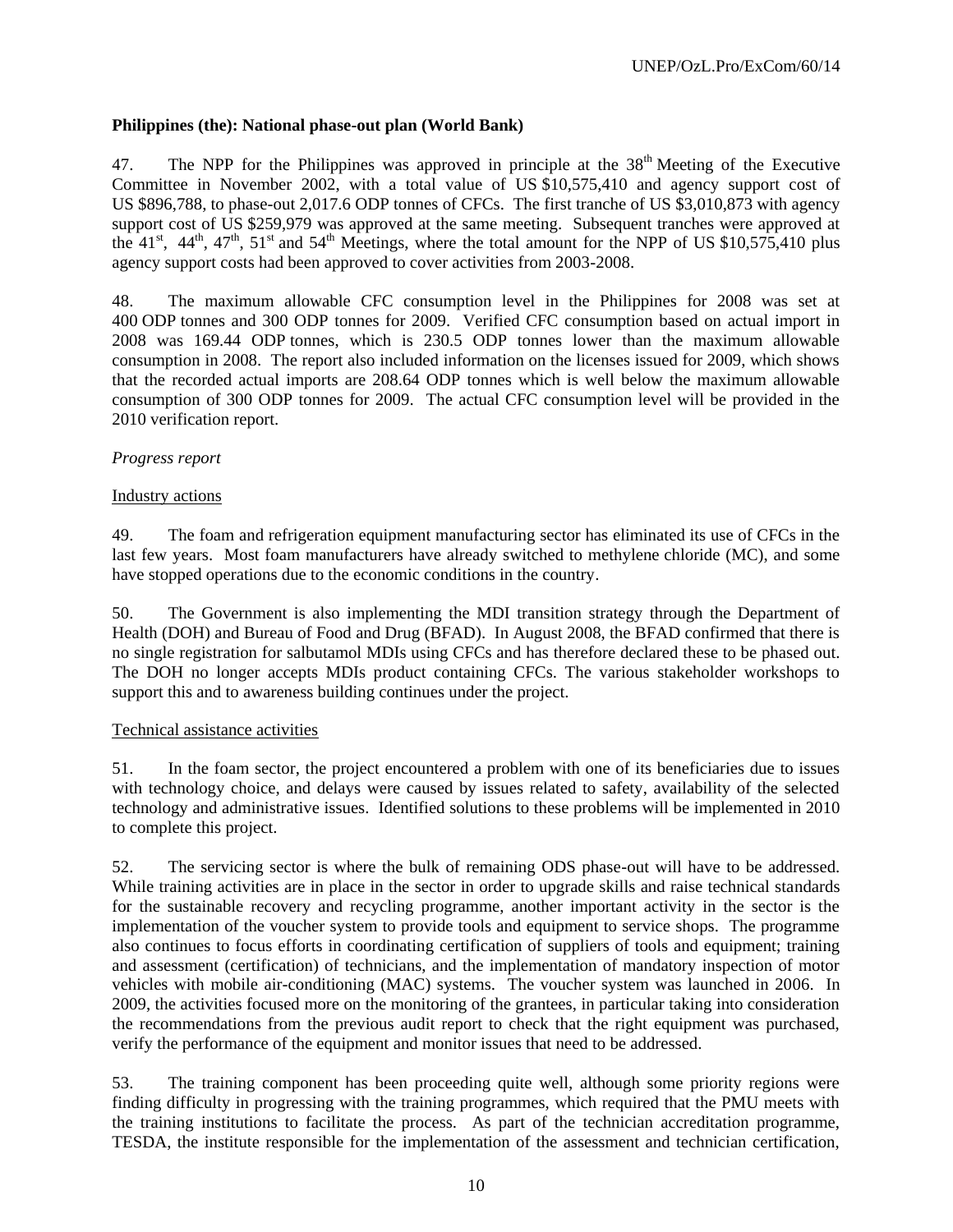conducted a national conference to resolve the issues of slow accreditation and the reported that by July 2009, the technician certification requirement was completed. There were also many information education and communication (IEC) activities undertaken during this period aimed at the servicing sector. The report indicates that this was needed in order to push the full implementation of the voucher system and to inform the public of the new requirements for accreditation both for workshops and for service technicians.

54. By the end of 2009, US \$7,617,121 had been disbursed, and the balance of US \$2,958,289.71 will be disbursed in 2010 and 2011. The current work programme for 2010 submitted for consideration by the Executive Committee contains activities valued at US \$1,486,486 to be disbursed in 2010. The remaining balance of US \$1,471,803 will be disbursed in 2011, with an annual work programme 2011 submitted at the 63rd meeting for consideration of the Executive Committee.

# *2010 work programme*

55. The planned activities for 2010 include the strict enforcement of the ODS licensing system to ensure zero CFC imports, continued awareness-raising activities especially on the details of the accreditation system for service shops and the mandatory MAC inspections prior to car registration renewals. The procurement of the outstanding equipment for the reclamation facility will be completed this year when it will become fully operational. Management and monitoring activities including enterprise inspection and technical audits will continue in 2010.

# Secretariat's comments

56. The Secretariat noted the comprehensive progress report on the implementation of the Philippines NPP, together with the supporting documents, including the verification report on national ODS consumption in Philippines. The 2008 CFC consumption of 169.4 ODP tonnes reported by the Government of Philippines under Article 7 of the Montreal Protocol was already way below the maximum allowable consumption of 400 ODP tonnes for 2008. Preliminary data for 2009 imports also point to an import level of 208.64 which is also lower than the maximum allowable consumption of 300 ODP tonnes for 2009.

57. It was also noted that the 2009 consumption was higher than 2008, and this was explained by the fact that there was a higher demand for CFCs because the price of retrofitting and using other alternatives is still higher than CFCs. However, the Government is confident that it will be able to sustain compliance through the NPP activities by strict enforcement of its licensing and quota system which allows zero imports of CFCs in 2010.

#### Secretariat's recommendation

- 58. The Executive Committee may wish to:
	- (a) Take note of the progress report on the implementation of the 2009 work programme of the national CFC phase-out plan (NPP) for Philippines;
	- (b) Take note of the verification report of 2008 CFC consumption;
	- (c) Approve the annual implementation programme for 2010; and
	- (d) Request the Government of Philippines, with the assistance of the World Bank, to submit a progress report on the implementation of the 2010 work programme of the NPP no later than the 63rd Meeting of the Executive Committee, including a verification report of 2009 consumption.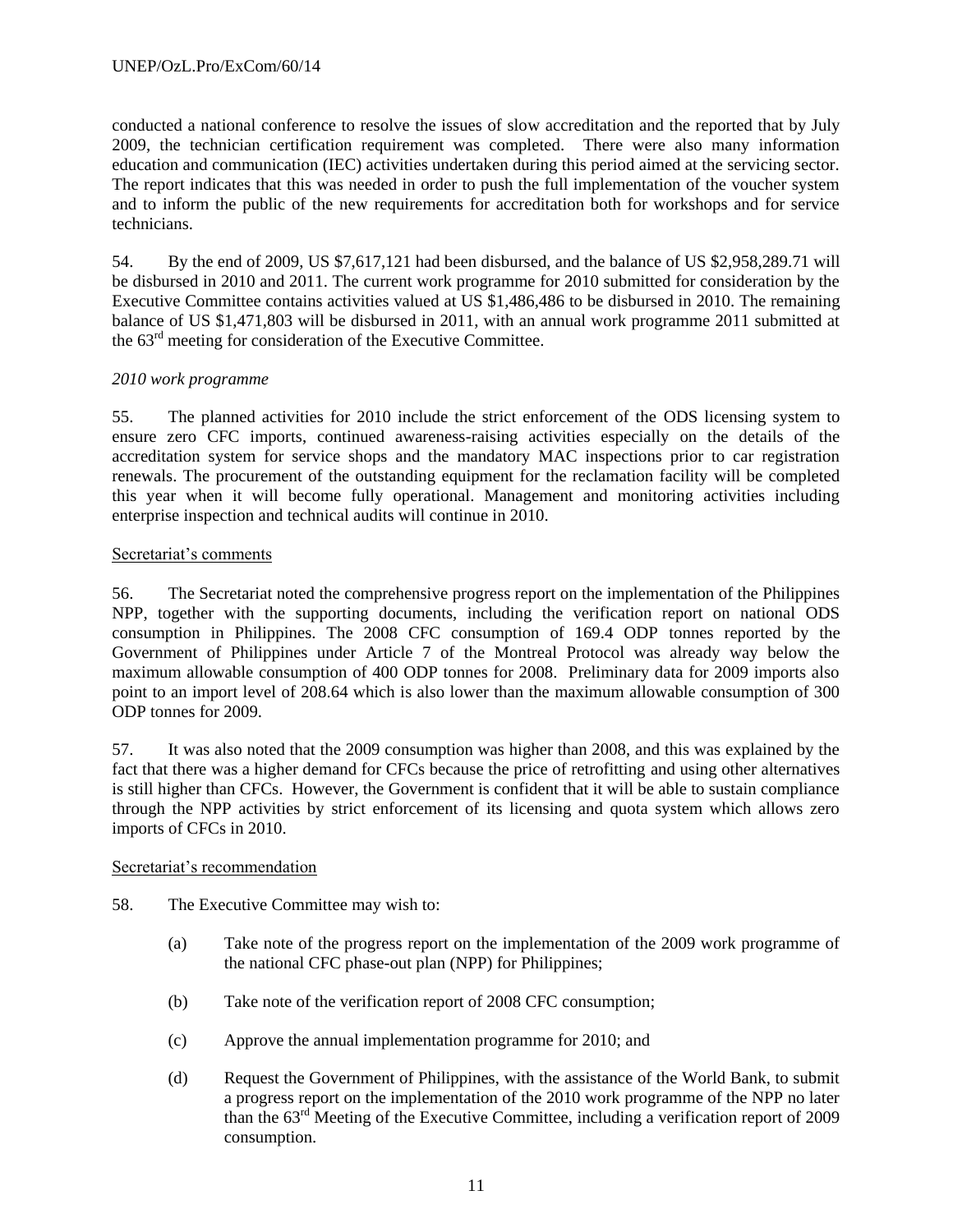# **Samoa: Terminal phase-out management plan (UNEP/UNDP)**

59. The TPMP for Samoa was approved in principle at the 53<sup>rd</sup> Meeting of the Executive Committee at a total cost of US \$150,000 plus agency support costs for UNEP and for UNDP. The first tranche of US \$100,000 plus support costs was also approved at that meeting, while the second tranche was released at the 57<sup>th</sup> Meeting in April 2009. This report covers activities implemented by Samoa from April 2009 to February 2010.

## Progress report

60. In 2009, a total of 100 technicians were trained in good practices in refrigeration bringing the overall number of trained refrigeration technicians in Samoa to 143 since the beginning of the train-the trainers' course in refrigeration. During the same period, 65 customs officers were trained. Samoa currently has 97 trained customs and enforcement officers.

61. The review of ODS policy and regulation has resulted in the final draft of the Atmospheric policy which includes ODS issues along with HCFCs. This is targeted to be completed by the end of 2010. Some equipment for training has been procured and distributed which includes 3 sets of recovery equipment. The incentive programme is not yet fully operational.

#### Secretariat's comments

62. Samoa has consistently reported zero CFC consumption since 2003. Its 2008 CFC consumption under Article 7 of the Montreal Protocol still remains as zero. Samoa has been implementing the activities under the TPMP to ensure that this zero CFC consumption is sustained until 2010 and beyond.

63. The Secretariat noted however the delays in the implementation of the end-user incentive programme, a component being implemented by UNDP.

#### Secretariat's recommendation

64. The Executive Committee may wish to take note of the progress report on the implementation of the terminal phase-out management plan (TPMP) for Samoa and request UNEP and UNDP to expedite the implementation of the end-user investment component of the TPMP, and to report to the Executive Committee at its  $62<sup>nd</sup>$  Meeting on the progress of implementation of this remaining component.

# **II. REPORTS ON THE PRODUCTION SECTOR**

# **China: CFC Production Phase-Out Programme: Verification of the 2009 Annual Work Programme (World Bank)**

65. At its 56th Meeting, the Executive Committee approved the final tranche of the CFC production sector project in the People's Republic of China and the associated Accelerated Phase-out Plan. It also decided:

"(a) To continue monitoring activities and the utilization of project balances beyond the end of the agreements with the Executive Committee for the foams and halons and CFC production sector plans and the related accelerated phase-out sector plans in China …

> (ii) China would continue to have independent financial audits conducted of the account of the three sector plans. The financial audit reports based on the format used in the previous years would be provided to the Executive Committee on an annual basis from 2009 and beyond. China would provide the necessary information for the project completion reports;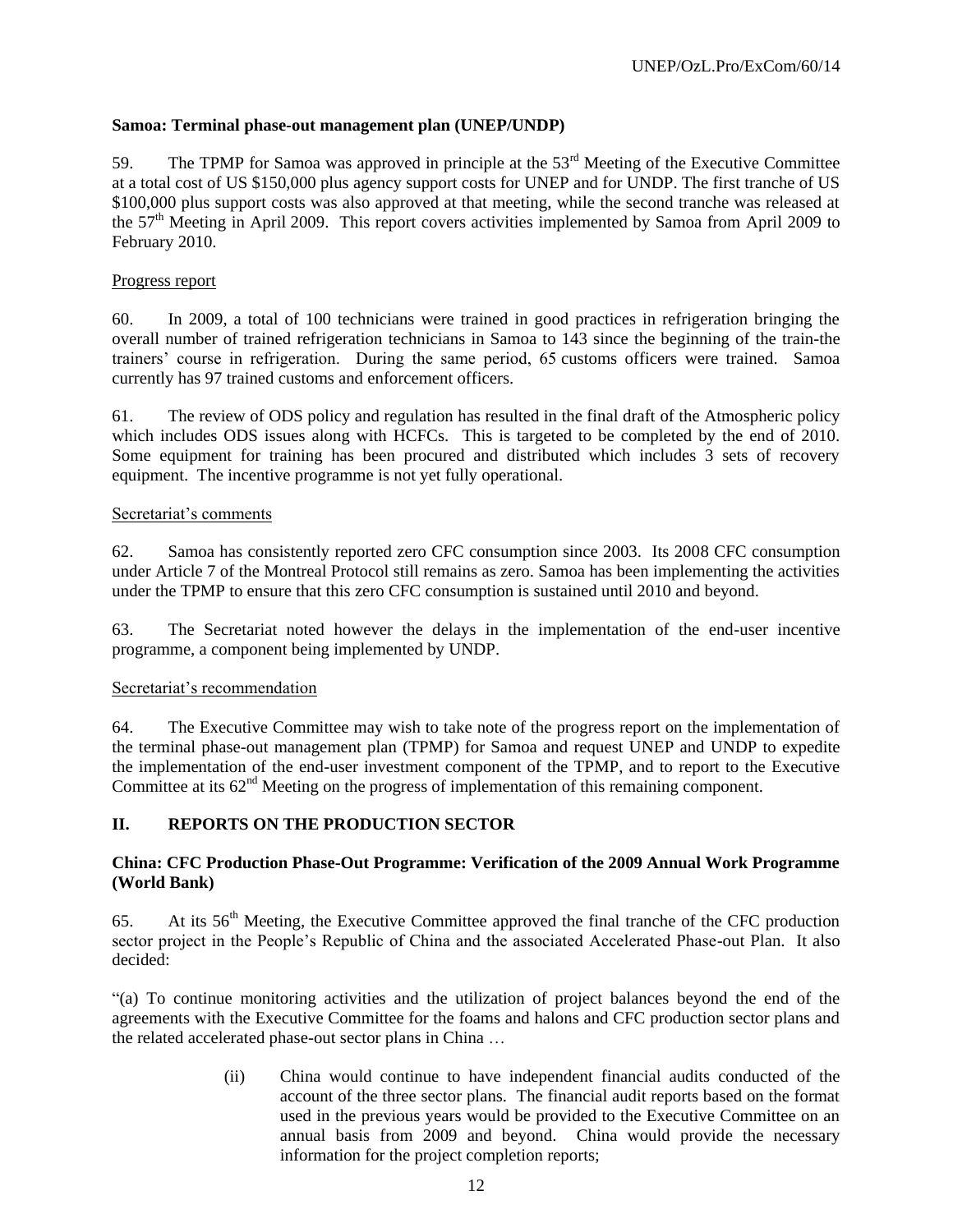(iii) The World Bank would facilitate the review and submission of any adjustments to the work plans and financial audit reports to the Executive Committee, and submit the related project completion reports upon the final expenditure of funds." (decision 56/13 (a)).

66. A verification report was submitted to the  $57<sup>th</sup>$  Meeting that confirmed 2008 production levels. However, since the technical auditors had not yet reviewed the licenses for MDI sales, they could not verify the use of the CFC production for MDIs as required by the Agreement between China and the Executive Committee for the CFC/CTC/Halon accelerated phase-out plan. The Executive Committee decided to release the remaining funding for 2009 in light of the verification results indicating that China had met the CFC production reduction target, as established in the CFC production sector agreement for the year 2008. The Executive Committee also requested the Government of China and the World Bank to include the review of licences for the sale of CFCs to MDI manufacturers in 2008 and 2009 as part of the verification report to be submitted to the  $60<sup>th</sup>$  Meeting of the Executive Committee (decision 57/31 (a) and (b)).

# **Introduction**

67. Accordingly, the World Bank is submitting to the  $60<sup>th</sup>$  Meeting the verification report on the implementation of the 2009 China CFC production phase-out programme. For reasons of economy, only the summary of the verification report is attached as Annex I to this document. The full verification report could be made available to members of the Executive Committee upon request.

# **Verification of the 2009 CFC production in China**

68. The verification was conducted between 4 and 16 January 2010 by a team of three with relevant technical and financial expertise. The team was headed by Mr. Vogelsberg, a consultant who had been carrying out verifications of the CFC plants in China on behalf of the World Bank for a number of years. The team visited the CFC plant Zhejiang Juhua Fluoro-Chemcial Co. Ltd. in Quzhou City, Zhejiang Province. The report contains a summary of conclusions and four annexes. The summary of the conclusions provides the verification team's overall assessment of the performance of the 2009 work programme in achieving the targets set in the Agreement.

69. The verification report concludes that China complied with the annual CFC production target set out in the Agreement for the year 2009, with the total actual production of CFCs being 547.37 ODP tonnes. This is 2.63 ODP tonnes below the maximum production level allowed for 2009 under the Agreement. As shown in Table 1, the closing stocks of CFCs for MDI uses amounted to 234.241 ODP tonnes at the end of 2009, which represented an increase of 8.630 ODP tonnes of stocks compared with levels at the end of 2008.

#### Table 1

| <b>Type of CFC</b><br>product for<br><b>MDI</b> uses | <b>Total production</b><br>of CFCs<br><b>For MDIs</b> | Stock of CFCs for MDI uses in 2009 (ODP tonnes) |         |            |  |  |
|------------------------------------------------------|-------------------------------------------------------|-------------------------------------------------|---------|------------|--|--|
|                                                      | <b>ODS (ODP)</b><br>tonnes)                           | Closing<br>Opening                              |         | Change     |  |  |
|                                                      |                                                       |                                                 |         |            |  |  |
| $CFC-11$                                             | 48.810                                                | 135.312                                         | 42.642  | $-92.670$  |  |  |
| $CFC-12$                                             | 498.560                                               | 90.299                                          | 191.599 | $+101.300$ |  |  |
| Total                                                | 547.370                                               | 225.611                                         | 234.241 | $+8.630$   |  |  |

#### **TOTAL PRODUCTION OF CFCS FOR MDIS AND STOCKS (2009)**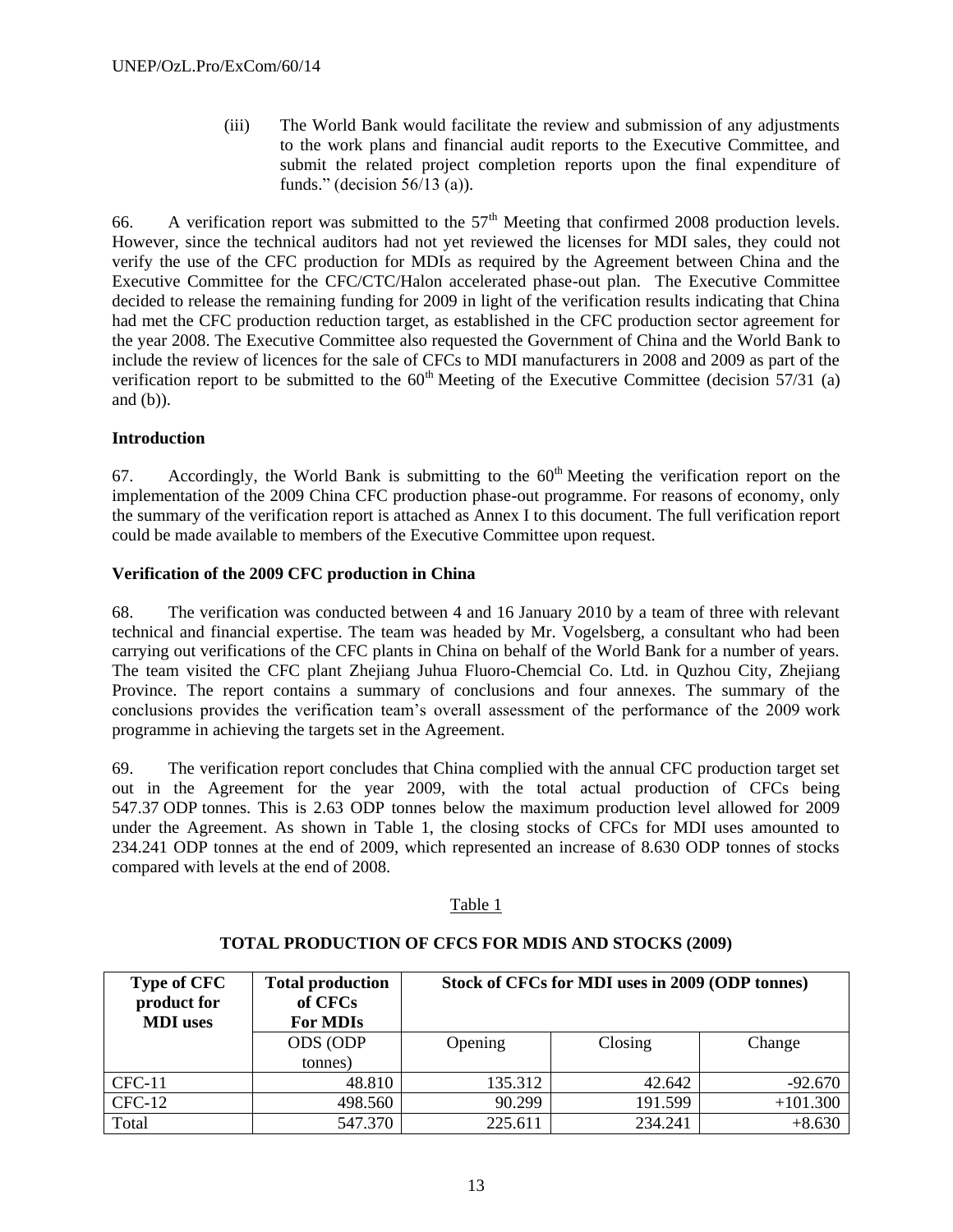70. There was no CFC-13 production in 2009. The verification report indicated that after the completion of the 2007 production campaign all six plants had been closed and the production lines dismantled with key equipment destroyed. The one exception was the CFC-11/CFC-12 production line at Zhejiang Juhua Fluro-chemical Co Ltd (SRI#B14) that has been converted to a swing plant to primarily produce HCFC-22 and, under license, to produce up to 550 ODP tonnes of CFC-12 for use in MDIs in both 2008 and 2009.

71. Annex I contains a general overview of the Juhua facility, which began HCFC-22 production on 23 July 2007. It states that the HCFC-22 market became very soft in mid-2008 and the production of HCFC-22 for the year 2009 was carried out between 12 March 2009 and 31 August 2009. It describes the production campaigns for CFCs at the Juhua facility. The production of CFC-12 in 2009 in Juhua was carried out in two campaigns, between 1 and 13 February 2009 and between 1 and 17 December 2009, for a total of 28 operational days. CFC-11 was only produced during the second campaign for a total of 16 operational days. Annex I describes the verification process of CTC and HF transfers and consumption figures which are consistent with reported figures, and of CFC daily production transfer slips.

72. Annex I also provides information on all sales of CFCs for MDIs in 2009. All sales are summarized by the company, including amount purchased, name and address of the purchasers, date and serial number of the invoice, and the delivering record. There are fifteen customers, including five domestic dealers (not the MDI producers themselves), one exporter to Russia for its MDI uses and nine domestic MDI manufacturers that purchased CFCs from Juhua in 2009. The CFC production verification team confirmed that all the data on sales to the above-mentioned dealers and MDI manufacturers are complete and correct.

73. Annex II contains the CFC production phase-out verification, and includes several sections including: plant identification, the composition and function of the verification team, plant history (which covers annual data on capacity and production of CFC-11, CFC-12, CTC and HF since the construction of the plant), plant activity in the year verified, plans for gradual closure (which covers annual data on CFC-11 and CFC-12 quotas, production, sales and opening and closing stocks since the baseline year), annual HF/CFC and CTC/CFC ratios, operational days per year, monthly CFC production data and raw material consumption data, and overall HF balances in 2009.

74. Annex III contains the verification of sales of CFCs for MDI uses in 2009. It lists the purchasers of CFCs for MDI in 2009 (including dealers and MDI manufacturers) and provides information on the sales of CFC-11 and CFC-12 from Juhua to dealers, from Juhua to MDI manufacturers, and from each dealer to MDI manufacturers. It also provides a summary of export of CFCs in 2009, sales of CFCs by Juhua to dealers and MDI manufacturers in 2009, and sales of CFCs to MDI manufacturers (including export to Russia).

75. Annex IV contains the results of the financial audit presented by the financial specialist in the verification team. The focus of the audit is the verification of CFC production obtained from the examination of financial records on the procurement, consumption of raw materials, and sales. The report provides the audited results of CTC, HF, and CFC-113a consumption and CFC production plant by plant. Annex IV states that the verified CFC-11 production in 2009 was 48.81 metric tonnes and that CFC-12 production was 498.56 metric tonnes. The total verified sales of CFC-11 in 2009 were 209.00 metric tonnes, including 67.75 metric tonnes from previous stock and 141.25 metric tonnes that had been produced in 2009.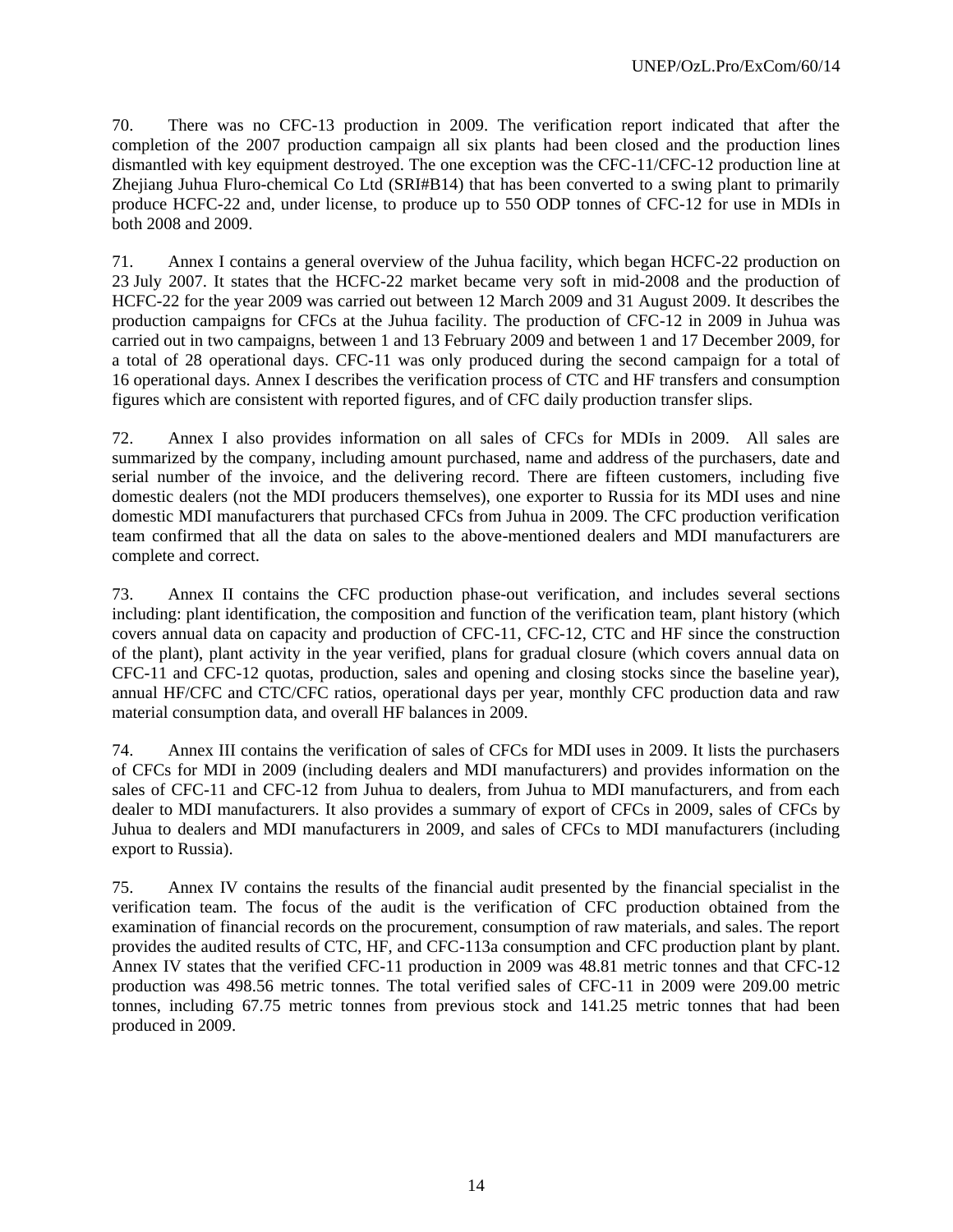# Secretariat's Comments

# Export for approved essential use exemptions for pharmaceutical grade CFCs

76. The CFC production verification team was able to confirm that China's total exports of CFCs in 2009 was within the limit of the amount of CFCs approved. The amount of CFCs that passed through Chinese customs to Russia is deemed to be part of the total sales of CFCs for MDI uses. The Russian essential use exemption for CFCs for MDIs in 2009 was for 248.0 metric tonnes (decision XX/2). The audit report indicated that China had exported 158.5 metric tonnes.

77. The Agreement between China and the Executive Committee for CFC/CTC/halon accelerated phase-out allowed exports of up to 50 tonnes of CFC in 2009 except for essential uses as agreed by the Parties. All of China's exports were to meet the essential use exemption allowed by the Parties for Russia in 2009 by decision XX/2.

#### Review of licences for the sale of CFCs to MDI manufacturers in 2008

78. The World Bank provided an explanation of the CFC sales license management system in China. It also provided a list of purchasers of CFCs for MDI uses in 2008 including their sales license number and addresses, a listing of sales of CFC-11 and CFC-12 for MDI uses in 2008 by purchaser, date, amount purchased and invoice number.

79. The total sales of CFCs based on the licenses were 339 metric tonnes. All of the sales were associated with MDI manufacturers or dealers that had received licenses from the Government of China. However, the tonnage from the sales associated with the licenses (339 metric tonnes) exceeded the amount indicated in the 2008 verification report (321 metric tonnes) by 18 metric tonnes.

80. The World Bank explained that the licensing system for monitoring the sales of CFCs to MDI producers had been enhanced in April 2009 in response of decision  $57/31$  of the  $57<sup>th</sup>$  Meeting of the Executive Committee. New procedures were applied retroactively in order to confirm the actual sales to MDI producers in 2008. Based on the new procedures, new information pertaining to the actual sales of CFCs to MDI producers was revealed. The Bank acknowledged that the new figures are different from the data contained in the 2008 verification report. The difference resulted from the fact that the methodology used in the 2008 verification report did not capture all the sales that had been made to the MDI producers. Notwithstanding the discrepancy, both the verification report and the information provided with respect to licenses confirmed the use of CFC production in 2008 for MDI CFCs as required by the Agreement.

#### Overall assessment of the 2009 verification in light of the guidelines for verification of ODS production phase-out

81. The verification of the implementation of the 2009 work programme was carried out by the same team that had been conducting this exercise for the past several years. It was carried out in accordance with the guidelines and methodology approved by the Executive Committee. The results of the verification are presented in line with the approved formats, and are supported by adequate documentation that enables tracking and validation of CFC production, stockpiles, and the use of feedstock. The results of the verification of the CFC production confirm that China produced less than 550 ODP tonnes of CFC in 2009.

82. In accordance with decision 56/13, the World Bank provided license data in addition to the verification report. All of the sales were associated with MDI manufacturers or dealers that had received licenses from the Government of China. The volume of tonnage of CFC sales for MDIs associated with licenses was exactly the same as the data indicated in the verification report.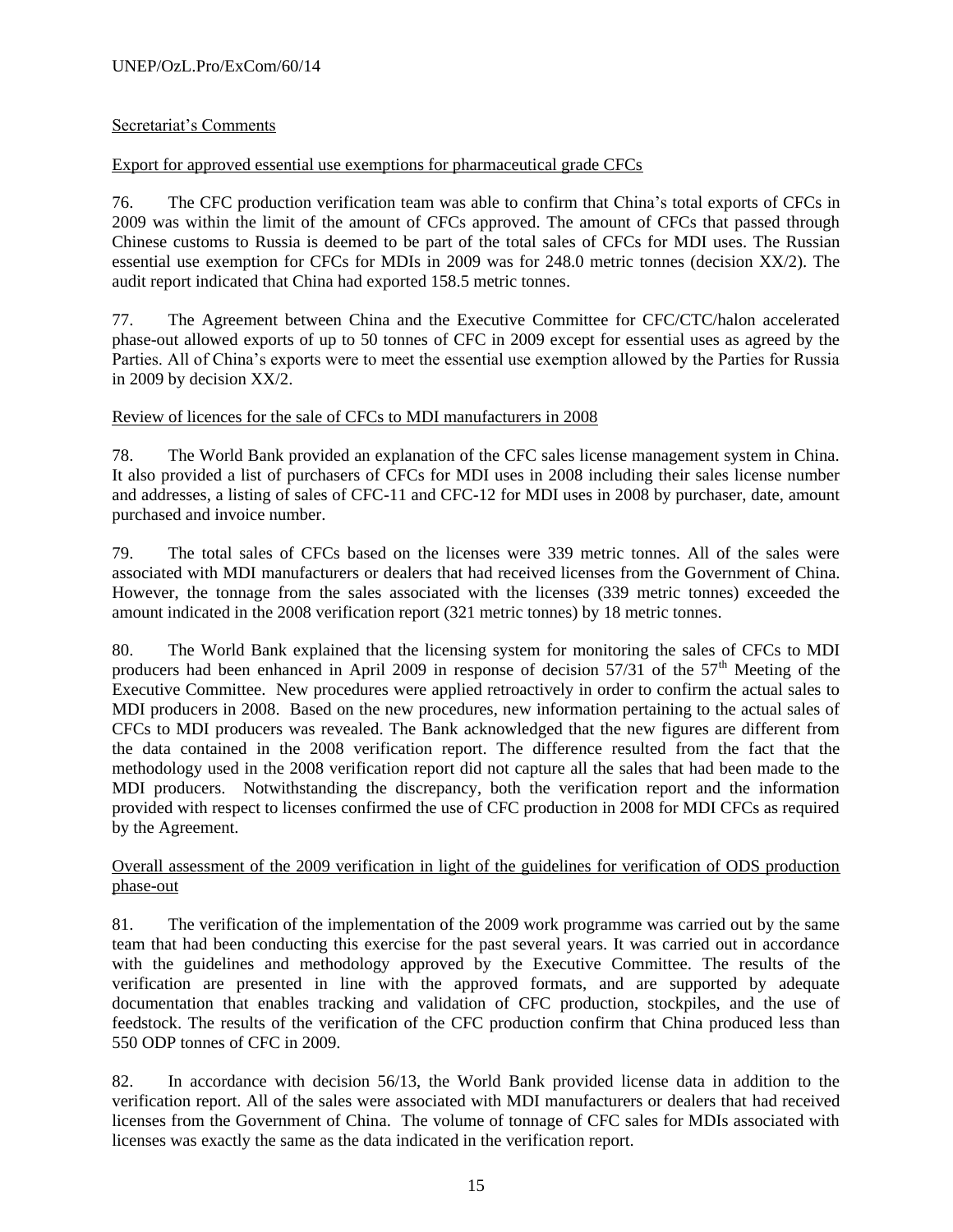## Stockpiling and essential uses

83. The verification report indicated stockpiles amounting to 234.241 metric tonnes of CFCs (191.599 metric tonnes of CFC-12 and 42.642 metric tonnes of CFC-11). China's agreement allows for the production of CFCs for essential use exemptions in China. China received an MDI essential use exemption for the consumption/production of 972.2 metric tonnes in 2010 at the Twenty-First Meeting of the Parties (decision XXI/4, paragraph 1 and Annex).

## Secretariat's recommendation

84. The Secretariat recommends that the Executive Committee commends the Government of the People's Republic of China and the World Bank for the good efforts made to comply with decisions 56/13 and 57/31 and in successfully implementing the audit for 2009 to confirm the level of production of CFCs for MDIs in China and the remaining stocks.

# **China: Phase-out of the production and consumption of CTC for process agent and other non-identified uses (phase I): 2009 verification (World Bank)**

#### Introduction

85. The World Bank submitted the last annual programme for the implementation of the Agreement with the People's Republic of China to phase out the production of CTC for controlled uses and the consumption of CTC and CFC-113 as process agents (Phase I) to the 56th Meeting. Funding for 2009 constituted the last funding tranche under the agreement. The tranche was released after satisfactory verification of the 2008 activities was provided to the 57<sup>th</sup> Meeting. The World Bank has submitted to the  $60<sup>th</sup>$  Meeting the verification of the 2009 activities.

86. The Executive Committee might recall that at the 56th Meeting, the World Bank had advised on planned activities related to the remaining unspent balances under the agreement. In order to manage CTC production and consumption beyond 2010, the country intended to use the existing policy framework to reduce the CTC production to 15 per cent of the baseline for meeting basic domestic needs. Consumption would be further limited to the levels agreed in light of decision X/14 paragraph 3 (b) of the Meeting of the Parties and the Agreement between the Government of China and the Executive Committee of November 2002 (38th Meeting); that relates to 220 ODP tonnes of CTC consumption for the process agent (PA) use.

87. The 220 ODP tonnes of allowed consumption is expected to be allocated for the chlorosulphonated polyethylene (CSM) activity, an emission control activity where a reduced CTC consumption will continue, while closing down the remaining two chlorinated rubber projects. For the CTC consumption for laboratory uses, the Ministry for Environmental Protection (MEP) plans to seek an exemption through the essential uses exemption procedure under the Montreal Protocol. MEP intends to continue carrying out monitoring and verification of the CTC producers and consumers to ensure the sustained results from the sector plan, and will continue submitting reports to the Executive Committee on the results of such monitoring and verification after 2010. In its decision 56/60, the Executive Committee took note of the proposed plan to extend implementation of the CTC phase-out sector plan for Phase I beyond 2010 and the proposal to allocate the estimated unspent fund balance of US \$1.3 million for these activities.

88. The verification of the production and the consumption of CTC and CFC-113 as process agents in 2009 consists of two parts: the CTC production verification, and the verification of consumption of CTC and CFC-113 as process agents under Phase I. The Secretariat is attaching, as Annex II, the "Verification of China's production and consumption in CTC – Technical issues identified by the Secretariat" and as Annex III, the "China 2009 CTC production verification summary report" as submitted by the World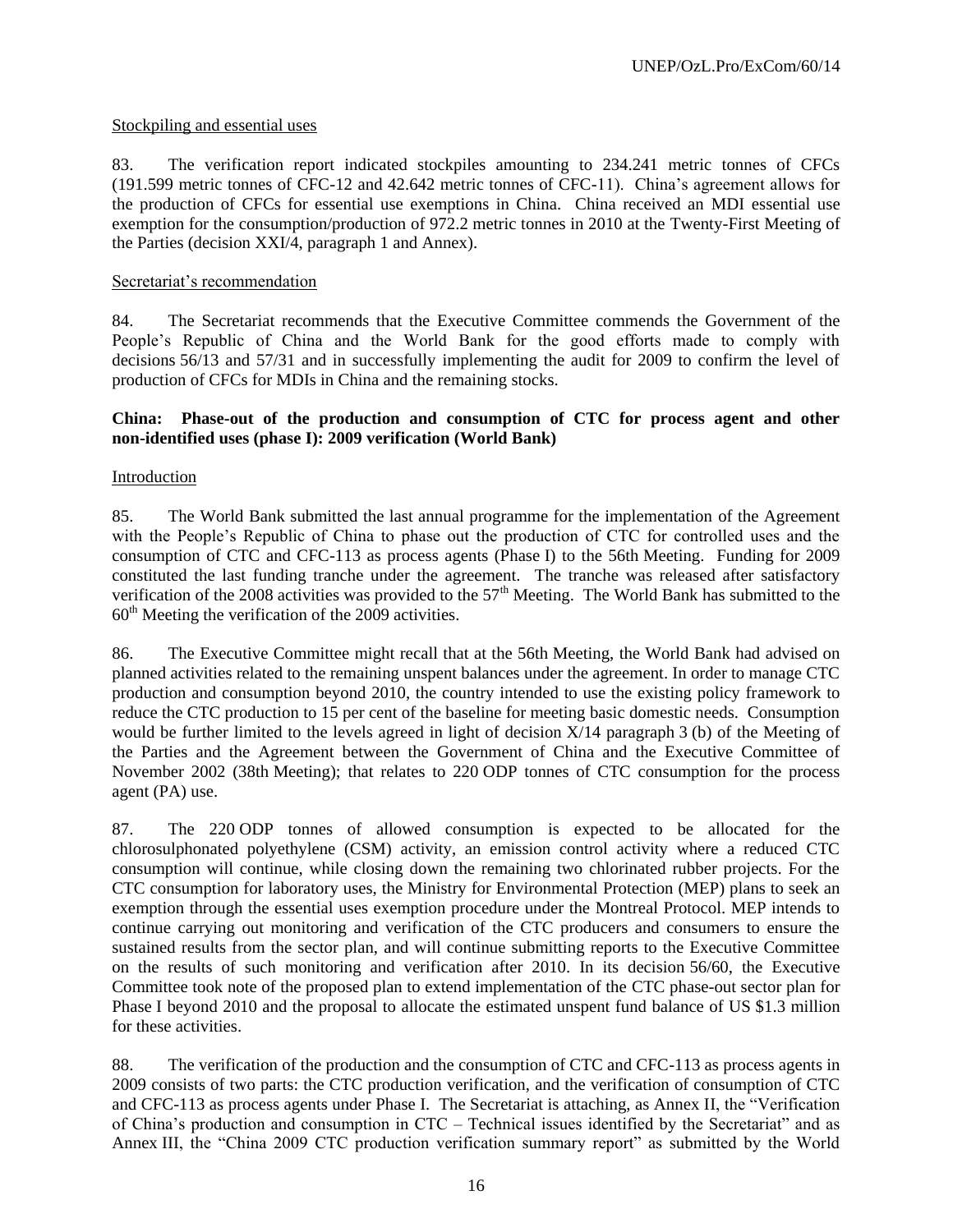Bank, which includes important insight into the complex CTC production sector in China as well as the methodology and the overall findings of the verification team. The Secretariat is prepared to make the entire submission of the World Bank available to members of the Executive Committee upon request.

## Verification of the CTC production in 2009

89. The production verification was carried out between January and February 2010. The report included a technical audit part and a financial audit part. It consisted of the visits to and investigation of eleven active CTC producers and one CTC residue distiller out of the 19 CTC producers in China. The other producers had closed down and were not visited. Because of incomplete data at one plant, Sichuan Honghe, the verification team was unable to arrive at a precise confirmed figure for all twelve plants producing CTC in China in 2009. With precise data from eleven plants and an estimate of CTC produced by Sichuan Honghe the verification team reported that China's production (as defined by the Montreal Protocol) was 5,166.02 ODP tonnes (4,696.38 metric tonnes of CTC), which was below the maximum agreed production of 7,341.70 ODP tonnes. The uncertainty in this figure due to the incomplete verification is 602.97 ODP tonnes (548.15 metric tonnes), leading to a possible maximum consumption of 5,768.99 ODP tonnes (5,244.54 metric tonnes); this value is still well below the agreed National maximum production.

90. The verification team reported that the total CTC production including production for feedstock uses was 55,676.307 metric tonnes in 2009 (61,243.68 ODP tonnes) if the uncertainty of 548.15 metric tonnes (602.97 ODP tonnes) because of the incomplete verification of Sichuan Honghe is taken into account. However 49,639.90 metric tonnes (54,603.89 ODP tonnes) were reported by MEP as being used as a feedstock in the production of non-ODS chemicals. To this number, an amount that is smaller or equal to 548.15 metric tonnes (602.97 ODP tonnes) has to be added for consistency to allow for the incomplete verification of Sichuan Honghe. No CTC was reported as having been destroyed.

91. A total of 791.6 metric tonnes of CTC were reported by MEP as being used in new process agent applications listed in decision XIX/15 of the Nineteenth Meeting of the Parties and those newly identified by MEP. A more detailed description of the verification of the CTC production can be found in Annex II.

#### Verification of the consumption of CTC and CFC-113 as a process agent under Phase I in 2009

92. The verification of the consumption of CTC and CFC-113 was carried out in January 2010. There was no consumption of CFC-113 in 2009. From Phase I of the sector plan, there are only three plants which are still producing and using CTC as a process agent, while the other plants had either closed or converted to a non-ODS process. These three plants are:

| Company name                          | <b>Process agent application</b>     |
|---------------------------------------|--------------------------------------|
| Jilin Chemical Industrial Co., Ltd.   | Chlorosulphonated polyethylene (CSM) |
| Jiangsu Fasten Fine Chemical Co. Ltd. | Chlorinated Rubber (CR)              |
| Shanghai Chlor Alkali                 | Chlorinated Rubber (CR)              |

93. The team verified the consumption of CTC at each of the three plants. The report provides a summary on each of the enterprises visited, including a description of the enterprises, the verification carried out and the results. The CTC purchased by the plant was treated as part of the national consumption in 2009 and was compared to the quota issued by MEP. The verification provided also an update on the CTC emission control project for CSM, which had experienced severe technical problems with imported equipment.

94. The verification confirmed that the 2009 CTC purchases in the PA sector (Phase I) were as follows: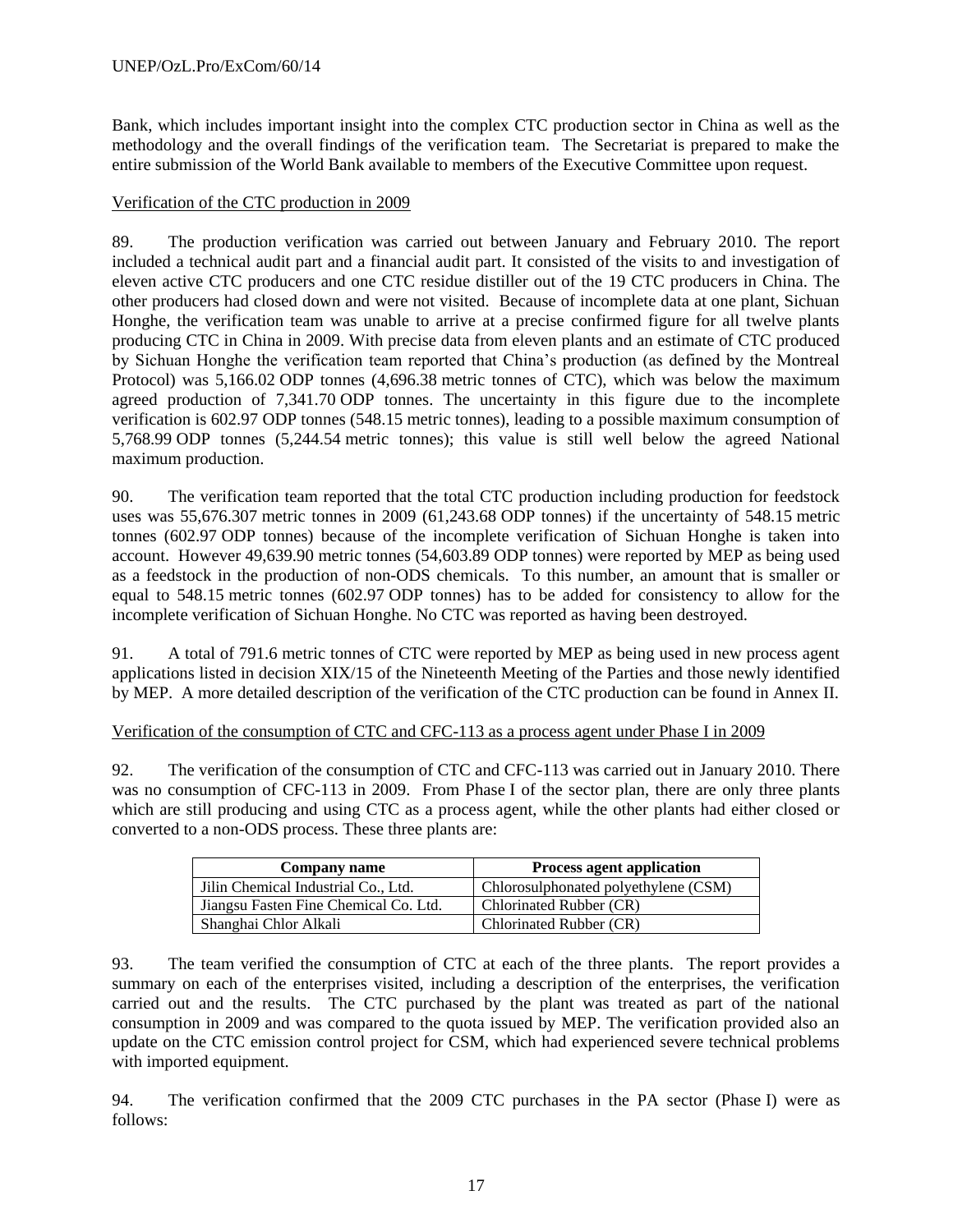| Company name                                          | <b>Process agent application</b> | <b>Consumption in 2009</b> |                   |
|-------------------------------------------------------|----------------------------------|----------------------------|-------------------|
| Jilin Chemical Industrial Co., Ltd.                   | <b>CSM</b>                       | 258.40 mt                  | 284.24 ODP tonnes |
| Jiangsu Fasten Fine Chemical Co.   Chlorinated Rubber |                                  | $100.00$ mt                | 110.00 ODP tonnes |
| Ltd.                                                  |                                  |                            |                   |
| Shanghai Chlor Alkali                                 | <b>Chlorinated Rubber</b>        | $61.74$ mt                 | 67.91 ODP tonnes  |
| <b>Total</b>                                          |                                  | 420.14 mt                  | 462.15 ODP tonnes |

95. The verified CTC consumption in 2009 was 462.15 ODP tonnes, which was below the 2009 maximum allowable CTC consumption (493.00 ODP tonnes) in the Agreement for Phase I of the CTC sector plan.

#### Secretariat's comments

Verification of the 2009 CTC production and the consumption of CTC and CFC-113 as process agent under Phase I of the sector plan

96. The verification was carried out in accordance with the verification framework developed by the World Bank for carrying out verifications of CTC phase-out sector plans for China and India, and which was noted by the Executive Committee. The teams that implemented the exercises have the relevant expertise and have undertaken the same verifications in the previous years.

97. According to the arrangement set out in the Agreements for Phase I and Phase II of the CTC sector plan, this verification covers the CTC production for both phases but only the consumption in Phase I of the sector plan. To verify Phase II missions are needed to a significant number of CTC-consuming companies that cannot be done in time for the April 2010 meeting of the Executive Committee. The Agreement for Phase I of the sector plan establishes four criteria for assessing the success or otherwise of the annual work programme and these are presented in the following table, with the results of the years completed, including 2009.

| Year | <b>CTC</b> production<br>(Row 1 of the<br>agreement) |                     | Use of CTC for CFC<br>feedstock consumption<br>(Row 2 of the<br>agreement) |           | Use of CTC for the<br>25 PA applications<br>(Row 4 of the<br>agreement) |          | Use of CFC-113 for<br><b>PA</b> applications<br>(Row 6 of the<br>agreement) |                  |
|------|------------------------------------------------------|---------------------|----------------------------------------------------------------------------|-----------|-------------------------------------------------------------------------|----------|-----------------------------------------------------------------------------|------------------|
|      | Allowed                                              | Verified            | Allowed                                                                    | Verified  | Allowed                                                                 | Verified | Allowed                                                                     | Verified         |
| Base | 86,280                                               | N/A                 | N/A                                                                        | N/A       | 3.825                                                                   | N/A      | 17.2                                                                        | N/A              |
| 2001 | 64,152                                               | N/A                 | 55,139                                                                     | <b>NA</b> | 4.347                                                                   | N/A      | 17.2                                                                        | N/A              |
| 2002 | 64,152                                               | N/A                 | 45,400                                                                     | <b>NA</b> | 5,049                                                                   | N/A      | 17.2                                                                        | N/A              |
| 2003 | 61,514                                               | 59,860              | 45.333                                                                     | 39,839    | 5.049                                                                   | 3,080    | 17.2                                                                        | 17.1             |
| 2004 | 54,857                                               | 50,195              | 39,306                                                                     | 34,168    | 5,049                                                                   | 3,886    | 14                                                                          | 10.8             |
| 2005 | 38,686                                               | 33,080              | 28,446                                                                     | 25,811.3  | 493                                                                     | 485.02   | 14                                                                          | 3.2              |
| 2006 | 28,662                                               | 28,470              | 21,276                                                                     | 18,590.9  | 493                                                                     | 461.4    | 10.8                                                                        | 0                |
| 2007 | 18,782                                               | 13,438              | 11,396                                                                     | 8,987     | 493                                                                     | 482      | 8.4                                                                         | $\Omega$         |
| 2008 | 8,188                                                | 3,835               | 847                                                                        | 715.62    | 493                                                                     | 483      | $\Omega$                                                                    | N/A              |
| 2009 | 7341.7                                               | 5166.0 <sup>1</sup> | 847                                                                        | 749.7     | 493                                                                     | 462.2    | $\bf{0}$                                                                    | N/A <sup>2</sup> |

#### CTC production and consumption in ODP tonnes

98. The results from the verification, as shown against the targets in the Agreement in the last row of the table above, indicate that China achieved all the targets in the Agreement for Phase I of the sector plan for the year 2009. However since the verified CTC production of 5,166.0 ODP tonnes includes the maximum allowable consumption for Phases I and II of the sector plan of 493 and 6,945 ODP tonnes,

l <sup>1</sup> With an uncertainty of 602.97 ODP tonnes, leading to a maximum possible production of 5,768.99 ODP tonnes

<sup>&</sup>lt;sup>2</sup> No verification has been required after two consecutive years with a consumption of zero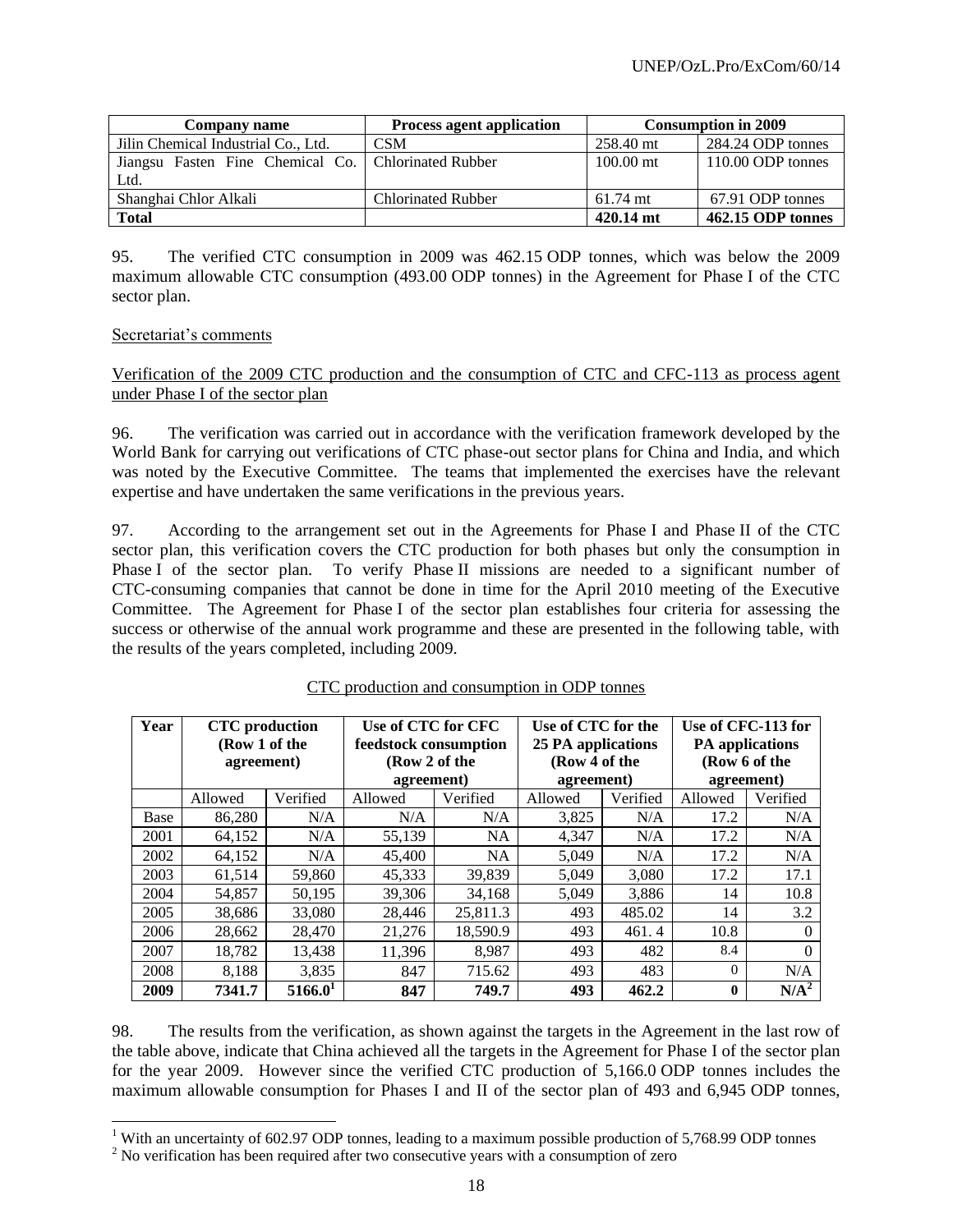respectively and the allowance for CFC production, there is still a balance of approximately 4,704 ODP tonnes of CTC from the 2009 production not accounted for, after deducting the 462.2 ODP tonnes consumed by the three applications from Phase I as shown in this verification. This could represent the CTC consumed by applications in Phase II of the sector plan, which will be examined by the World Bank in the verification of the Phase II to be submitted to the 61st Meeting.

99. A total of 791.6 metric tonnes, or 870.8 ODP tonnes of CTC was reported by MEP in 2009 as being used in process agent applications listed in decision XIX/15 of the Nineteenth Meeting of the Parties and those newly identified by MEP. It is significantly below the ceiling of 14,300 ODP tonnes which was set in the Agreement for Phase II to cover these applications.

#### Secretariat's recommendation

100. The Secretariat recommends that the Executive Committee takes note of the verification report of the CTC production and consumption for process agent and other non-identified uses (Phase I) of the China CTC sector plan for 2009.

#### **China: Strategy For Gradual Phase-Out Of 1,1,1-Trichloroethane (TCA) Production (Second Stage Programme) (World Bank)**

101. On behalf of the Government of the People's Republic of China, the World Bank submitted verification reports for the years 2008 and 2009 to the Fund Secretariat. The Secretariat has not attached the World Bank's submissions but can provide them to members of the Executive Committee upon request.

## Background

102. At its 56<sup>th</sup> Meeting, the Executive Committee approved the second and final stage implementation programme of the 1,1,1-trichloroethane (TCA) production sector plan in China and released the remaining funds of US \$0.7 million and the associated support costs of US \$52,500 for the World Bank. The request included a verification report for 2007 production.

103. In 2004, the Executive Committee, at its  $43<sup>rd</sup>$  Meeting approved in principle a total of US \$2.1 million for the implementation of the Agreement for the phase-out of TCA production in China, under which the Government of the People's Republic of China is committed to completely phase out the production of TCA before January 2010, five years in advance of the requirement of the Montreal Protocol.

#### Verification of TCA production closure

104. There were four TCA plants in China in 2002 (the base year for the sector plan). The total TCA production was 1,205 metric tonnes (or 121 ODP tonnes) in 2002. The verification reports submitted to the 51<sup>st</sup> Meeting confirmed that China had closed and dismantled three of the four plants.

105. Zhejiang Juhua Chemical and Mining Industry Co. was the only active TCA producer in 2008 and 2009. It was visited by the verification team on 23 February 2009 and 15 January 2010. The plant, with a designed capacity of 1,500 metric tonnes per annum, started production in 1995. The plant operates a batch process, reacting HCl (a by-product from its chloroparaffin process) with the vinylidene dichloride (VDC) to produce a crude product. The VDC/TCA crude is then fed to a batch distillation packed column where unreacted VDC is removed before the TCA is vaporized and collected as the final distillate. The final distilled TCA is collected in a receiver tank and packaged directly in drums, with transfer slips documenting the movement from the production unit to the warehouse.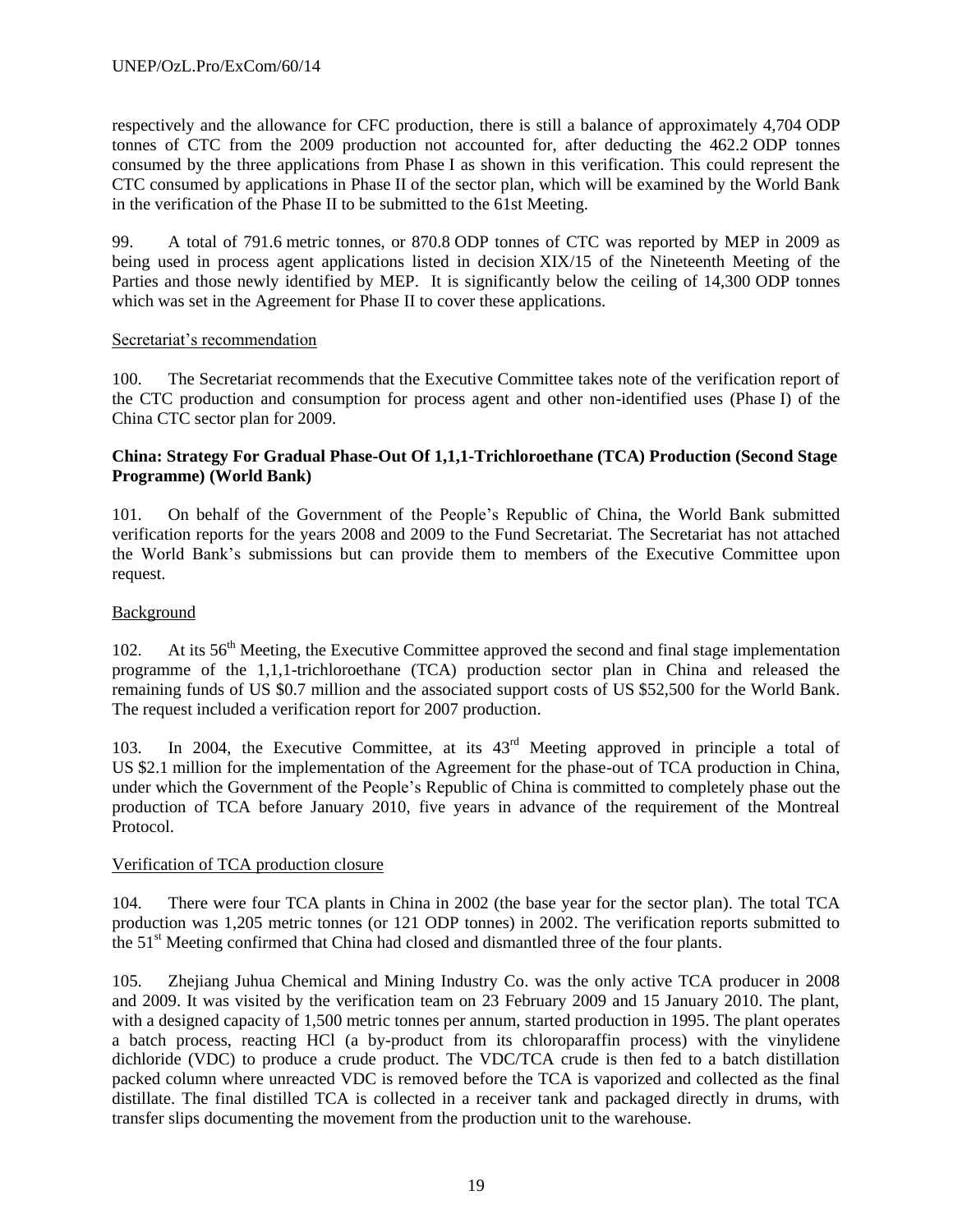106. The reports for 2008 and 2009 contain a summary of conclusions and three annexes. Annex I describes the verification process, the assessment, and the findings. Annex II contains the verified monthly production data and raw material consumption data, as well as details of the complete closure of the production line of the TCA producer. Annex III includes the financial verification report results, which confirm the verified production data.

107. The verification team examined the daily and monthly record of VDC charge to the batch reactor to derive the VDC consumption. Transfer slips from TCA production to the warehouse were examined with information on date, number of drums, net weight of each drum and total weight for each of the eleven months of the year that the plant had been operating. The figures from every drum filling record were correctly reported. All VDC shipment invoices from suppliers were examined against the receipts reported by the plant for each month. Since HCl is a by-product of the chloroparaffin process, it is not measured or recorded by the plant. The verification team's financial analyst examined the VAT invoices and the product delivery slips of finished product from the warehouse that had been retained by the plant's accounting office as well as the material receipt vouchers for VDC purchases, which had been co-signed by the warehouse staff and the person responsible for purchasing VCD.

108. The verification team confirmed that in 2008 the plant operated for 208 days and produced 77.824 ODP tonnes (778.240 metric tonnes), which is 1.176 ODP tonnes lower than the target limit of 79 ODP tonnes as specified in the Agreement between the People's Republic of China and the Executive Committee. Since this plant is the only active plant, its production represents the country's total TCA production. As a result, China complied with the target in the Agreement.

109. The verification team confirmed that in 2009, the plant operated for 174 days and produced 77.8162 ODP tonnes (778.162 metric tonnes), which is 1.1838 ODP tonnes lower than the target limit of 79 ODP tonnes as specified in the Agreement between the People's Republic of China and the Executive Committee. Since this plant is the only active plant, its production represents the country's total TCA production. As a result, China complied with the target in the Agreement.

110. The total TCA sales reported in 2009 is 67.608 ODP tonnes. The closing stock at the end of 2009 is 114.112 metric tonnes. The verification team reported that the production of TCA by the company ceased on 27 December 2009, with the dismantling and destruction of the equipment critical for the production line completed by 13 January 2010. There is no possibility of resuming TCA production.

#### Secretariat's Recommendation

111. The Secretariat recommends that the Executive Committee commends the Government of the People's Republic of China and the World Bank for successfully dismantling the remaining TCA production facility in China.

#### **Venezuela (Bolivarian Republic of): CFC production phase-out programme (World Bank)**

112. The Government of the Bolivarian Republic of Venezuela, through the World Bank, has submitted a verification report on the cessation of CFC production at PRODUVEN, Productos Halogenados de Venezuela, C.A. in Venezuela (Bolivarian Republic of) for the year 2009. A copy of the report is available upon request.

#### Background

113. In 2004 at its  $44<sup>th</sup>$  Meeting, the Executive Committee approved, in principle, a total of US \$16.5 million for the implementation of the Agreement for the Bolivarian Republic of Venezuela CFC production sector, under which the Government of the Bolivarian Republic of Venezuela committed to a condition of a maximum level of total CFC production for the period 2004-2006, with a total phase out by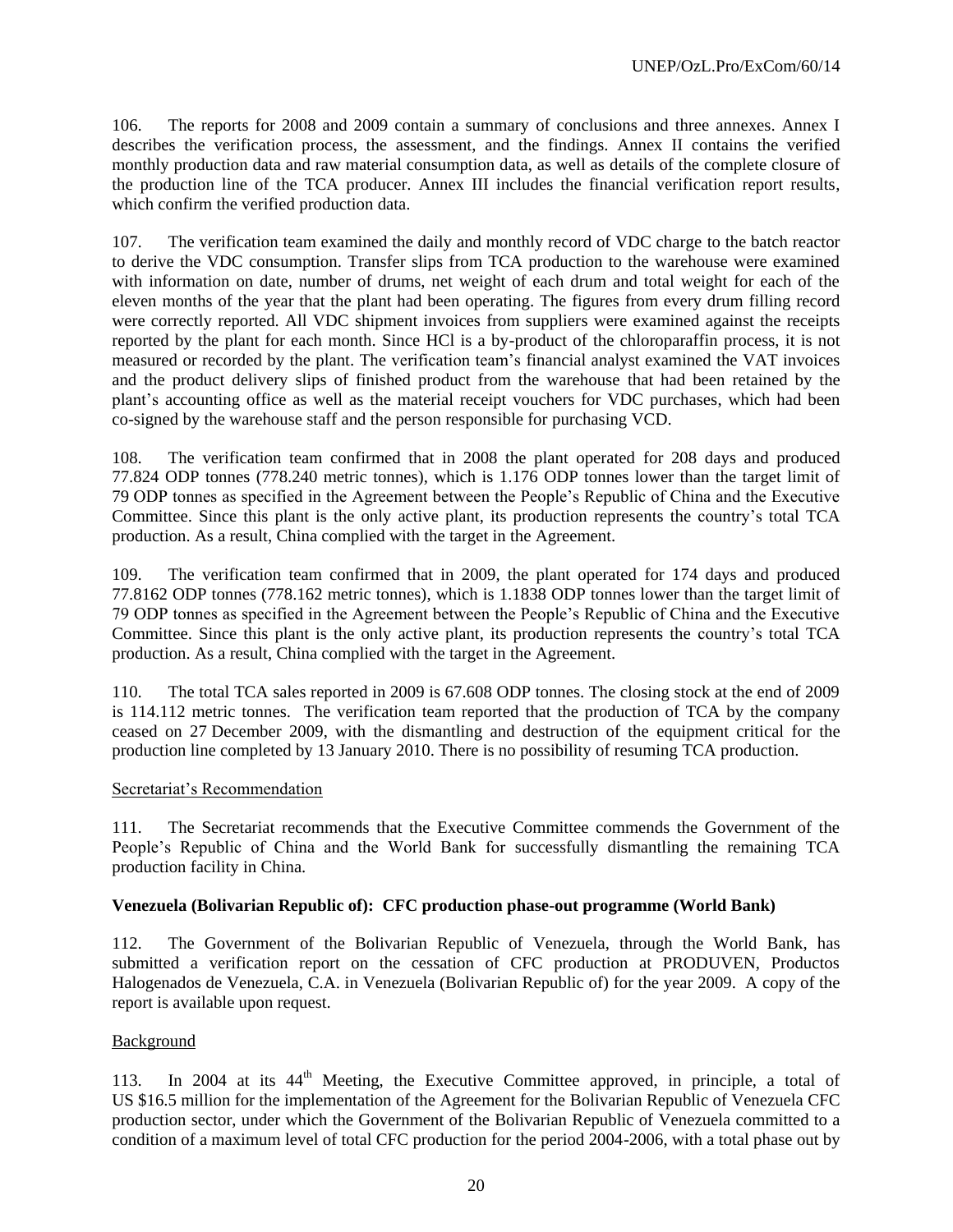2007 (decision 44/59). By the end of 2006, PRODUVEN, the sole producer of CFCs in Venezuela (Bolivarian Republic of), terminated its CFC production and refitted its facility for the production of HCFC-22. The World Bank submitted the verification report for the 2007 level of CFC production in 2008 to the 54<sup>th</sup> Meeting of the Executive Committee and received the final funding tranche of US \$1.05 million, plus the associated support costs.

114. As a condition of approval of the final funding tranche, the Executive Committee requested the World Bank to continue the verification of the PRODUVEN facility in 2009 to ensure the permanent closure of the plant's CFC production capacity (decision 54/15(a)). The Secretariat had noted that the only assurance that the swing plant would not revert to CFC production was to deny the plant access to CTC, the key feedstock for CFC production. In this respect, it was important for the Government of the Bolivarian Republic of Venezuela to continue to implement the existing licensing control over the import of CTC. The World Bank has carried out a verification of the PRODUVEN plant to ensure that there had been no CFC production since 2007.

#### Verification report on the cessation of CFC production at PRODUVEN in the Bolivarian Republic of Venezuela in 2009

115. The verification was carried out between 7 and 11 December 2009 by Juan Carlos Reinhart, the same technical consultant who had conducted the verification for 2008, which was submitted to the 58<sup>th</sup> Meeting. The consultant used the recommendations from the 2006-2007 verification report, which had been conducted by Mr. Vogelsberg, to ensure that the recommended actions to permanently close down the CFC production had been implemented. Specifically, the auditor checked the access of the plant to CTC, the dismantling of the CFC production-related equipment, the consumption of HF (the common raw material for the production of CFC and HCFC-22) and the balance of the remaining inventory of CFCs and CTC from levels recorded at the end of 2007. The 2009 report confirmed that the findings of previous audits and reports are still valid.

116. There are several annexes attached to the verification report, including:

- Annex I, which contains the closure verification process and the details for the steps taken in CFC plant closure;
- Annex II, which contains the ODS production phase-out verification;
- Annex III, which contains physical evidence of CFC closure activity; and
- Annex IV entitled "Additional Documentation", which includes *inter alia* annual report data, external auditor reports, the consumption of HF and chloroform, hydrochloride consumption, storage tank information, analysis samples, invoices, affidavits, government documents, and data on the production of HCFC-22 and the HF/HCFC-22 and chloroform/HCFC-22 ratios.

117. The review of the annual data reported for the year 2009 shows that there had been no ODS purchases from other suppliers up to 30 November 2009. Financial and sales data also confirmed that PRODUVEN had not procured ODS from other producers during 2009.

118. The results of the verification showed that PRODUVEN produced no CFC-11 or CFC-12 in 2009. There were no stockpiles of CFC-11 in 2009. It verified stockpiles of 301.4 metric tonnes of CFC-12, which the Bolivarian Republic of Venezuela subsequently also reported to the Ozone Secretariat in the context of decision XXI/4, paragraph 4. Analysis of the operational and financial books showed that no CFC-11 or CFC-12 had been imported in 2009. The verification confirmed the CFC-12 production, inventory, and sales data submitted by the plant for the period January to December 2009 as shown in the Table 1 below. The plant now only produces HCFC-22.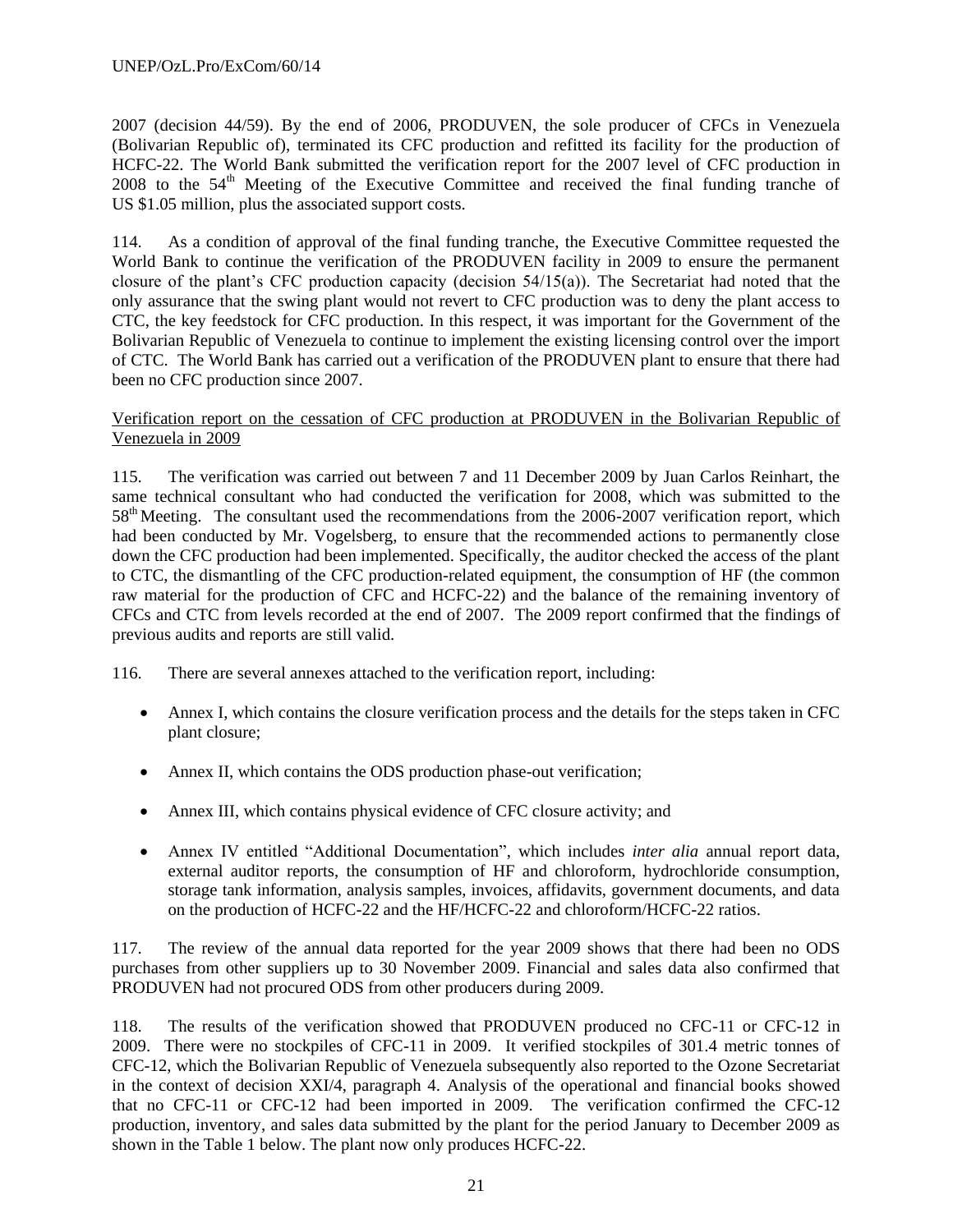#### Table 1

|              | <b>Item</b>                                                  | Data    | <b>Remarks</b>  |
|--------------|--------------------------------------------------------------|---------|-----------------|
| A            | Total opening stock as of $1st$ January 2009 (metric tonnes) | 353.884 |                 |
| B            | Imports                                                      | Nil     |                 |
| $\mathbf C$  | Gross production (metric tonnes)                             | Nil     |                 |
| D            | Operative losses (metric tonnes)                             | 11.548  |                 |
| E            | Domestic sales (metric tonnes)                               | Nil     |                 |
| $\mathbf{F}$ | Export sales (metric tonnes)                                 | 40.894  |                 |
| G            | Closing stock 30 November 2009 (metric tonnes)               | 301.442 | $(A-B-C-D-E-F)$ |

#### **CFC-12 PRODUCTION AUDIT SUMMARY**

119. The verification confirmed that there had been no production or importation of CTC in 2009. PRODUVEN submitted an affidavit attached to the verification report stating that they have not imported any CFCs or CTC during the year 2009. There has also been no consumption of CTC since the cessation of CFC production. CTC stock verification levels in 2009 were the same as they had been in 2007 and 2008.

#### Table 2

|                                      | 31 December 2007      | 31 December 2008      | 30 November 2009      |
|--------------------------------------|-----------------------|-----------------------|-----------------------|
| Closing stock of raw material<br>CTC | 127.740 metric tonnes | 127.740 metric tonnes | 127.740 metric tonnes |
| Closing inventory of CFC-11          | 1.400 metric tonnes   | zero                  | zero                  |
| Closing inventory of CFC-12          | 695.715 metric tonnes | 353.884 metric tonnes | 301.442 metric tonnes |

120. There has been a remaining inventory at the plant of 127.74 metric tonnes of CTC since 2006. In spite of having obtained authorization to export this remaining stock, as of November 2009 PRODUVEN has not been able to identify a foreign importer for it. This CTC stock will most likely remain at the plant until a final clean destination is agreed for it.

121. The analysis of all operating and financial procedures concluded that the record information system is precise and realistic.

#### Secretariat's comments

122. At its 58<sup>th</sup> Meeting, the Executive Committee requested the Bolivarian Republic of Venezuela and the World Bank to submit the annual plan for 2009 to the Fund Secretariat for inclusion in the report on approved projects with special reporting requirements, to be submitted to the 59<sup>th</sup> Meeting  $(decision 58/15(d)(ii)(a))$ . The Executive Committee noted the submission of that plan at the  $59<sup>th</sup>$  Meeting.

123. The Executive Committee also requested the World Bank to conduct this final verification of the PRODUVEN facility to report on 2009 activities to ensure the permanent closure of the CFC production capacity at the plant.

124. The audit on the cessation of CFC production was carried out by the World Bank in accordance with decision 54/15(a) of the Executive Committee and was implemented in compliance with the guidelines for verifying ODS production phase-out approved by the Executive Committee. The results confirmed that there had been no CFC production by the PRODUVEN Plant after the closure in December 2006, and that the plant had switched to the production of HCFC-22. The results also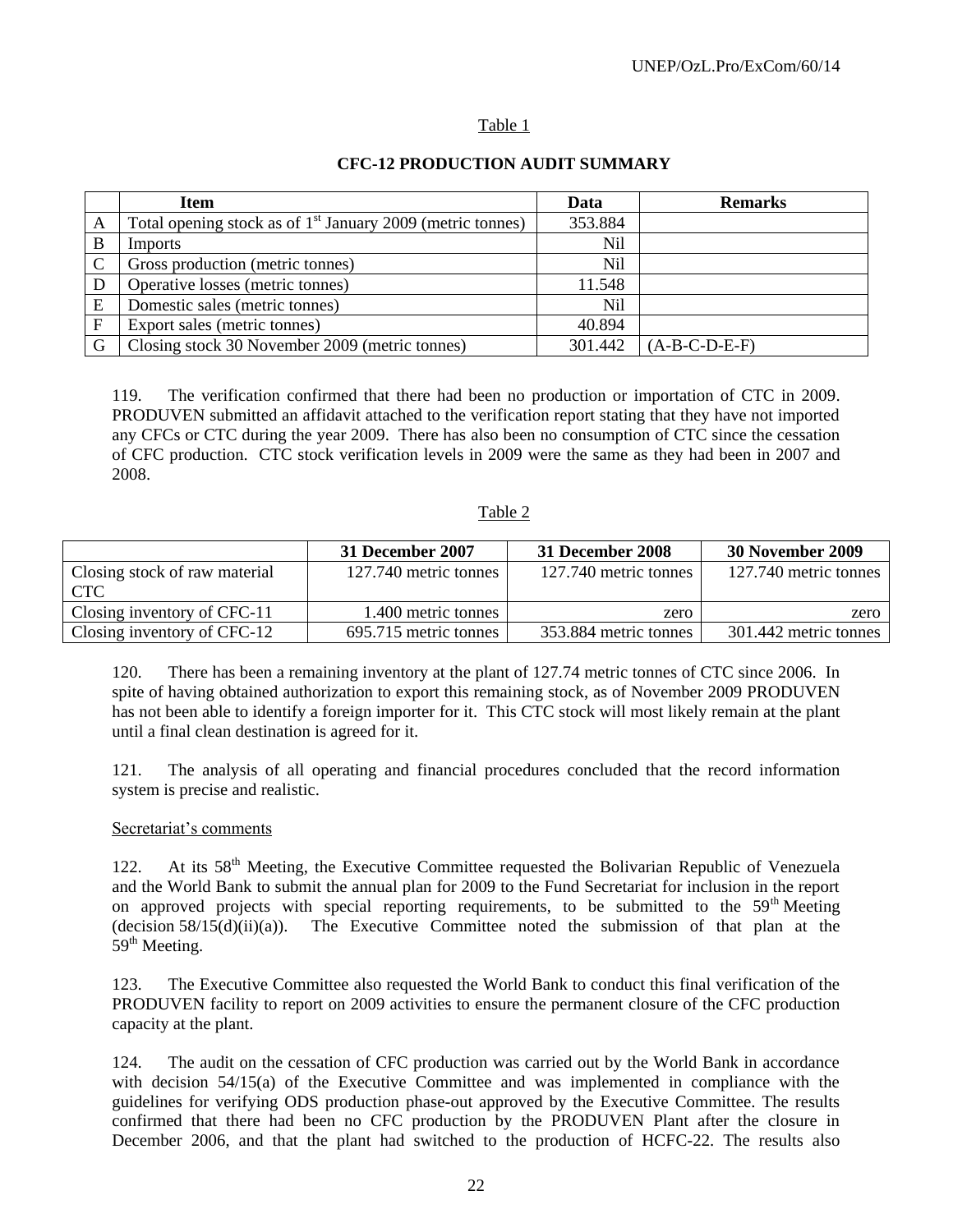reconfirmed the actions that had been taken by the Government of the Bolivarian Republic of Venezuela to ensure the permanence of the CFC production closure, and preventing imports of CTC, one of the key feedstocks for the production of CFC.

#### Secretariat's recommendations

125. The Secretariat recommends that the Executive Committee commends the Government of Bolivarian Republic of Venezuela and the World Bank for the good efforts made to comply with decision 54/15(a) and in successfully implementing the audit for 2009 to confirm the sustained cessation of CFC production at the PRODUVEN plant in the Bolivarian Republic of Venezuela.

- - -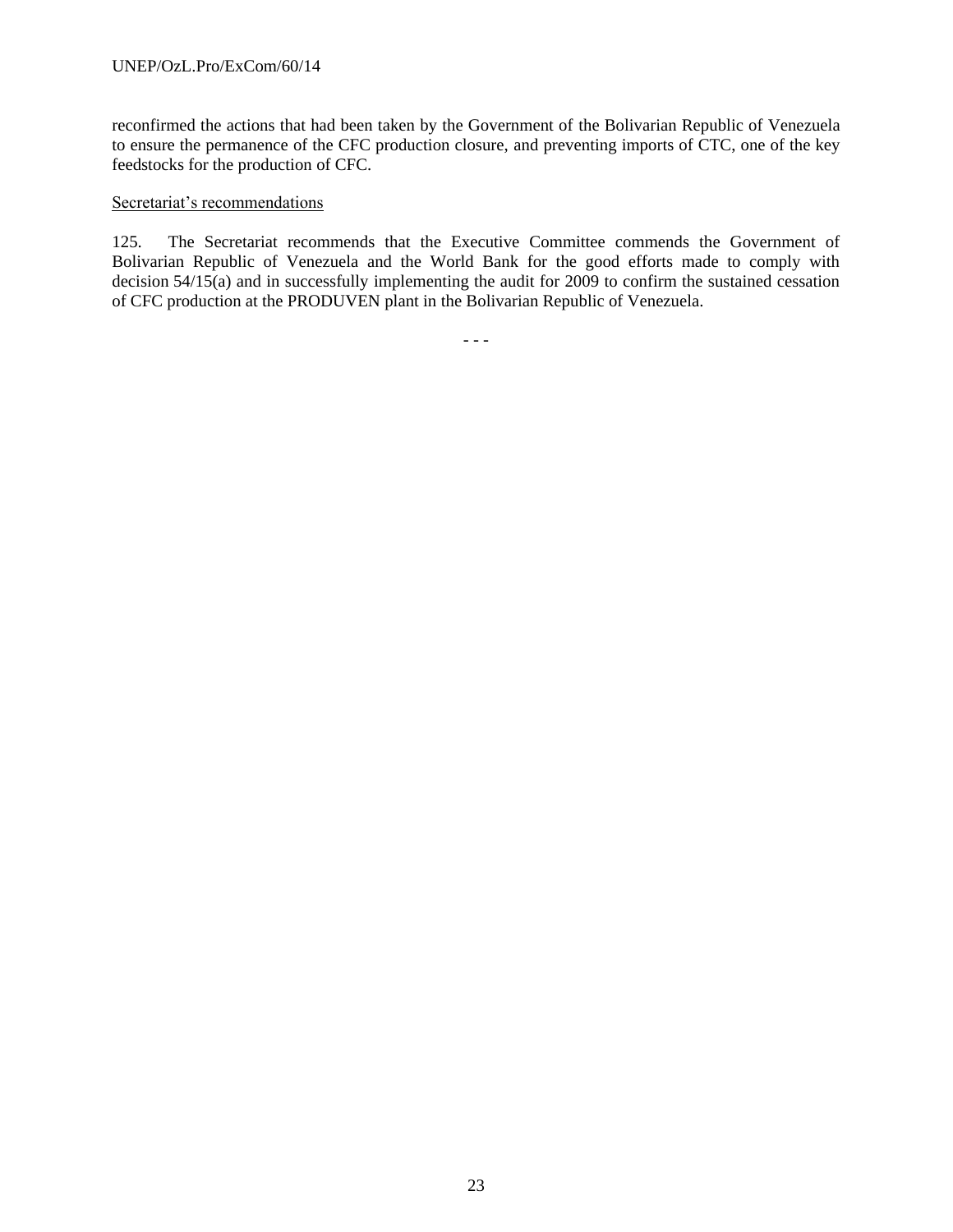# **CHINA CFC PRODUCTION PHASE-OUT PROGRAM 2009 VERIFICATION REPORT** JANUARY 16, 2010

#### **Inspection Team**

F.A. Vogelsberg: Primary text preparation - Annex I Hua Zhangxi: Mission Leader; Data Summary - Annex II (Production CFC Phase-out 2009 Verification) and Annex III (Verification of sales of CFCs for MDI uses in 2009) Wu Ning: Financial Verification of CFC Production for China in 2009- Annex IV

## **Assisted and Accompanied By**

Lin Nanfeng: (FECO/MEP)

#### **Inspection Mission Time**

January 14-16 2010

#### **Enterprises Visited**

Zhejiang Juhua Fluoro-Chemcial Co. Ltd- Quzhou City, Zhejiang Province,

# **Report Format and Contents**

- Verification conclusions for CFC Production in China for 2009.
- Annex I Report for visit to Juhua Fluoro-chemical Co.Ltd
- ◆ Annex II Production CFC Phase-out 2009 Verification
- Annex III Verification of CFC sales for MDI uses in 2009
- Annex IV– Financial verification of CFC Production for China in 2009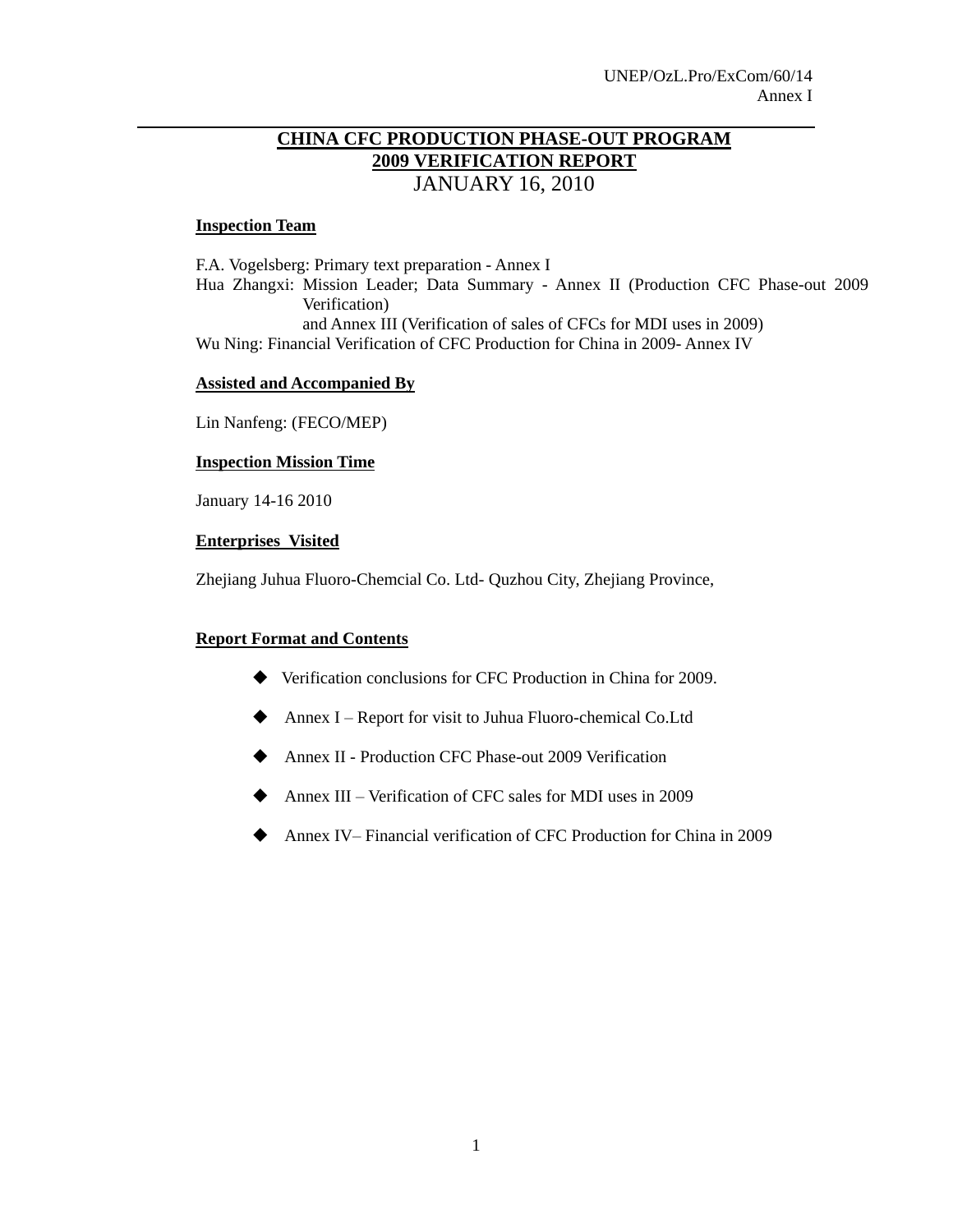# **Verification Conclusions with respect to China's CFC Production in 2009**

In accordance with the "CFCs/CTC/halon Accelerated Phase-out Plan in China", the maximum allowable CFCs production in 2008 was 550 ODP tonnes, which is specifically assigned for MDI uses. In 2007, based upon the assessment refer to technical and economical status, Chinese Government approved that the CFC production line of Zhejiang Juhua Fluoro-chemical Co. Ltd (Juhua, SRI B14) to be retrofitted to a sole production line for swing production of HCFC-22 and CFC-11/12. In 2008, Chinese Government issued quota of 550 ODP tonnes to Juhua. Similarly, in 2009, another quota of 550 ODP tones of CFC11/12 was issued to Juhua to meet the requirement of manufacture of MDIs in China and export to Russia.

The verified total production of CFCs in China 2009 is 547.37 ODP tonnes. The following is the breakdown by product varieties

| Type of CFC | Total production of CFCs for |              | Stock of CFCs for MDI uses in 2009 |         |            |
|-------------|------------------------------|--------------|------------------------------------|---------|------------|
| product for | MDI uses                     |              | (MT)                               |         |            |
| MDI uses    | ODS (MT)                     | ODP (tonnes) | Opening                            | Closing | Change     |
| CFC-11      | 48.810                       | 48.810       | 135.312                            | 42.642  | $-92.670$  |
| $CFC-12$    | 498.560                      | 498.560      | 90.299                             | 191.599 | $+101.300$ |
| Total       | 547.370                      | 547.370      |                                    |         |            |

CTC consumption for producing 48.81 MT of CFC-11 in 2009 is 58.034 MT. The average CTC/CFC-11 ratio is 1.189 (theoretical 1.12) that is close to the historical normal ratio of Juhua.

CTC consumption for producing 498.56 MT of CFC-12 in 2009 is 678.45 MT. The average CTC/CFC-12 ratio is 1.361 (theoretical 1.272) that is close to the historical normal ratio of Juhua.

HF consumption for producing 48.81 MT of CFC-11 in 2009 is 7.682 MT. The average HF/CFC-11 ratio is 0.157 (theoretical 0.145) that is close to the historical normal ratio of Juhua.

HF consumption for producing 498.56 MT of CFC-12 in 2009 is 106.64 MT. The average HF/CFC-12 ratio is 0.360 (theoretical 0.331) that is close to the historical normal ratio of Juhua.

The production of CFC-12 in 2009 in Juhua was carried out in two campaigns, from February 1 to February 13 and from December 1 to December 17. Total operational days are 28 days. CFC-11 was only co-produced with CFC-12 in the second campaign for 16 days.

The verification process as well as the assessment and findings are described in Annex I to the Verification Report.

All the verified annual product balance, including opening stock, production, sales and closing stock, as well as the monthly production data and raw material consumption data are recorded in the corresponding Section D2 of Annex II to the Verification Report.

In 2009, 77 MT of CFC-11 for MDI uses were sold out from Juhua and delivered to 4 dealers (including one exporter) as well as 159.9 MT of CFC-12 for MDI uses were sold out from Juhua and delivered to 6 dealers (including one exporter). Meanwhile, 64.25 MT of CFC-11 for MDI uses were sold out from Juhua and delivered to 6 MDI manufacturers as well as 237.3 MT of CFC-12 for MDI uses were sold out to 7 MDI manufacturers. The summarized sales of CFCs for MDI uses from Juhua (including sales to dealers and MDI manufacturers) are 538.45 MT (538.45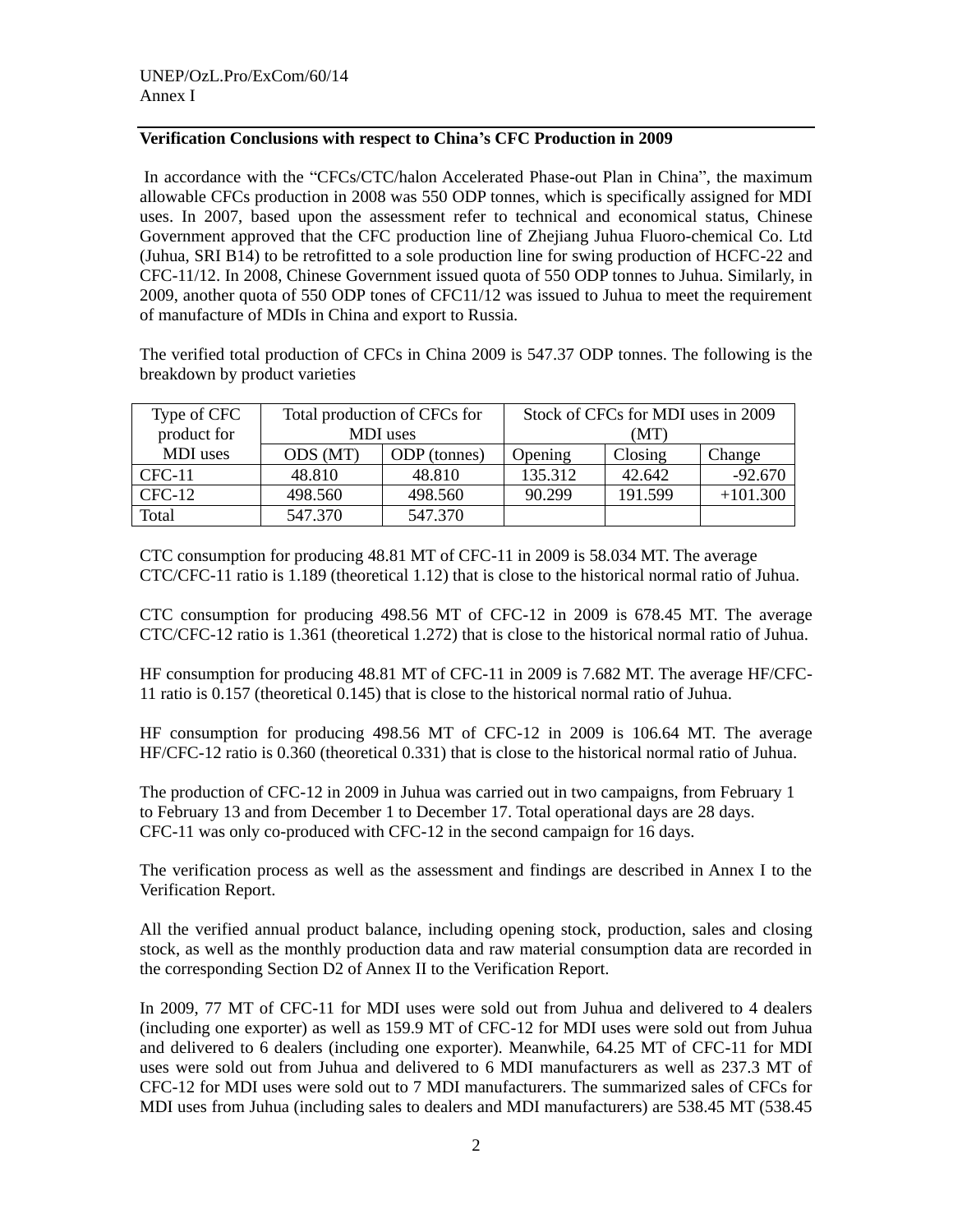ODP tonnes). The summarized sales of CFCs to MDI manufactures (including, sales from Juhua directly to MDI manufacturers, sales from dealers to MDI manufacturers and export to Russian) in 2009 are 602.575 MT (602.575 ODP tonnes), which is larger than the summarized sales of CFCs for MDI uses from Juhua in 2009. It means that there were no CFCs that were specifically approved for Juhua to be produced for MDI uses sold to sector other than MDI manufacture sector in 2009. The detailed sales information of CFC-11 and CFC-12 for MDI uses in 2009 (including sales of Juhua as well as sales of concerning dealers) is recorded in Annex III to the Verification Report.

The financial verification results confirm the above-mentioned conclusion as described in Annex IV to the Verification Report.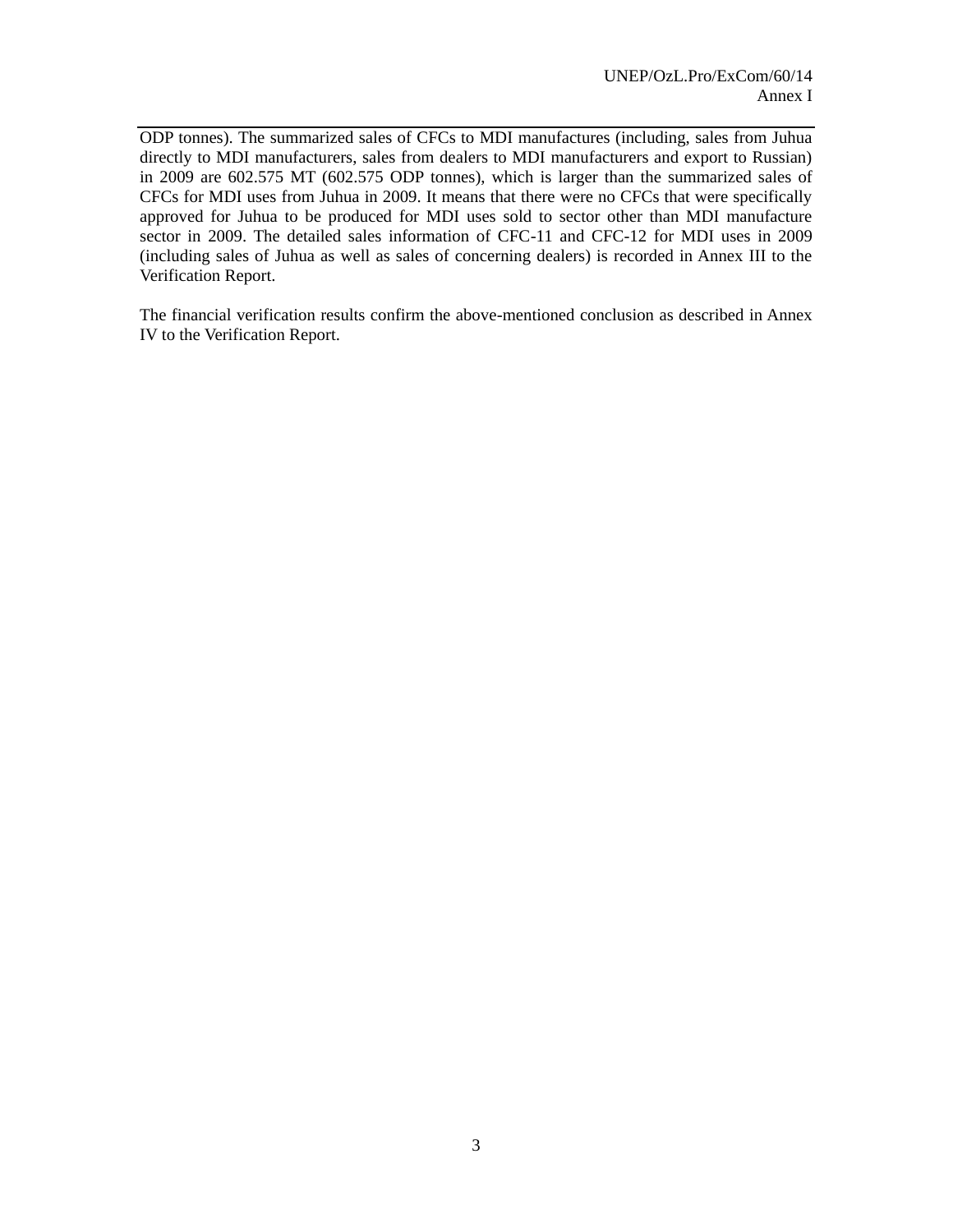# **ANNEX I**

## **Report for visit to Juhua Fluoro-chemical Co. Ltd**

## **General Overview**

The CFC11/12 – HCFC-22 swing plant shutdown December11, 2008 and remained idle until February 1 2009 when it restarted for a 12 day campaign producing CFC-12 for MDI applications. The plant remained idle from February 13 until March 12 (28 days) when it was restarted for a 172 day HCFC-22 campaign (March 12 through August 31). The plant was idle from September 1 until December 1 (91 days) when it was restarted for a 16 day CFC-11/12 campaign. The CFC-11/12 campaign terminated December  $17<sup>th</sup>$  and the plant remained idle the balance of 2009 (15 days).

From the above dates we summarized 2009 plant activities as follows:

28 days producing CFCs 172 days producing HCFC-22 155days idle.

#### **Verification process**

CTC transfers from the CMs Plant were verified as 749.451 MT. Transfer slips for each transfer were summarized to arrive at the annual amount for the two CFC campaigns. At the start of 2009, the CMs storage tank already contained some CTC since the plant was producing CFCs when shutdown in December 2008. At the end of the February 2009 campaign, 19.559 MT of CTC was transferred back to the CMs Plant so the raw material tank could be cleaned and charged with chloroform to permit HCFC-22 production. The CTC transfers and consumption figures adjusted for inventories were consistent with reported quantities.

HF transfers and consumption figures were verified as accurate and were properly accounted for transitions from CFC and HCFC-22 production. At the end of the February CFC campaign (February  $20<sup>th</sup>$ ) 7.768 MT of HF remaining in the plant storage was credited back to the HF plant (a paper transaction) so there would be a zero HF inventory at the end of the CFC campaign. This quantity was charged against HCFC-22 production when the plant was restarted March 12 on a HCFC-22 campaign.

CFC daily production transfer slips were totaled for the two separate CFC campaigns and matched reported figures. Small inventory losses in 2009 occurred (0.23 MT of CFC-11 and 0.06 MT of CFC-12). They were properly included as part of reported 2009 production figures.

Operating and idle days for the plant was verified by checking its control room log sheets for the year.

#### **Confirmation of sales for MDI application**

As requested by our TOR, all sales of CFCs in 2009 were summarized by the company, including amount purchased, name and address of the purchasers, date and serial number of the invoice and delivering record. There are fifteen customers, including five domestic dealers (not the MDI manufacturers themselves), one exporter to Russia for their MDI uses and nine domestic MDI manufacturers that purchased CFCs from Juhua in 2009. Starting from July 1, 2009 Juhua sold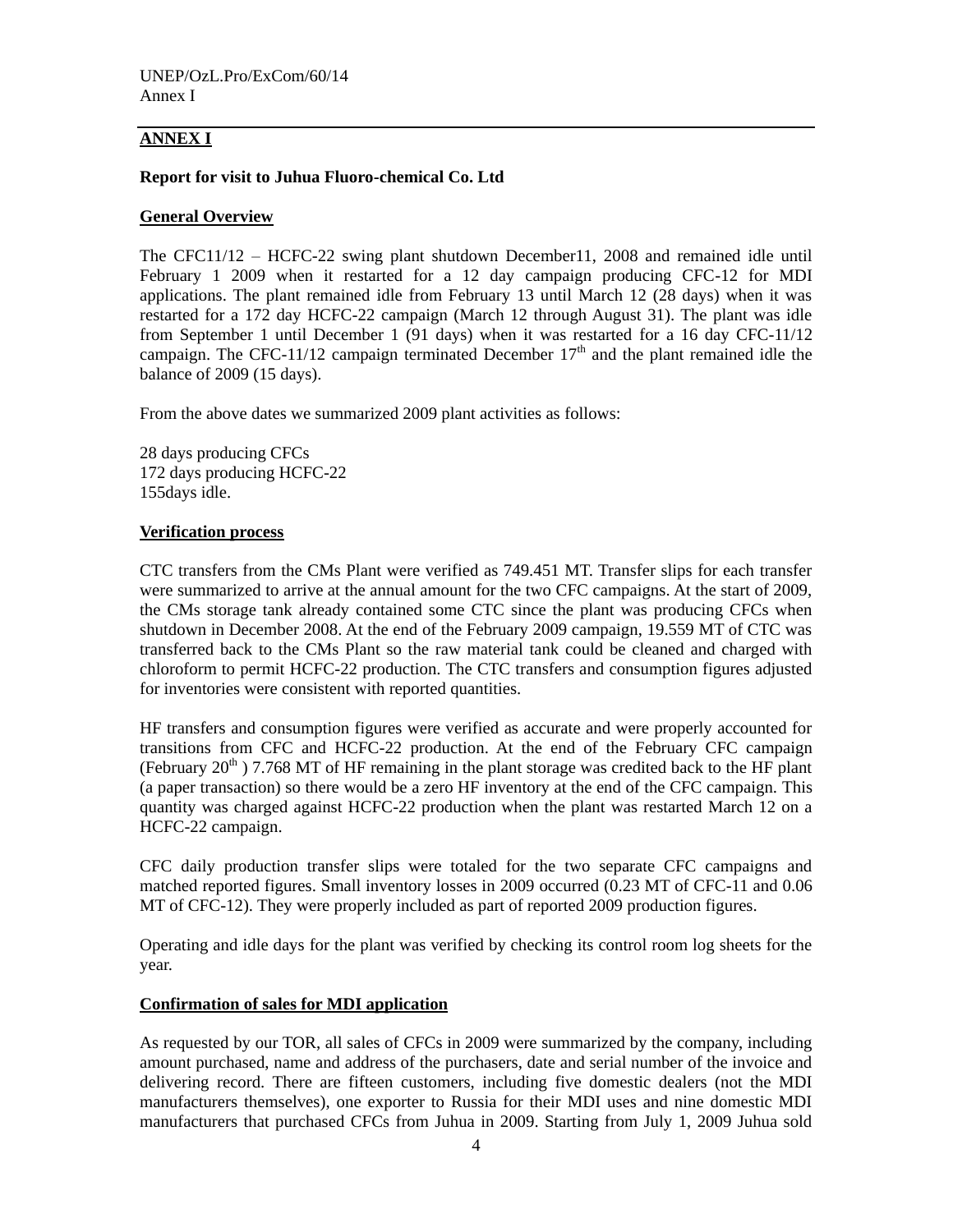only directly to MDI manufacturers and not to any dealers. The CFC Production Verification Team checked and confirmed all the sale data to the above-mentioned dealers and MDI manufacturers are complete and correct.

The concerning documents with respect to the export of CFCs for MDI uses of Russian Federation were, including the approval documents for CFC import issued by the Russian Government, the approval documents for CFC export issued by Chinese Government, the custom declarations issued by Custom Office of Shanghai, China were reviewed. The Verification Team confirms that total export of CFCs of China in 2009 is within the limit of amount of CFCs approved. The amount of CFCs that passed through the customs of China to Russian destination is deemed as part of total sales of CFCs for MDI uses.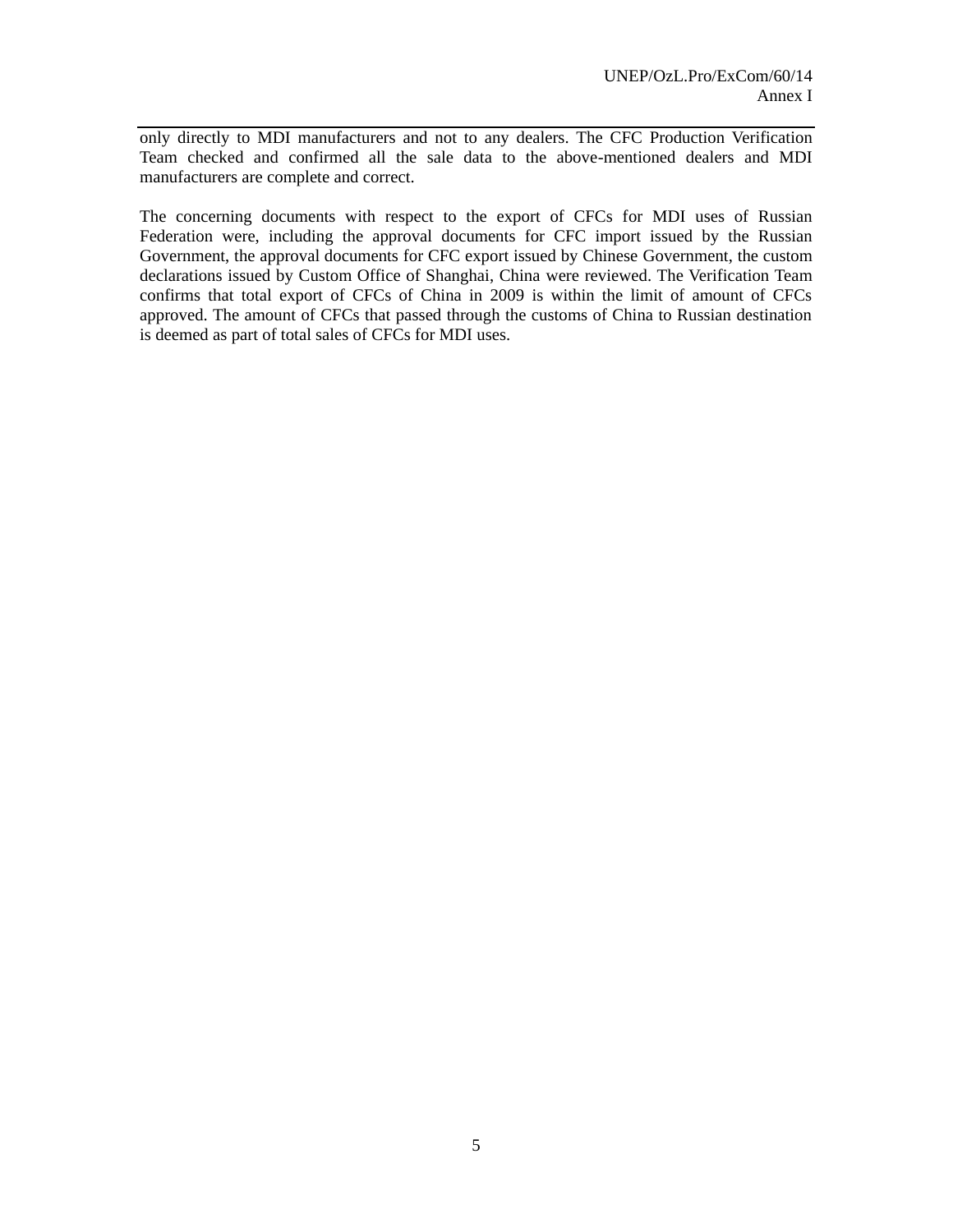#### **Annex II**

# **VERIFICATION OF CHINA'S PRODUCTION AND CONSUMPTION IN CTC – TECHNICAL ISSUES IDENTIFIED BY THE SECRETARIAT**

#### Verification of CTC production in China

1. The production verification was carried out between January and February 2010 by a team of three consultants, the same team that carried out the verification in the previous year. It consisted of two technical experts and one financial analyst. The report included a technical audit part and a financial audit part.

2. The summary of the technical audit part contained the results of the visits to and investigation of eleven active CTC producers and one CTC residue distiller out of the 19 CTC producers in China. The other producers had closed down and were not visited. No new production had started in 2009. Detailed information can be found in Table 1 of the attached summary report of the production verification report, which lists information on the 19 plants including the name of the plant, the 2009 production quota allocated by MEP, the actual 2009 production verified, comments on the status of the plant (whether closed or in production) and the aggregate data on the total gross production, CTC used as feedstock in the production of non-ODS chemicals, CTC used in new PA applications, and amounts destroyed. The summary also includes data on CTC used as feedstock, and a list of new process applications including those which were covered in decision XIX/15 of the Nineteenth Meeting of the Parties and those newly identified by MEP.

3. The verification exercise collected from each of the plants the following information: plant identification; plant history, such as date of construction, number of CTC production lines, capacity, and baseline production for 2001 and production between 2002-2009; and plant activities in 2009 such as any process modification, capacity expansion and new facility construction. It also collected data on the production quota for 2009 allocated by MEP, daily production logs for CTC, methyl chloride, methylene chloride and chloroform product transfer records, daily and monthly CTC inventory, and data on CTC packed for sales from daily transfer records out of the product warehouse. The verification team checked, as a secondary level of information, the consumption of raw materials, chlorine, and organic raw materials like methane, methanol and ethylene from daily shift transfer records and the opening and closing stocks from the monthly production inventory. In addition, the team also calculated the CTC output to raw material consumption ratio and compared it with the theoretical values in order to determine whether or not the values varied within a reasonable range.

4. Since the production of chloromethane products generated a series of other products in addition to CTC, the team also collected information on the production of the co-products methyl chloride, methylene chloride, chloroform and perchloroethylene for a check on material balance. At the same time, the financial analyst of the team reviewed the reliability of the accounting system, invoices of purchases and sales records. The results of the technical audit and the financial audits were then compared for consistency, and on that basis the team drew its conclusion on whether the plant was in compliance with the quota allocated by MEP.

5. The CTC verification team verified the production of each of the eleven producers and one CTC residue distillation plant operating in China during 2009. Because of incomplete data at one plant, Sichuan Honghe, the verification team was unable to arrive at a precise confirmed figure for all twelve plants producing CTC in China in 2009. With precise data from eleven plants and an estimate of CTC produced by Sichuan Honghe the verification team reported that China's production as defined by the Montreal Protocol, i.e. excluding feedstock, was 5,166.02 ODP tonnes (4,696.38 metric tonnes of CTC), which was below the maximum agreed production of 7,341.70 ODP tonnes. The uncertainty of this figure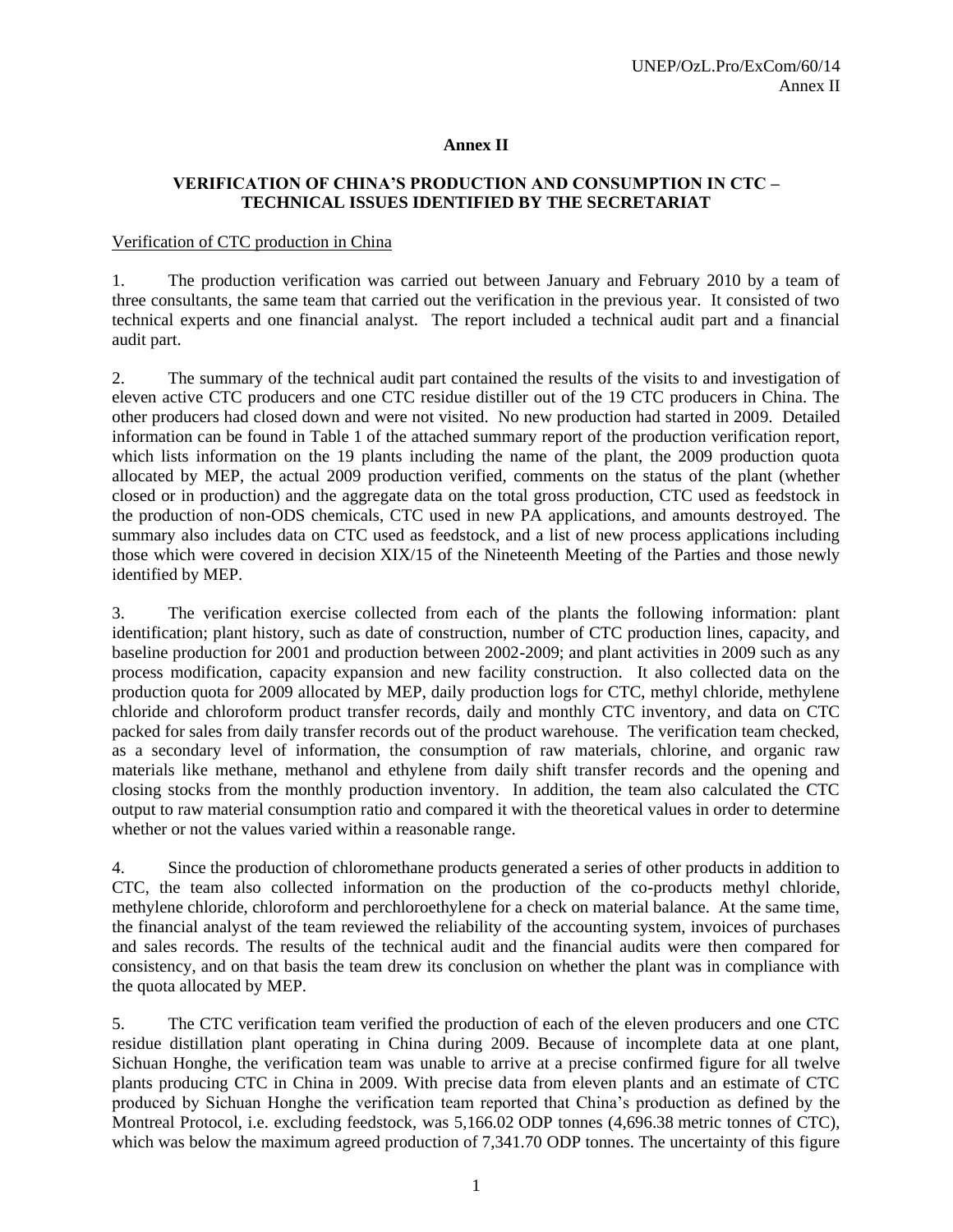due to the incomplete verification is 602.97 ODP tonnes (548.15 metric tonnes), leading to a possible maximum consumption of 5,768.99 ODP tonnes (5,244.54 metric tonnes); this value is still well below the agreed National maximum production.

6. Upon request by the Secretariat, the World Bank provided a number of additional clarifications. From the verification report in combination with the additional information the following picture emerges: Sichuan Honghe operates two plants, one owned by its parent company Zigong Honghe, situated adjacent to each other. The total combined design capacity of the two CM plants is 100,000 metric tonnes of chloro-methanes. The technical verification was based on the CTC production in the two plants operated by Sichuan Honghe, while the financial verification on the two CM plants was based on their separate financial records. The verification showed that a mix of CTC and chloroform was produced and fed as feedstock into the perchloroethylene plant operated by Zigong Honghe on site. Starting in 2009 at an unknown date the company discontinued to isolate CTC as an accurately measured product, but produced a mixture of CTC and chloroform, which goes directly as feedstock to the PCE plant. The composition is allegedly measured, but only data for two months could be produced; it became clear from that data that the composition varies widely. The company uses a value of 80 per cent of CTC in the mixture as a basis for reporting, but while this value is plausible, there is no supporting evidence that it is actually correct; consequently, the exact produced amount of CTC remains unknown. Since the produced mixture is used as feedstock, there is no way of determining the quantities in lieu of exact records. In addition, in a number of cases the transfer slips for transactions within the company were missing, not allowing quantification of the chemical balance.

7. The Secretariat has requested the World Bank to provide information regarding the worst case scenario, i.e. the maximum CTC production which could have happened. The Bank reported the difference as an increase of 548.15 metric tonnes or 602.97 ODP tonnes. While it remains unclear whether the resulting figures for production are correct or not, the verification allows to state that this is the maximum deviation possible, and therefore allows assessing whether China is in compliance with the agreement. According to the information presented, China is in compliance.

8. The verification report provided a summary of the verification carried out at each plant. It included the verification of: the CTC production, stocks and sales; supply and consumption of chlorine; supply and consumption of methane, methanol, and ethylene depending on the technology applied in the plant; a presentation of the results in tabular form of the production of CTC, co-produced chloromethane products, the raw material consumption and the ratios. The verification of each plant concluded with a comparison of results from the technical and financial audits and discussed the reasons, if any discrepancies were found. The report finally presented the findings on the CTC production level, raw material consumption and ratio, and number of operating days.

9. The verification team reported that the total CTC production including production for feedstock uses was 55,676.307 metric tonnes in 2009 (61,243.68 ODP tonnes) if the uncertainty of 548.15 metric tonnes (602.97 ODP tonnes) because of the incomplete verification of Sichuan Honghe is taken into account. However 49,639.90 metric tonnes (54,603.89 ODP tonnes) were reported by MEP as being used as a feedstock in the production of non-ODS chemicals; to this number, an amount of smaller or equal to 548.15 metric tonnes (602.97 ODP tonnes) has to be added for consistency to allow for the incomplete verification of Sichuan Honghe. Consequently, the calculated figure for the production as defined in the Montreal Protocol remains unchanged.

10. As part of the approval of the final tranche during the  $57<sup>th</sup>$  Meeting, the World Bank was also requested by the Executive Committee to "provide, as part of their verification of the 2009 CTC production, information on management, treatment and monitoring of CTC containing residue in order to prevent CTC in the residue being released to the environment. The verification report provides the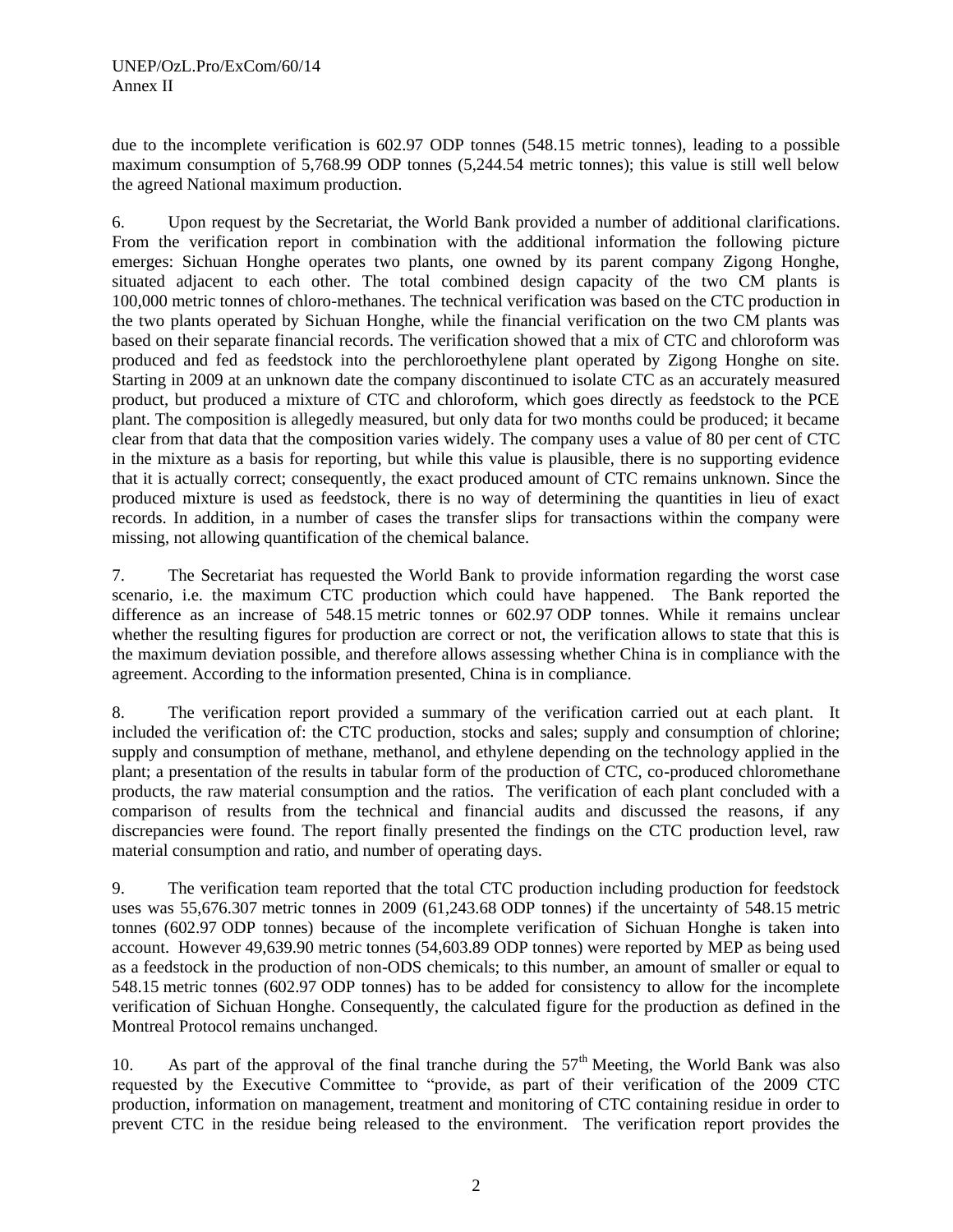related information as requested, and Table 3 of the attached summary report contains the summary of CTC residue information for 2009, provided on a plant basis.

11. Table 4 in the summary of the 2009 CTC production verification report presents a list of 26 feedstock uses of CTC in the production of non-ODS chemicals, which was provided by MEP with details on the applications and the purchase of CTC in 2009. No CTC was reported as having been destroyed.

12. In addition, a total of 791.6 metric tonnes of CTC were reported by MEP as being used in new process agent applications listed in decision XIX/15 of the Nineteenth Meeting of the Parties and those newly identified by MEP. Table 5 in the summary report also provides information on the numbering of the applications from decision XIX/15 where applicable, the name of the application, and amount of CTC purchased in 2009.

Verification of the consumption of CTC and CFC-113 as a process agent under Phase I in 2009

13. The verification of the consumption of CTC and CFC-113 was carried out in January 2010 by a team of two, a technical expert and a financial analyst. There was no consumption of CFC-113 in 2009<sup>1</sup>. From Phase I of the sector plan, there are only three plants which are still producing and using CTC as a process agent, while the other plants had either closed or converted to a non-ODS process. These three plants are:

| Company name                          | <b>Process agent application</b>     |
|---------------------------------------|--------------------------------------|
| Jilin Chemical Industrial Co., Ltd.   | Chlorosulphonated polyethylene (CSM) |
| Jiangsu Fasten Fine Chemical Co. Ltd. | Chlorinated Rubber (CR)              |
| Shanghai Chlor Alkali                 | Chlorinated Rubber (CR)              |

14. The team verified the consumption of CTC at each of the three plants. The verification began by reviewing the plant history, including date of construction, number of production lines for each CTC application, and their capacities. There was also a discussion on the changes in the plants in 2009, in particular those related to the project activities. The team then examined as primary data the following:

(a) CTC consumption quotas received from MEP for 2009;

l

- (b) CTC purchase orders and daily movement records (from outside to plant warehouse, and from plant warehouse to bulk storage on site);
- (c) CTC inventory, including the amount of CTC that remained in the plant warehouse and in production system; and
- (d) Monthly CTC consumption which was calculated as: CTC opening stock plus CTC purchase minus CTC closing stock.

15. The team also collected as supporting data secondary information on packaging and movement records of CR, and CSM from the production line to the product warehouse; dispatching and movement records of CR and CSM out of the product warehouse for sales; inventory records of CR and CSM stocks; the number of operating days; and CTC/CR and CTC/CSM consumption ratios.

<sup>&</sup>lt;sup>1</sup> There has been no obligation to verify zero consumption in 2009, since it was agreed previously that two consecutive verified years which had showed production and consumption of 0 ODP tonnes would remove the obligation for further verification. According to previous reports, all of the CFC-113 users had moved to non-ODS technology and the CFC-113 production facility at Jiangsu Changshu 3F was confirmed by the CFC production verification team as closed and dismantled in 2005.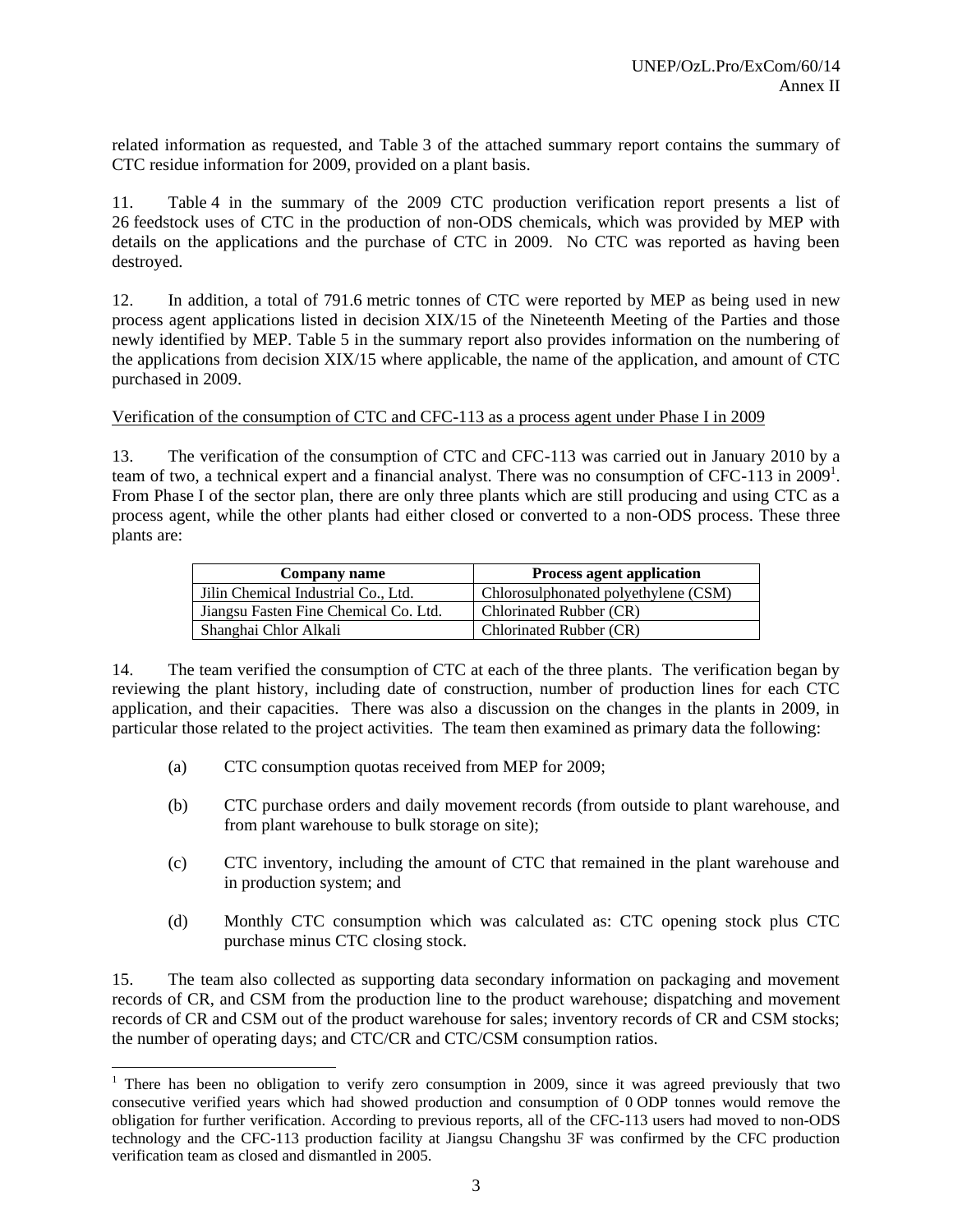16. The report provides a summary on each of the enterprises visited, including a description, the verification carried out and the results. The results contain a presentation of the opening and closing stocks, and procurement of CTC for the year. There is also an assessment of the actual production of the final product of the plant obtained by examining the production and movement of the inventory. The CTC purchased by the plant was treated as part of the national consumption in 2009 and was compared to the quota issued by MEP.

| Company name                                          | <b>Process agent application</b> | <b>Consumption in 2009</b> |                   |
|-------------------------------------------------------|----------------------------------|----------------------------|-------------------|
| Jilin Chemical Industrial Co., Ltd.                   | <b>CSM</b>                       | 258.40 mt                  | 284.24 ODP tonnes |
| Jiangsu Fasten Fine Chemical Co.   Chlorinated Rubber |                                  | $100.00$ mt                | 110.00 ODP tonnes |
| Ltd.                                                  |                                  |                            |                   |
| Shanghai Chlor Alkali                                 | <b>Chlorinated Rubber</b>        | $61.74$ mt                 | 67.91 ODP tonnes  |
| <b>Total</b>                                          |                                  | 420.14 mt                  | 462.15 ODP tonnes |

17. The verification confirmed that the 2009 CTC purchases in the PA sector (Phase I) were as given in the table above. Therefore the verified CTC consumption in 2009 was 462.15 ODP tonnes, which was below the 2009 maximum allowable CTC consumption (493.00 ODP tonnes) in the Agreement for Phase I of the CTC sector plan.

18. The verification provided an update on the struggling CTC emission control project for CSM, which had experienced severe technical problems with imported equipment. In 2009, the CSM facility operated at about 30 per cent capacity by use of the limited CTC procurement quota to meet the market needs, while the CTC emission level was slightly reduced from (on average) a value of 0.31 metric tonnes of CTC per metric tonne of CSM produced in 2008 to a value of 0.26 in 2009. Although values in earlier years had been up to 0.35; even a level of 0.26 remains significantly higher than that desired of 0.06. The reduction from an emission of 0.31 tonnes/tonne to a value of 0.26 already required significant additions to the equipment. To further reduce the use of CTC, an internal project using chloroform-CTC mixture solvent instead of the use of CTC was on the way. Laboratory studies and pilot tests of the substitute technology had been completed in 2009, and trial operations are expected to be carried out in March 2010. If these are successful, the plant intends to dismantle the old line (2,000 metric tonnes per year capacity) and the non-functional CSM/CTC colloid dry-separating system of the already existing new line (3,000 metric tonnes per year capacity). Instead, a new CSM/CTC colloid separating system based on in-house water-stripping technology will be set up to meet the needs of a new line production.

19. Upon request from the Secretariat, the World Bank informed further that Jilin Chemical will continue to produce CSM using its in-house CTC emission control technology after 2009. There are no plans to close down the CSM production. As per the PA I Agreement, CTC consumption after 1 January 2010 will be limited to 200 metric tonnes per year. The existing stock will be used in the future as well. In line with the Agreement with the Executive Committee, Jilin Chemical will be allowed to procure new CTC in 2010 based on quotas to be issued by the Government of China and at the quantity permissible by the Agreement. The Government of China, through MEP and the local environmental protection bureau, will monitor the CSM production and CTC consumption at this facility.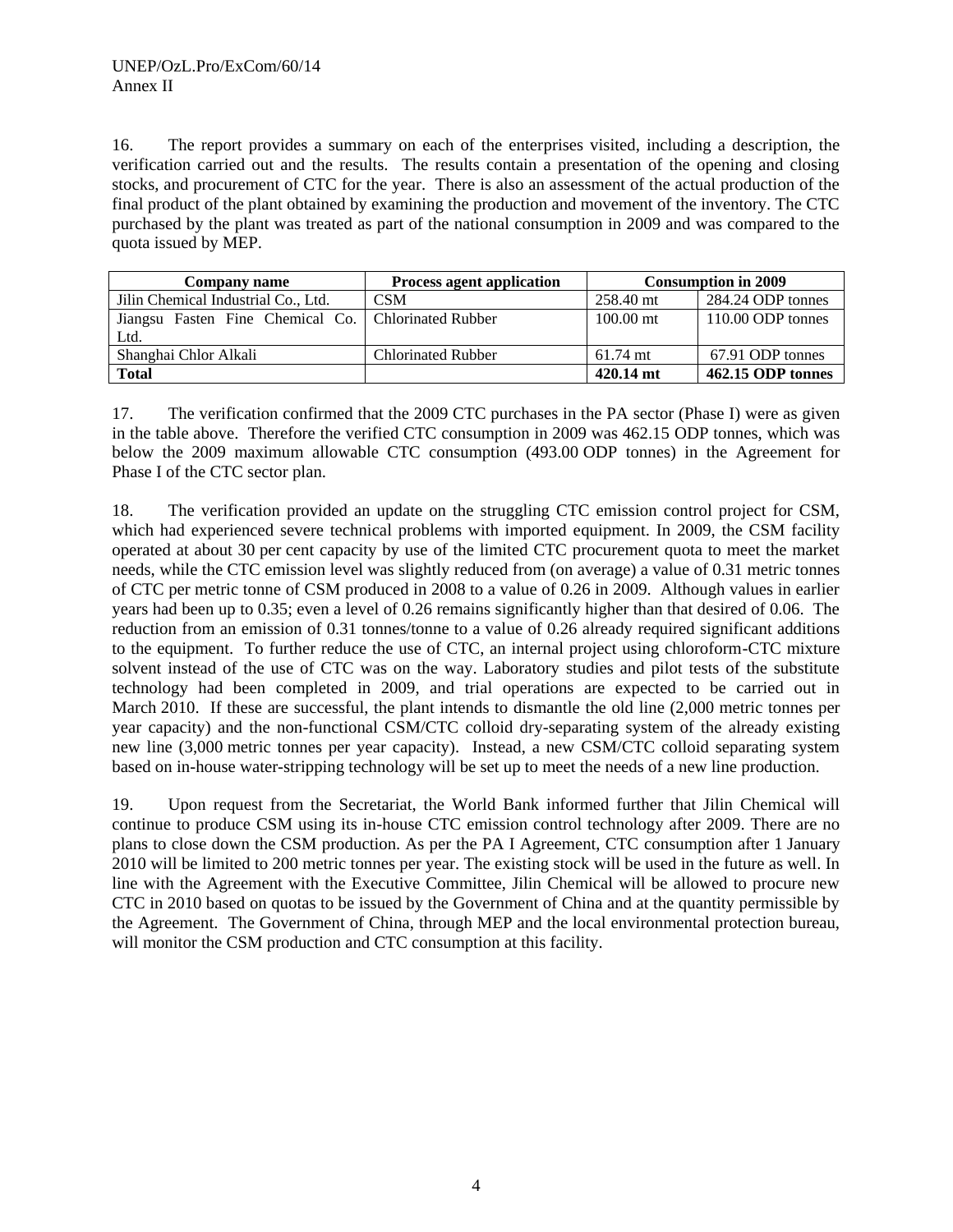UNEP**/**OzL.Pro**/**ExCom**/**60**/**14 Annex III

#### CHINA 2009 CTC PRO*D*UCTION VERIFICATIO*N* SUMMARY *R*EPORT

# The W*o*rld Bank's CTC Verification Team Februar**y** 13, 2010

#### 1. Execu*t*ive Summary

The CTC Verification Team, using the World Bank's Terms of Reference (TOR) as guidance, verified the production of each of the eleven producers and one CTC residue distillati*o*n plant operating in China during 2*0*09. Because of incomplete data at Sichuan H*o*nghe we were unable t*o* arrive at a precise confirmed figure for all twelve plants pr*o*ducing CTC in China in 2009. With precise data from eleven plants and an estimate of CTC produced by Honghe we report that China's producti*o*n was 5,166.02 *O*DP tonnes (4,696.38 MT of CTC), which was below the ExCom/China agreed amount of **7,341.70** *O*DP tonnes. Using the Verificati*o*n Team's best estimate f*o*r the realistic CTC pr*o*duction by Honghe, their reported quantity should be increased by 5% or 110 MT which makes China's 2*0*09 CTC production 5,287.02 ODP t*o*nes (4,806.38 MT), but still well under the agreed National amount.(for details see paragraph 11.1on page 33).

Under the 2009 Annual Programs of the CTC**/**PA I an d CTC**/**PA II Sector Plans, seven CTC producers received zero production qu*o*tas from MEP in 2009 and were only all*o*wed to sell to licensed CTC users *o*r licensed CTC dealers, while the other five CTC producers had to c*o*nsume CTC pr*o*ducti*o*n by converting to non-ODS chemicals. Als*o* we noted that the on-line CTC sales application and appr*o*val system that started in mid-2007, which requires pre-approval of all CTC sales continue running thr*o*ugh the year 20*0*9.

The Verificati*o*n Team also confirmed that, in 2009 no new CMs producers started production; Lee & Man (CTC 19) a new c*o*mpany started in 2008 with a 40,0*0*0 MT CMs unit have c*o*mpleted their plan to achieve 120,0*0*MT using three identical CMs lines. In additi*o*n this plant is in the final stages of completing a 5*0*,0*0*0MT 4th CMs line that is expandable to 8*0*,*0*0*0*MT and will be operational by year end 2*0*10. This plant contains an additional CTC to chloroform conversion unit to consume all CTC produced by the 4<sup>th</sup> line.

As menti*o*ned in last year's rep*o*rt Shanghai Chlor-Alkali (CTC 12) stopped pr*o*duction in 2*0*07 and the plant is partially dismantled and no longer able to pr*o*duce CMs products. Also Wuxi Greenapple (CTC 14) ceased pr*o*duction at the Wuxi site under government acti*o*n that required all chemical operations be cl*o*sed by year end 2009 and m*o*ved to another site. Neither site was included in the 2010 Missi*o*n.

The Verification Team mentioned in last year's report a concern that reporting of CTC residue production and handling is inconsistent and as a result creates a hole in attempts to construct an understandable CTC balance for some plants. We strongly urged that MEP require the individual enterprises to provide more complete data records on their CTC residue production, composition and disposal that would allow the Verification Team in 2010 to obtain a more complete understanding of this activity. In response MEP**/**FECO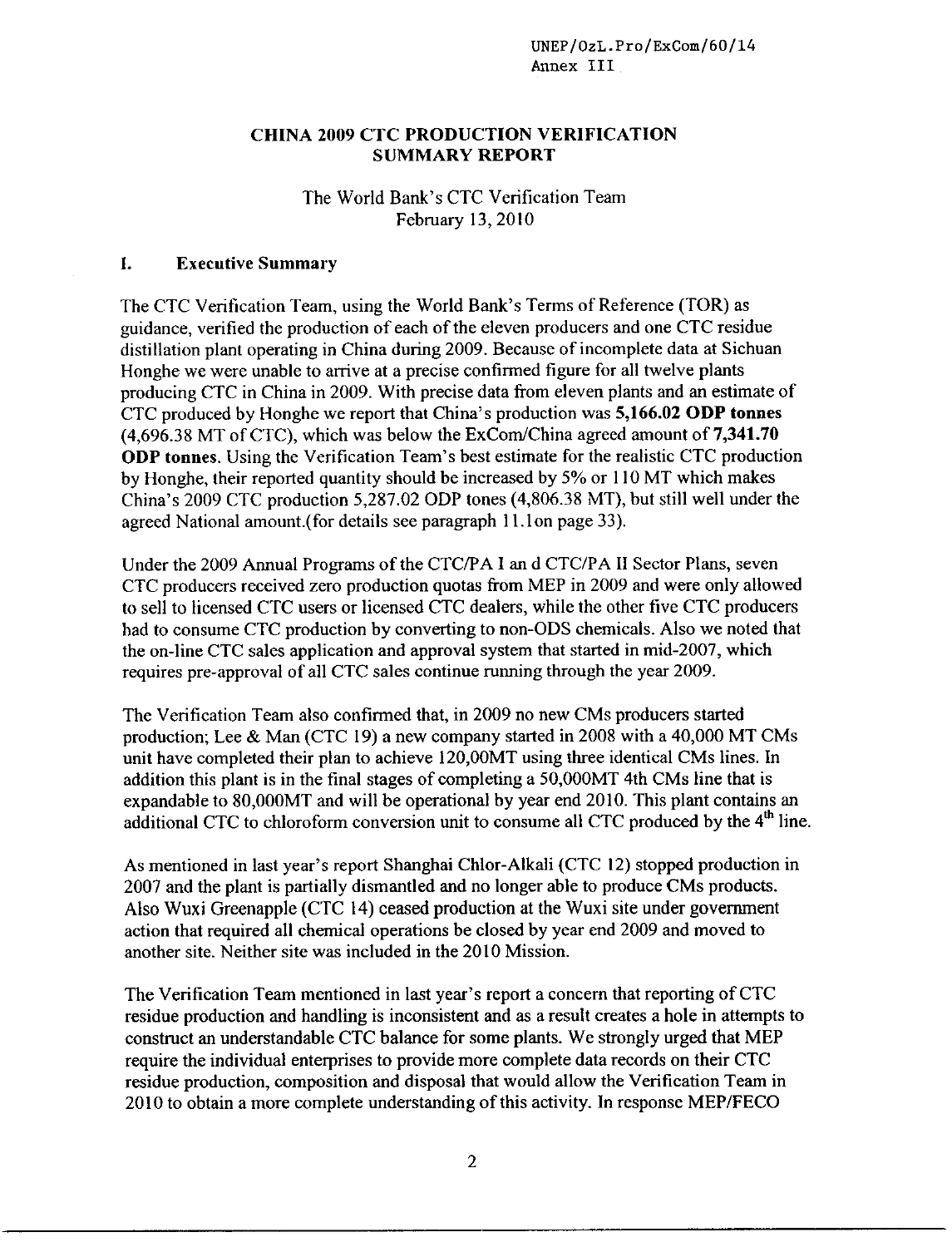undertook a study to obtain a better understanding of the CTC balance for plants and of how residues are handled in those plants. A noticeable improvement was observed in reporting residue amounts and their disposal method. However we also note that there is a very wide range in CTC content of residues from as low as 10% to upwards of 80%. A concern since the more CTC containing materials are handled the greater the chance for misuse or fugitive emissions. Clearly the PCE technology operated by Sichuan Honghe (CTC 11) and Ningbo Juhua (CTC 17) offer a very efficient way to dispose of CTC residues and reclaim commercial value for the chlorine content.

Excess CTC is being managed primarily by three competing technologies, all of which are effective in converting CTC to useable chlorinated products at high efficiencies; the most frequently used process converts CTC using methanol to methyl chloride, HC1 and CO2. The PCE process used globally to convert all types of chlorinated materials to PCE is used by two companies in China. One Enterprise Lee & Man (CTC 19) uses a unique technology to react CTC with hydrogen to get a high selectivity to chloroform which is returned to the CMs units.

During our verification effort we were also faced with unexplained changes in some enterprises on their methanol and chlorine consumption ratios. We suggested MEP ask enterprises to provide an explanation for any significant variance from their normal or theoretical ratios when they assemble their 2009 data for review by the Verification Team in 2010.We still confront this issue in a few Enterprises which creates holes in our efforts to obtain closure on carbon and chlorine balances.

Table 1 summarizes each plant's verified CTC production. Sales profile (% to various licensed end users) is in Table 2. CTC residue information is presented in Table 3 and each plant's CMs capacity is updated in Table 7. The detailed production, raw material consumption, and financial verification results for each verified producer are presented for the individual plants in the following verification reports, and included in ANNEX I AND ANNEX II to this summary report.

| <b>Sector</b><br>Plan# | Name of CTC producer                    | <b>2009 CTC</b><br><b>Production</b><br>Quota, MT | <b>Verified CTC</b><br><b>Production in</b><br>2009. MT | <b>Comments</b>                                                                                                                                                                                                                                                                              |
|------------------------|-----------------------------------------|---------------------------------------------------|---------------------------------------------------------|----------------------------------------------------------------------------------------------------------------------------------------------------------------------------------------------------------------------------------------------------------------------------------------------|
| CTC 01                 | Luzhou North Chem. Industries Co., Ltd. | 0.00                                              | 13.76                                                   | 20.00 MT sold to licensed CTC uses and<br>dealers in 2009, which reduced CTC<br>beginning inventory of 10.98 MT to the<br>yearend stock of 4.74 MT.                                                                                                                                          |
| CTC <sub>02</sub>      | Zheijang Juhua Fluorochemical Co., Ltd. | 0.00                                              | 14.210.17                                               | 13,462.64 MT sold to licensed CTC uses and<br>dealers. 749.65 MT sent to CFC plant for<br>CFC-11/12 production, 55.57 MT sent to<br>HFC 236-fa production, 11.51 MT inventory<br>losses, CTC inventory was reduced from<br>1,039.19 MT at beginning of the year to<br>969.99 MT by year end. |
| CTC <sub>03</sub>      | Liaoning Panjing No. 3 Chemical Plant   | N/A                                               | N/A                                                     | Plant closed in 2001.                                                                                                                                                                                                                                                                        |

# Table 1 Summary of 2009 verified CTC production in China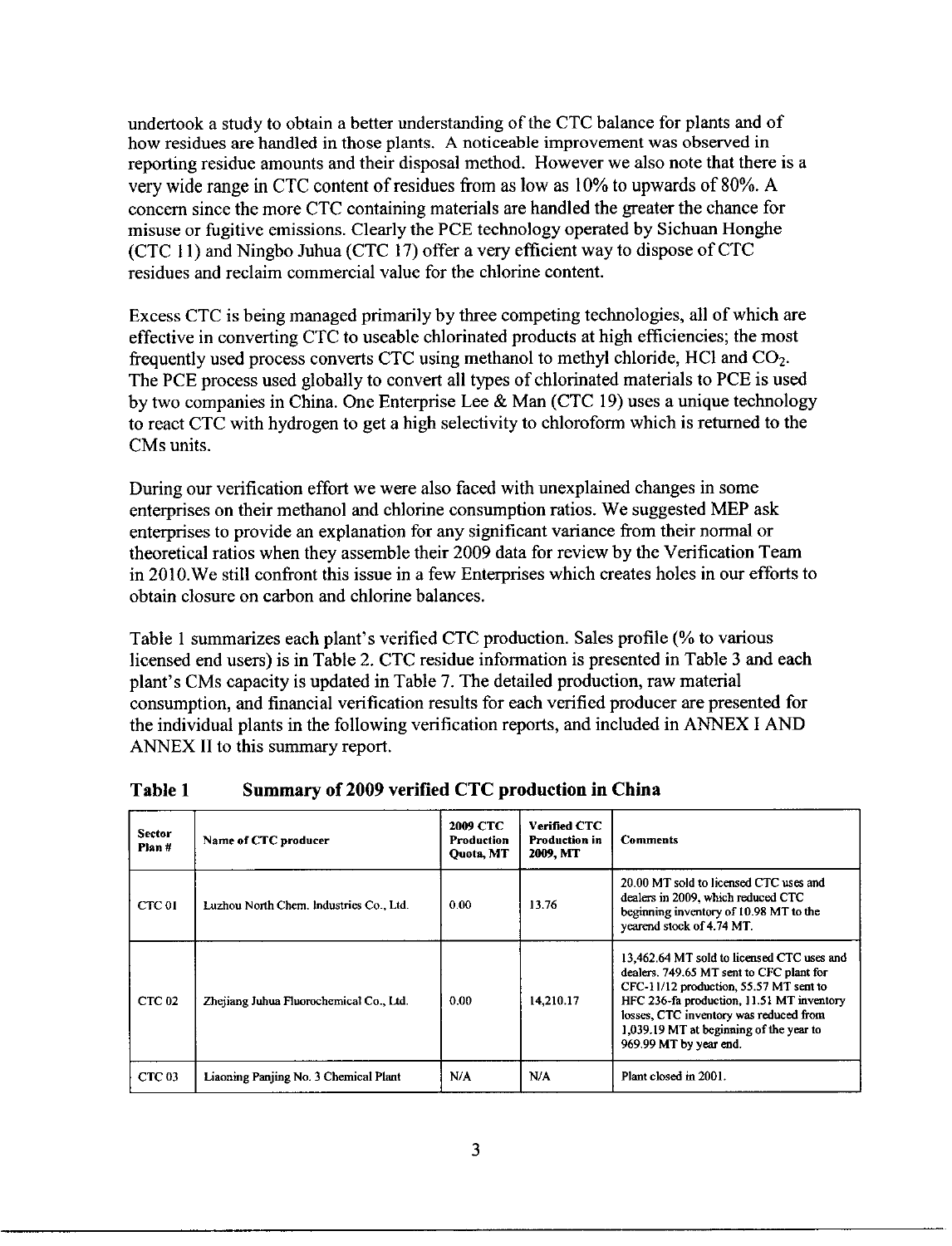# Table 1- continued

| CTC <sub>04</sub> | Chongqing Tianxuan Chemical Co., Ltd.                 | N/A  | N/A      | Plant closed in 2008.                                                                                                                                                                                                                                                             |
|-------------------|-------------------------------------------------------|------|----------|-----------------------------------------------------------------------------------------------------------------------------------------------------------------------------------------------------------------------------------------------------------------------------------|
| <b>CTC 06</b>     | Chongqing Tianyuan Chem General Plant                 | No   | 836.26   | No CTC sales allowed for this plant. 865.56<br>MT CTC sent to Honghe for converting to<br>PCE in 2009, which reduced CTC stock from<br>108.61 MT at year beginning to 79.31 MT by<br>end of the year.                                                                             |
| CTC <sub>07</sub> | Taiyuan Chemical Industrial Co., Ltd.                 | N/A  | N/A      | Plant closed in 1998.                                                                                                                                                                                                                                                             |
| CTC <sub>08</sub> | Luzhou Xinfu Chemical Industry Co., Ltd.              | No   | 114.26   | No CTC sales allowed for this plant. 86.63<br>MT CTC sent to Honghe for PCE production,<br>which increased 14.38 MT of CTC stock at<br>beginning of the year to 42.01 MT CTC in<br>yearend inventory.                                                                             |
| CTC <sub>09</sub> | Jiangsu Meilan Chemical Co., Ltd.                     | 0.00 | 6,743.02 | All the produced CTC sent to the CTC<br>conversion unit for CM1 production; no CTC<br>sale was made in 2009.                                                                                                                                                                      |
| CTC 10            | Guangzhou Hoton Chem (Group) Co., Ltd.                | N/A  | N/A      | Plant closed in 1997.                                                                                                                                                                                                                                                             |
| <b>CTC 11</b>     | Sichuan Honghe Fine Chemical Co., Ltd.                | 0.00 | 2,192.44 | 60.00 MT sold to licensed CTC users and<br>dealers. 2,132.40 MT sent to CTC conversion<br>unit for PCE production; CTC stock changed<br>from $0.00$ MT at beginning of the year to $0.04$<br>MT by the yearend.                                                                   |
| <b>CTC 12</b>     | Shanghai Chlor-Alkali Chemical Co., Ltd.              | N/A  | N/A      | The line was shut down and no CMs<br>production in 2009.                                                                                                                                                                                                                          |
| CTC 14            | Wuxi Greenapple Chemical Co., Ltd.                    | N/A  | N/A      | The line was shut down and no CMs<br>production in 2009.                                                                                                                                                                                                                          |
| CTC 15            | Shandong Jinling Chemical Group Company               | 0.00 | 8,977.85 | 3,977.34 MT sold to licensed CTC users and<br>dealers. 4,999.68 MT sent to CTC conversion<br>unit for converting to methyl chloride, 0.84<br>MT inventory losses, while CTC inventory<br>was slighted reduced from 0.46 MT at year<br>beginning to 0.45 MT by the year end.       |
| <b>CTC 16</b>     | Shandong Dongyue Fluoro-Silicon Material<br>Co., Ltd. | 0.00 | 7,965.31 | 803.50 MT sold to licensed CTC users and<br>dealers. 7.172.334 MT sent to CTC<br>conversion unit for CM1 production, with<br>CTC beginning inventory reduced from<br>40.617 MT to 30.093 MT at the year end.                                                                      |
| <b>CTC 17</b>     | Ningo Juhua Chemical & Science Co., Ltd.              | No.  | 6,242.18 | No CTC sales allowed for this plant.<br>10,597.65 MT sent to conversion unit for<br>PCE production, which include 4,314.68 MT<br>CTC purchased from Juhua, with CTC stock<br>inventory reduced from 496.45 MT at year<br>beginning to 455.66 MT by year end.                      |
| <b>CTC 18</b>     | Shandong Haihua Chemical Co., Ltd.                    | No   | 1,547.26 | No CTC sales allowed for this plant. All<br>produced CTC sent to conversion unit for<br>producing methyl chloride. No CTC stock at<br>the beginning and by the end of year 2009.                                                                                                  |
| CTC 19            | Jiangsu Lee & Man Chemical Company<br>Limited         | No   | 5,671.16 | No CTC sales allowed for this plant. 5,671.43<br>MT sent to conversion unit onsite for<br>converting to chloroform, 3.55 MT sent to the<br>Company Research Institute for lab study<br>uses, which reduced 3.82 MT beginning stock<br>to 0.00 MT by end of the verification year. |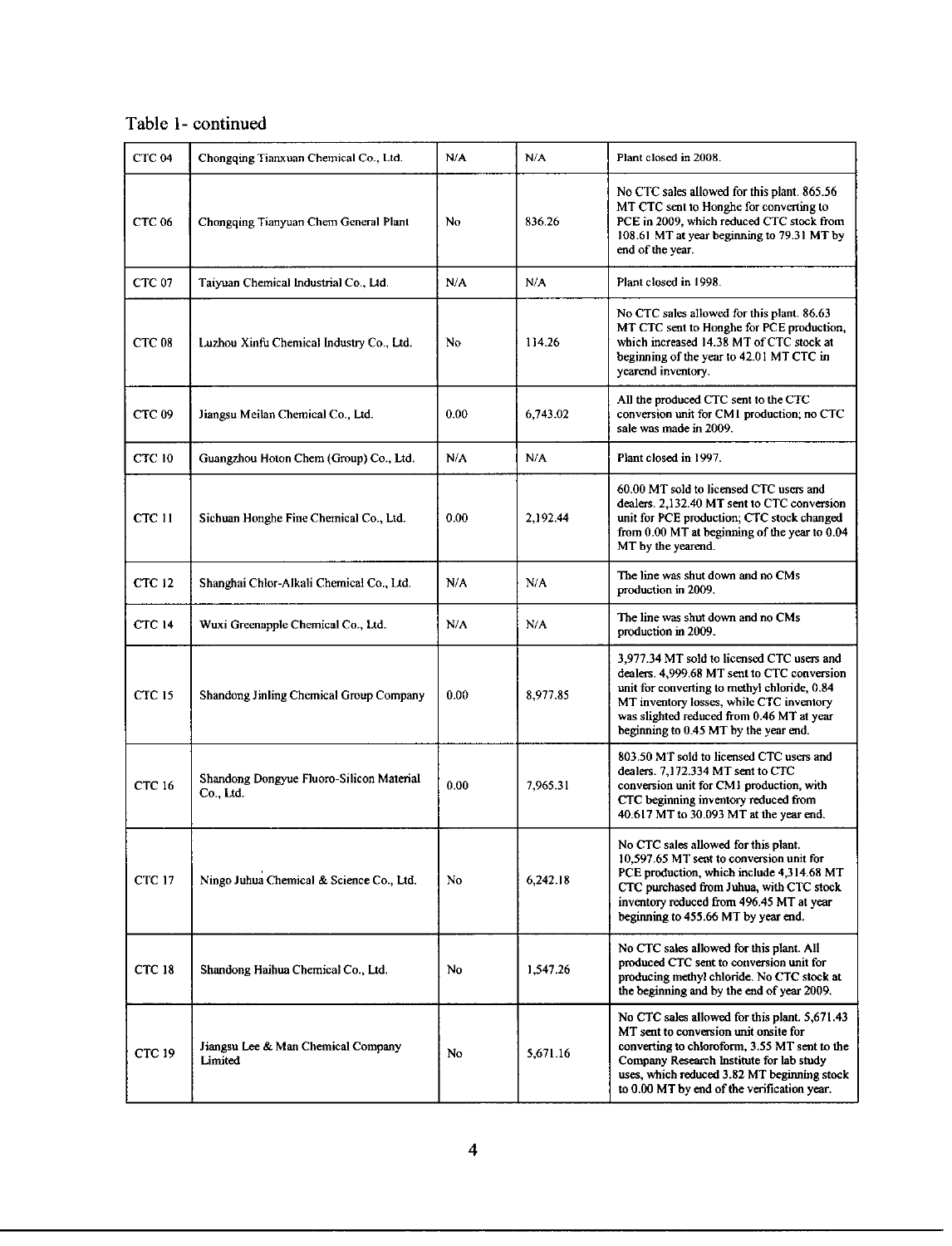#### Table 1 - continued

|                                                  | <b>CTC Subtotal Production, MT</b>              |          | 54,513.67 |                                                                                                                           |
|--------------------------------------------------|-------------------------------------------------|----------|-----------|---------------------------------------------------------------------------------------------------------------------------|
| CTC 05                                           | Chongqing Tiansheng Chemical Co., Ltd.          | N/A      | N/A       | Plant closed in 2005.                                                                                                     |
| CTC 13                                           | Quzhou Jiuzhou Chemical Co., Ltd.               | 0.00     | 614.25    | 631.54 MT sold to licensed end users.<br>including 27.04 MT of CTC beginning<br>inventory reduced to 9.75 MT at year end. |
| <b>CTC Subtotal by Distillation Plant, MT</b>    |                                                 | 0.00     | 614.25    |                                                                                                                           |
|                                                  | Verified 2009 CTC Total Production in China, MT |          | 55.127.92 | Verified by WB                                                                                                            |
|                                                  | 2009 CTC Uses for non-ODS feedstock, MT         |          | 49639.897 | Reported by MEP (see Table 4)                                                                                             |
| 2009 CTC Uses for new PA applications, MT        |                                                 | 791.64   |           | Reported by MEP (see Table 5)                                                                                             |
| 2009 CTC destroyed by incineration, MT           |                                                 | 0.00     |           | Reported by MEP (see Table 6)                                                                                             |
| 2009 CTC Production in China*, MT                |                                                 | 4,696.38 |           | 5.166.02 ODP tons                                                                                                         |
| Agreement Limit on China 2009 CTC Production, MT |                                                 |          | 6,674.27  | 7.341.70 ODP tons                                                                                                         |

\* 2009 CTC *P*roduction in China = Verified 2009 CTC Total Production - non-ODS feedstock us*e*s - new PA applications**-** amount d*e*st*r*oy*ed* by incin**e**ration

# Table 2 *Verifi*e*d* CT*C* sales pro*fi*le in 2*00*9\*, M*T*

| Total CTC sales<br>in 2009 | To CFC users   To PA users |        | To Non-ODS<br>feedstock<br>users | 1 To laboratory<br>users | I To licensed<br>CTC dealers | Others |
|----------------------------|----------------------------|--------|----------------------------------|--------------------------|------------------------------|--------|
| 19,772.59                  | 749.65                     | 816.98 | 13.424.69                        | 109.90                   | 4.659.02                     | 12.35  |
| 100%                       | 3.79%                      | 4.13%  | 67.90%                           | 0.56%                    | 23.56%                       | 0.06%  |

\* Data from financially veri*fi*ed results (see Annex 11 of thc verification *r*eport). The difference (81*7*,57 MT) between th*e* financial sales ( 19,772.**5**9 MT) and production verified sale figures ( 18,9**55**.02 MT) resulted from I ) the 80**5**.22 M**T** used in plant for CFC and HFC-236-fa production was recognized as financial sales in Zhejiang Juhua and 2) the 12.3**5** MT other uses (CTC inventory losses) resulted from Zhejiang Juhua (11.**5**1 MT) and in Shandong Jinling (0.84 MT) were also included in financial sales .

|                         | $MT^*$  | $MT*$   | $MT*$      | $MT^*$       | Ratio       | MT          | $\frac{0}{2}$      | $\%$             | $\%$            |
|-------------------------|---------|---------|------------|--------------|-------------|-------------|--------------------|------------------|-----------------|
| Name of Producer        | CM2     | CM3     | <b>CTC</b> | Total<br>CMs | CM3/<br>CM2 | Residues    | Resid./<br>tot.CMs | Resid/CTC        | CTC/<br>Tot.CMs |
| Luzhou North            | 216     | 83      | 13.8       | 312          | 0.38        | 0.18        | 0.06               | 1.30             | 4.41            |
| Zhejiang Juhua          | 99.279  | 101,974 | 14,210     | 215,463      | 1.03        | 795         | 0.37               | 5.59             | 6.60            |
| Chongqing Tianyun       | 8,778   | 9,440   | 836        | 19,054       | 1.07        | $\bf{0}$    | $\bf{0}$           | $\bf{0}$         | 4.39            |
| Luzhou Xinfu            | 3,767   | 1,304   | 114.3      | 5,186        | 0.35        | $\leq$ 1    | $\bf{0}$           | $\Omega$         | 2.20            |
| Jiangsu Meilan          | 73.321  | 113,226 | 6,743      | 193,290      | 1.54        | 185         | 0.096              | 2.74             | 3.49            |
| Sichuan Honghe*         | 22.511  | 42,437  | 2.192      | 67,192       | 1.89        | $\bf{0}$    | $\mathbf 0$        | $\theta$         | 3.26            |
| <b>Shandong Dongyue</b> | 47,887  | 98,678  | 7.965      | 154,530      | 2.06        | 340         | 0.22               | 4.27             | 5.15            |
| <b>Shandong Jinling</b> | 119,054 | 113,256 | 8.978      | 241,287      | 0.95        | 185         | 0.077              | 2.06             | 3.72            |
| Ningbo Juhua            | 36,940  | 35,884  | 6,242      | 79,026       | 0.97        | $\mathbf 0$ | $\bf{0}$           | $\boldsymbol{0}$ | 7.90            |

| Table 3 |  |  |  | Summary of CTC residue information for 2009 |  |  |
|---------|--|--|--|---------------------------------------------|--|--|
|---------|--|--|--|---------------------------------------------|--|--|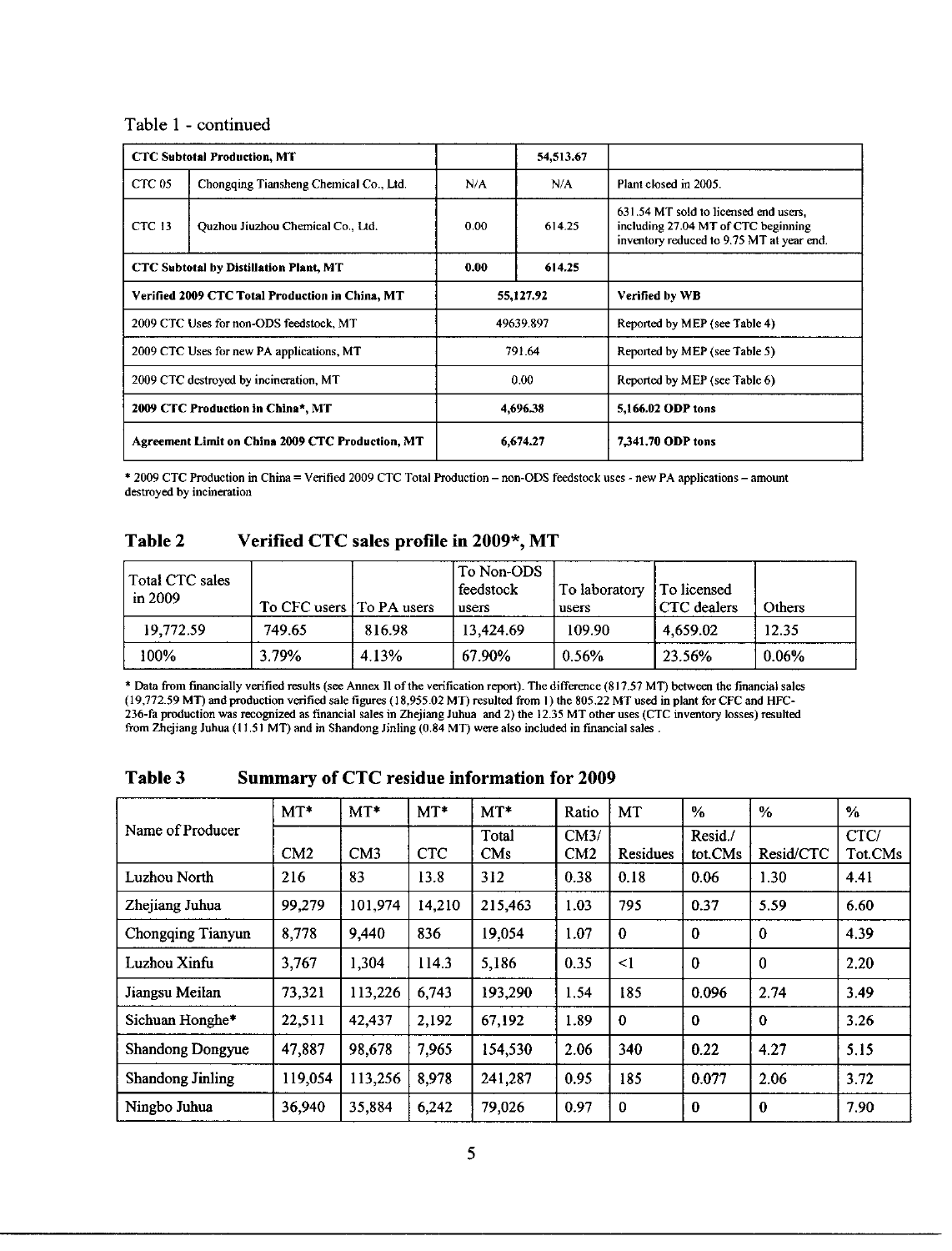| Shandong Haihua              | 18.016 | 18.364  | 1,547  | 37,927    | 1.02 | 487   | . 28 | 31.50 | 4.08 |
|------------------------------|--------|---------|--------|-----------|------|-------|------|-------|------|
| Jiangsu Lee & Man            | 58.973 | 57,220  | 5.671  | 122       | 0.97 | 179   | 0.15 | 3.15  | 4.65 |
| Total or<br>Weighted Average |        | 591,866 | 54,512 | 1,013,389 |      | 2.171 |      |       | 4.86 |

· Used rounded figures for this table so slight difference vs. verified data The Enterprises**,** as requested provided data on their operations with respect to CTC residues. Using the reported data, an analysis was made to better understand the variability of CTC residues between the various CMs operations. China CMs producers are using s**e**v**e**n diff**e**rent technologies (Russia**,** Japan**,** Spain**,** USA, three Chinese versions)**,** so it would be expected that many different results would occur. In general CTC residues are formed when Chlorinator residenc**e** time or temperature is increased, also when the CM3 to CM2 ratio is increased above the t**y**pical 1:1 more CTC is formed which can lead to mor**e** residue formation. A major surprise is the wide range in tar content of the residue purge from the CTC refining column bottoms, from less than 10% to upwards of 80%. There clearly seems to be a good possibility that severai high CTC content purge streams coul**d** be concentrated to a much lower CTC content which would reduce the potential for atmospheric admissions from offsite waste treatment or recovery operations. Residues as a % of CTC production for a CM3.'CM2 balanced rati**o** would be in the 2 % ran**g**e and increase to 4-**5**% when the CM3:CM2 ratio approaches 2:1. The high residue figures at Zhejiang Juhna and Shandong Haihua occurred due to mis-operation. Those CMs plants that are conne**c**ted t**o** a PCE operation have the cleanest approach for handling residues a**s** all material fed to a PCE plant is converted to non-ODS PCE.

# I*I. Use of CTC as feeds*t*ock fo*r *n*o*n*-O*D*S *p*r*oduction*

MEP *re*p*o*rt*e*d *t*ha*t* Chi*n*a c*ons*um*e*d 4*9,*63*9.89*7 *MT o*f CTC a*s* fe*e*d*s*t**o**c*k* f*o*r *non-*ODS chemical production during the verification year of 2009, as summarized in Table 4. This amount of CTC consumption includes the same CTC feedstock applications listed in last  $\frac{1}{2}$  amount of CTC consumption includes the same CTC recustors approaches noted in year's report (No. 1-25) and one CTC recussions application recently fundamental (N*o.* 26)*.* ME*P* al*so* r*epo*rted that i*n* 2*00*9 7*91.***6**4 *MT o*f C*T*C w*e*r*e* u*se*d i*n ne*w *p*r*o*c*ess* ag*ent* a*pp*lica*t*i*ons* and *0 M*T C*T*C wa*s* d*es*tr*oye*d b*y* i*n*c*ine*ra*t*i*on*.

The ME*P*-rep*o*rt*c*d C*T*C *non*-O*D*S f*e*ed*s*t*o*c*k***,** *ne*w PA u*ses* and *t*h*e* am**o**u*nt o*f C*T*C destroyed by incineration in 2009 have been deducted from the overall  $\sigma_1 \sigma$  product verification total (see Table 1). Detailed data information reported and vertical by ME. presented in Tables 4 to 6 below. The Bank's Verification Team did not examine any of MEP's reported data verification during this January/February 2010 mission.

Ta*bl*e 4 Use *of* CT*C for non*-O*D*S *fe*e*d*s*tock* a*pp*licat*i*o*n*s *in* 2*00*9'*, M*T

| No. | <b>Non-ODS feedstock applications</b> | CTC purchase in 2009 | Reported by |
|-----|---------------------------------------|----------------------|-------------|
|     | DV methyl ester                       | 1,534.94             | MEP         |
|     | 2-methyl-3-(trifluoromethyl)aniline   |                      | MEP         |
|     | <b>HFC-236fa</b>                      | 399.972              | MEP         |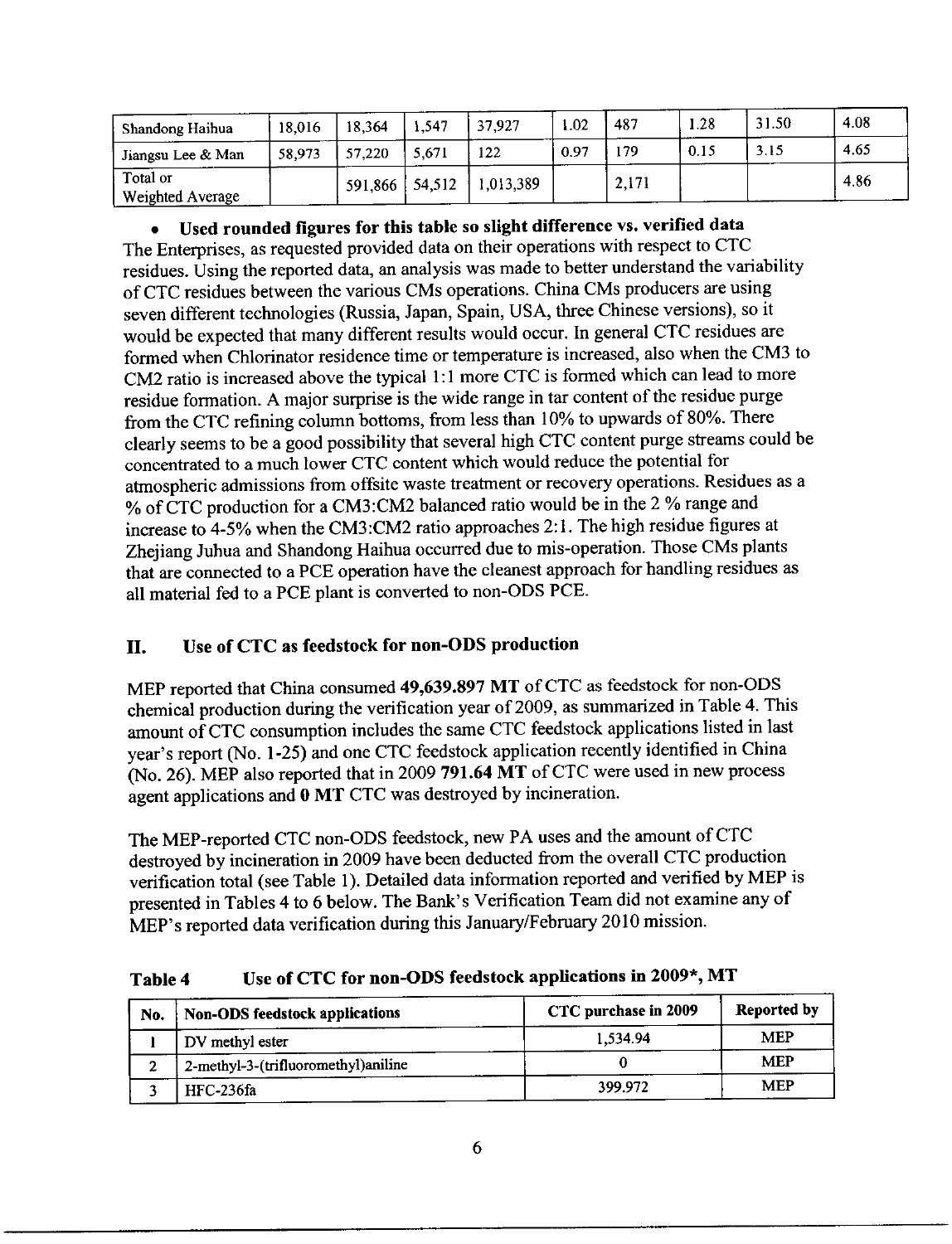| No.                     | Non-ODS feedstock applications                      | CTC purchase in 2009 | <b>Reported by</b> |
|-------------------------|-----------------------------------------------------|----------------------|--------------------|
| $\overline{\mathbf{4}}$ | HFC-245fa                                           | 1,499.5              | <b>MEP</b>         |
| 5                       | HFC-365mfc                                          | $\bf{0}$             | <b>MEP</b>         |
| 6                       | <b>DFTFB</b>                                        | $\bf{0}$             | <b>MEP</b>         |
| 7                       | Flunarizine Hydrochloride                           | $\bf{0}$             | <b>MEP</b>         |
| 8                       | Astaxanthin                                         | $\bf{0}$             | <b>MEP</b>         |
| 9                       | Trifluoromethoxybenzen                              | $\bf{0}$             | <b>MEP</b>         |
| 10                      | <b>DPGA</b>                                         | $\bf{0}$             | <b>MEP</b>         |
| 11                      | Fluorescent bleaching agent intermediate            | 40.8                 | <b>MEP</b>         |
| 12                      | Frochloride lubricant                               | $\bf{0}$             | <b>MEP</b>         |
| 13                      | Converted to CM1                                    | 21,067.784           | <b>MEP</b>         |
| 14                      | Benzophenone                                        | 3,478.88             | <b>MEP</b>         |
| 15                      | Cinnamic acid                                       | 1,114.59             | <b>MEP</b>         |
| 16                      | Triphenylmethyl chloride                            | 659.98               | <b>MEP</b>         |
| 17                      | Tetrachloride dimethylmethane                       | 279.43               | <b>MEP</b>         |
| 18                      | Processing of Aluminium, Uranium                    | 113.9                | <b>MEP</b>         |
| 19                      | 4,4-difluorodiphenyl ketone                         | $\bf{0}$             | <b>MEP</b>         |
| 20                      | 4-trifluoromethoxybenzenamine                       | $\bf{0}$             | <b>MEP</b>         |
| 21                      | 1,2-Benzisothiazol-3-Ketone                         | $\bf{0}$             | <b>MEP</b>         |
| 22                      | 2-methyl-4,5-Difluoro-1-(2,2,2)-trifluorobenzen     | 26                   | <b>MEP</b>         |
| 23                      | Converted to CM3                                    | 5,674.98             | <b>MEP</b>         |
| 24                      | Perchloroethylene (PCE)                             | 13,682.241           | <b>MEP</b>         |
| 25                      | <b>PDAO</b>                                         | $\Omega$             | <b>MEP</b>         |
| 26                      | <b>DFAO</b>                                         | 66.9                 | <b>MEP</b>         |
|                         | Subtotal non-ODS feedstock applications in 2007, MT | 49,639.897           |                    |

\* Reported by Project Management Office, Ministry of Environmental Protection (MEP) of China, on February 8, 2010.

# Table **5** CTC for new PA applications identi*fi*ed in 2009\*, MT

| No. | <b>Application No.</b><br>in Decesion<br><b>XIX/15</b> | New process agent applications                                   | <b>CTC</b> purchase<br>in 2009, MT | <b>Reported by</b> |
|-----|--------------------------------------------------------|------------------------------------------------------------------|------------------------------------|--------------------|
|     | 32                                                     | Prallethrin/ES-Prallethrin                                       | 56.26                              | <b>MEP</b>         |
| 2   | 33, 39, 41                                             | O-Nitrobenzaldehyde /<br>MNitrobenzaldehyde/nitro benzyl alcohol | 181.26                             | <b>MEP</b>         |
| 3   | <b>NA</b>                                              | 3-Methyl-2-Thiophenecarboxaldehyde                               | 0                                  | <b>MEP</b>         |
| 4   | NA                                                     | 2-Thiophene ethanol                                              | $\bf{0}$                           | <b>MEP</b>         |
| 5   | N <sub>A</sub>                                         | 3,5-DNBC/triiodoisophthalic                                      | 10                                 | <b>MEP</b>         |
| 6   | <b>NA</b>                                              | 1,2-Benzisothiazol-3-Ketone                                      | 0                                  | <b>MEP</b>         |
| 7   | NA.                                                    | Ticlopidine                                                      | 15                                 | <b>MEP</b>         |
| 8   | <b>NA</b>                                              | Chloromethane-sulfoniceaster                                     | 0                                  | <b>MEP</b>         |
| 9   | NA.                                                    | 2-(p-Bromomethylphenyl) propionic acid                           | 40                                 | <b>MEP</b>         |
| 10  | <b>NA</b>                                              | 2-methoxy-3-methylpyrazine                                       | 9.9                                | <b>MEP</b>         |
| 11  | NA.                                                    | 4-(trifluorometoxy)aniline (TFAM)                                | 2.1                                | <b>MEP</b>         |